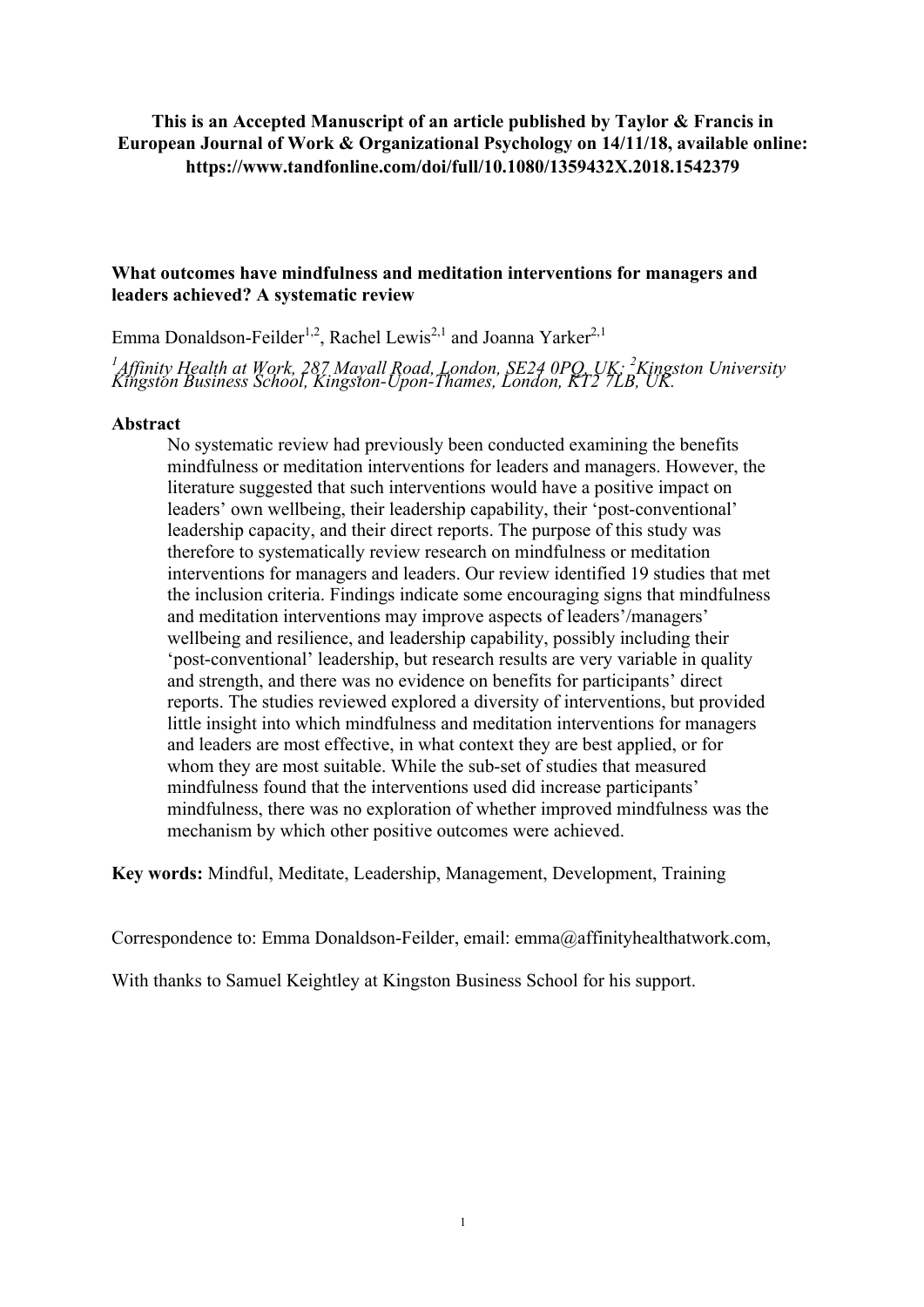### **Background and introduction**

Given the significant challenges facing leaders in managing both their own health and wellbeing and that of their direct reports (e.g. Nielsen & Daniels, 2016), it is not surprising that organisations are looking for new ways to support those in leadership and management positions with both these areas. While existing wellbeing interventions, including management development, have been shown to achieve change in the desired direction (Donaldson-Feilder, Lewis & Yarker, 2009), there is potential to take this a step further by applying the learning from other areas of psychology to the workplace, and particularly to finding ways of supporting leadership/management development for wellbeing. One of the areas that is ripe for this transfer of learning is the mindfulness and meditation.

Mindfulness and meditation are concepts derived from Buddhism (and other spiritual traditions), with origins dating back thousands of years. However, the application of mindfulness and meditation in secular contexts has particularly flourished over the past 30 years, with their utilisation in workplace settings a fairly recent phenomenon (Jamieson & Tuckey, 2017), and their application in developing managers and leaders more recent still. As the use of mindfulness and meditation interventions in workplace settings increases, there is clearly a need to develop an evidence base for what works, where and for whom. In response, the volume of research about these interventions is beginning to grow and there have now been some good quality systematic reviews of the literature (e.g. Jamieson & Tuckey, 2017; Lomas et al, 2017). However, research about applying mindfulness and meditation interventions for management and leadership development appears still to be in its infancy (Reb & Atkins, 2015) and there has not yet been a systematic review of empirical intervention studies. The aim of this systematic review was therefore to focus on research exploring mindfulness and meditation interventions for leaders and managers.

There is a range of definitions of mindfulness. Perhaps the most commonly used is that of Kabat-Zinn (1994) who defines mindfulness as "the awareness that arises from paying attention on purpose in the present moment and non-judgementally" (p. 34). Brown, Ryan and Creswell (2007) note that awareness and attention can be turned towards both the external environment and internal responses to it, and draw out a number of characteristics of mindfulness: clarity of awareness; non-conceptual and non-discriminatory awareness (i.e. direct contact with reality); flexibility of awareness and attention; empirical stance toward reality (i.e. aiming to get the full facts); present-oriented consciousness; and stability or continuity of attention and awareness. Jamieson and Tuckey (2017) distinguish between *state mindfulness*, which refers to an individual's current level of awareness of and attention to stimuli occurring in the present moment, and *trait mindfulness*, which is about the frequency and intensity of an individual's engagement with states of mindfulness. The same authors go on to suggest that an individual's levels of mindfulness (state initially and subsequently trait) are likely to be influenced by the extent to which they engage in *mindfulness practice*, which very often involves some form of meditation; and that mindfulness practice, in turn, is cultivated through *mindfulness-based interventions* that teach individuals how to practice mindfulness, including various forms of meditation.

Meditation is also not a unitary concept: Lutz, Slagter, Dunne and Davidson (2008) state that "Meditation can be conceptualized as a family of complex emotional and attentional regulatory training regimes" (p. 163). The term 'meditation' is used to refer to a broad variety of techniques, including those that entail focusing attention on a chosen object (such as a mantra or the sensations of breathing) and those that involve non-reactive open monitoring of the content of experience from moment to moment. Mindfulness practices include both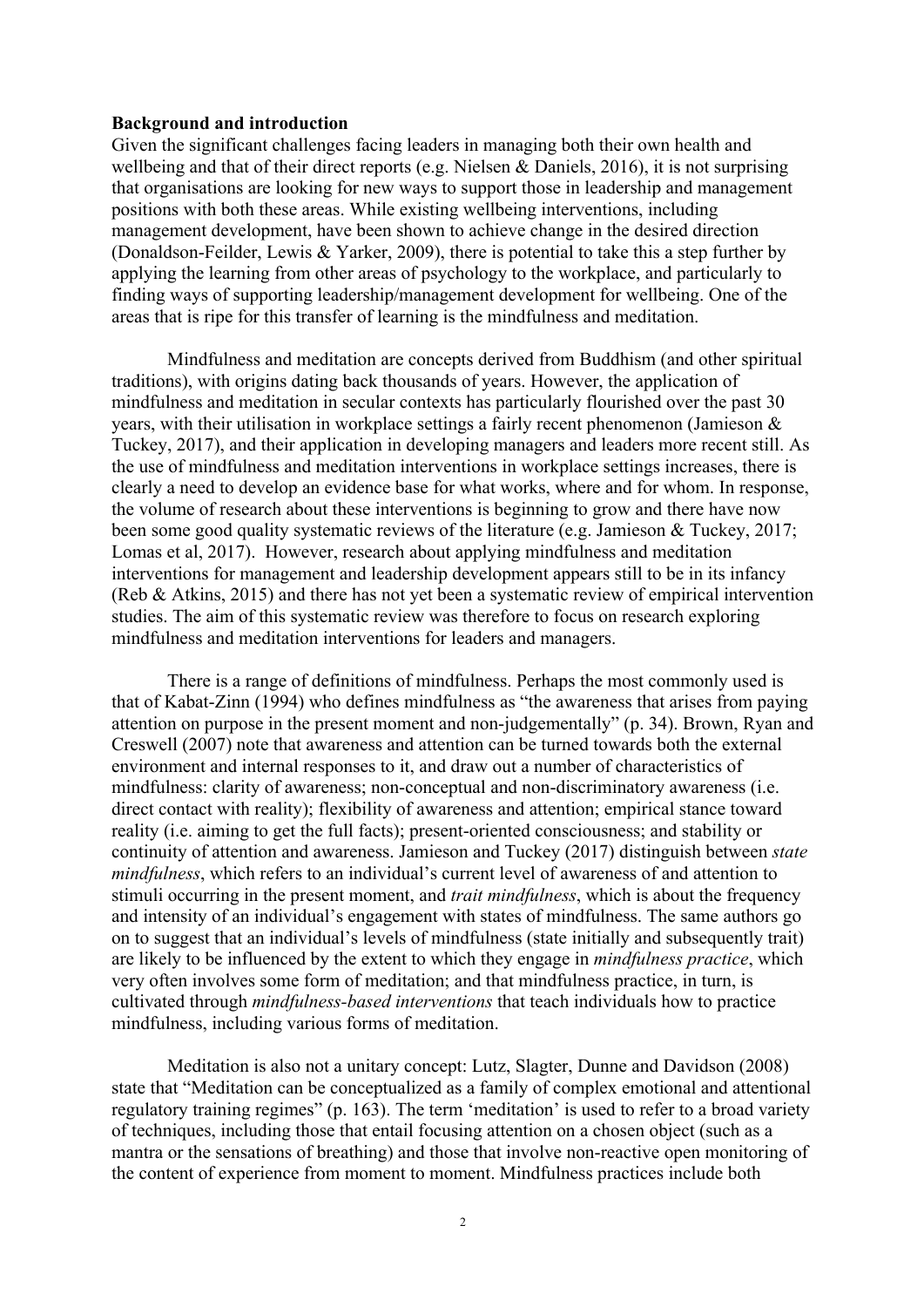formal meditation exercises (including focussing attention and open monitoring techniques) and informal exercises, such as bringing conscious attention to routine daily activities (Alberts & Hulsheger, 2015). Thus, while mindfulness is a state or trait, meditation and other mindfulness practices are specific techniques, and mindfulness-based and meditation interventions are approaches that help individuals learn these techniques.<sup>1</sup> Mindfulness approaches refer to an overall intention and programme in which mindfulness is the core theme, whereas mindfulness techniques are specific practices or activities in which mindfulness is applied.

In terms of approaches to teaching meditation and other mindfulness practices, the most researched interventions include Mindfulness Based Stress Reduction (MBSR, Kabat-Zinn, 1990, 2009), Mindfulness Based Cognitive Therapy (MBCT, Segal, Williams & Teasdale, 2013), Acceptance and Commitment Therapy (ACT, Hayes, Strosahl & Wilson,1999; Hayes, Luoma, Bond, Masuda & Lillis, 2006), and Transcendental Meditation (TM, Maharishi Mahesh Yogi, 1995). The underlying principles and aims of these approaches are different; for example, MBSR aims to improve wellbeing through increasing present moment awareness, while MBCT aims to prevent depressive relapse through improved skill in dealing with rumination, ACT aims to increase psychological flexibility, and TM aims to support the mind to achieve transcendental consciousness. The focus of each is different too, with MBSR and MBCT focussing on specific target populations, whereas ACT and TM are intended for broader applicability. MBCT and ACT could be considered part of a 'third wave' of cognitive behavioural approaches, which bring mindfulness into play in order to achieve acceptance and non-judgemental appraisal of the contents of mind, rather than aiming to modify those contents. These interventions may combine the teaching of formal meditation practices and/or informal mindfulness practices with other content, such as cognitivebehavioural therapy principles, lifestyle reviews, exploration of values and/or teachings from a particular spiritual tradition (such as Buddhism) or teacher (such as Maharishi Mahesh Yogi). They are offered in different formats including weekly group teaching and practice sessions, one-to-one sessions, weekend or longer retreats, and through technological media such as webinars, podcasts and smartphone apps. Most of these teaching interventions also require or encourage regular 'home practice', involving setting aside time for formal meditation and/or other mindfulness practices in between the taught sessions (see, for example, Segal, Williams & Teasdale, 2013; Hayes, Strosahl & Wilson,1999).

While most secular mindfulness and meditation interventions were initially formulated for personal development or clinical contexts, they have subsequently yielded versions adapted for application in workplace settings (Chapman-Clarke, 2016); and, more recently, introduced into management and leadership development (Chaskalson, 2011; Hunter & Chaskalson, 2013). As evidence for the potential benefits of mindfulness and meditation interventions becomes stronger, particularly in the clinical field (Jamieson & Tuckey, 2017), the argument for applying these approaches in workplace settings, and particularly for managers and leaders, becomes more pressing.

 $\overline{a}$ 

<sup>&</sup>lt;sup>1</sup> Note: From here on mindfulness-based interventions will be referred to as mindfulness interventions.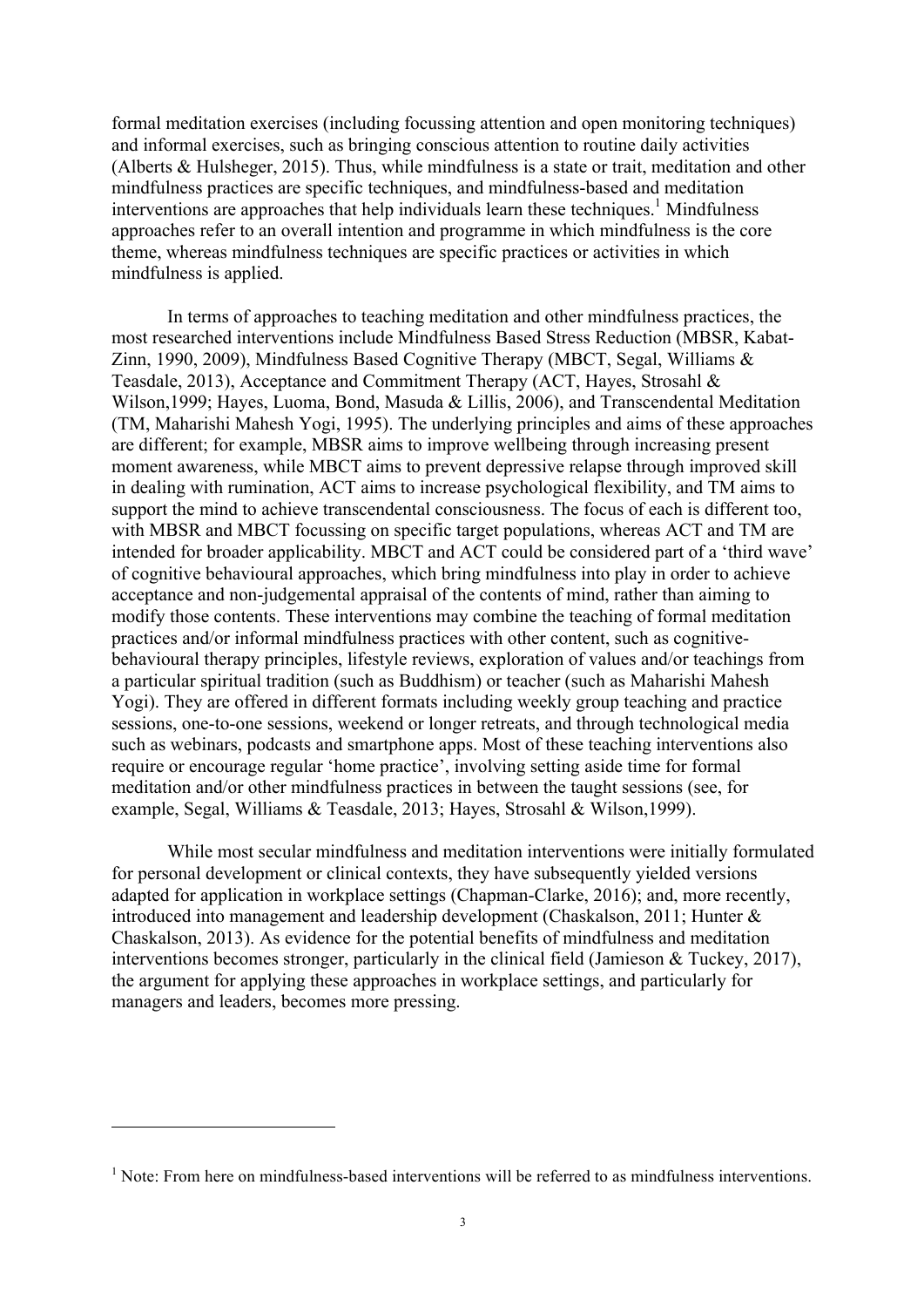# *Why should mindfulness and meditation interventions be applied in leadership and management development?*

Dealing with uncertainty, high levels of demand, 'always-on' cultures, complex situations and interrelationships, constant change, paradox and ambiguity is part of most leaders/managers' everyday working lives (Baron & Cayer, 2011; Petrie, 2014). It is increasingly recognised that these factors result in stress, stress-related health problems, sickness absence and presenteeism (Nielsen & Daniels, 2016), which in turn affect the performance of the leaders/managers themselves and also, due to their behaviour and approach, are suggested to affect the wellbeing and performance of those that work for them (Chaskalson, 2011). In this context, applying mindfulness and meditation interventions in leadership and management development makes sense as, by improving leader and manager participants' own wellbeing, it aims to not only provide benefit to the participants, but also knock-on positive effects for those that these people lead and manage. The aim of this systematic review was therefore to build understanding of the potential value of mindfulness and similar interventions for managers and leaders, by reviewing the findings of research in which mindfulness and meditation interventions have been run specifically for leader and manager participants, and examining the outcomes these interventions have been found to achieve.

There is an increasingly large literature on the benefits of mindfulness and meditation interventions for a range of outcomes, including subjective wellbeing, psychological symptoms, emotional reactivity and behavioural regulation (e.g. see Keng, Smoski & Robins, 2011, for a review of the literature). Kristeller (2004) suggests that the multiple effects of meditation are rarely all explored together and proposes a multi-modal model of meditation effects covering six areas of development (physical, attentive/cognitive, emotional, behavioural, relations to self/others and spiritual) and three stages of development (initial, intermediate and late). For workplace purposes, Good and colleagues (2016) advocate categorising the beneficial effects into attentional, cognitive, emotional, behavioural and physiological domains, which in turn yield positive outcomes at the level of wellbeing, performance and relationships; these authors provide a review of research to offer supporting evidence for benefits in all these areas. In a recent systematic review of mindfulness interventions in the workplace, Jamieson and Tuckey (2017) conclude that, in nearly all of the studies they reviewed that investigated employee personal health and wellbeing outcomes, there was a statistically significant benefit of mindfulness training for these outcomes, though the evidence for improvements in other areas, such as empathy, compassion, and more organisational measures of health and wellbeing, such as job satisfaction and absenteeism, was more mixed, with some but not all studies showing positive results. A further recent systematic review of the impact of mindfulness on wellbeing and performance in the workplace by Lomas et al (2017) reports that the 153 papers in their study suggest that mindfulness-based interventions have a generally positive impact on the outcomes considered, which included a range of mental health measures, together with a number of wellbeing and performance outcomes. However, they too conclude that some of the results were more equivocal than others, for example burnout and depression results were poorer than anxiety and stress, and that the quality of the studies was relatively poor overall, with many providing poor levels of detail regarding design and less than half featuring an RCT design.

Based on the findings relating to the wellbeing benefits of mindfulness and meditation interventions for general workplace populations, the expectation would be that applying these interventions in leadership and management development is likely to improve leaders' and managers' wellbeing and potentially benefit their organisations in terms of reduced absence.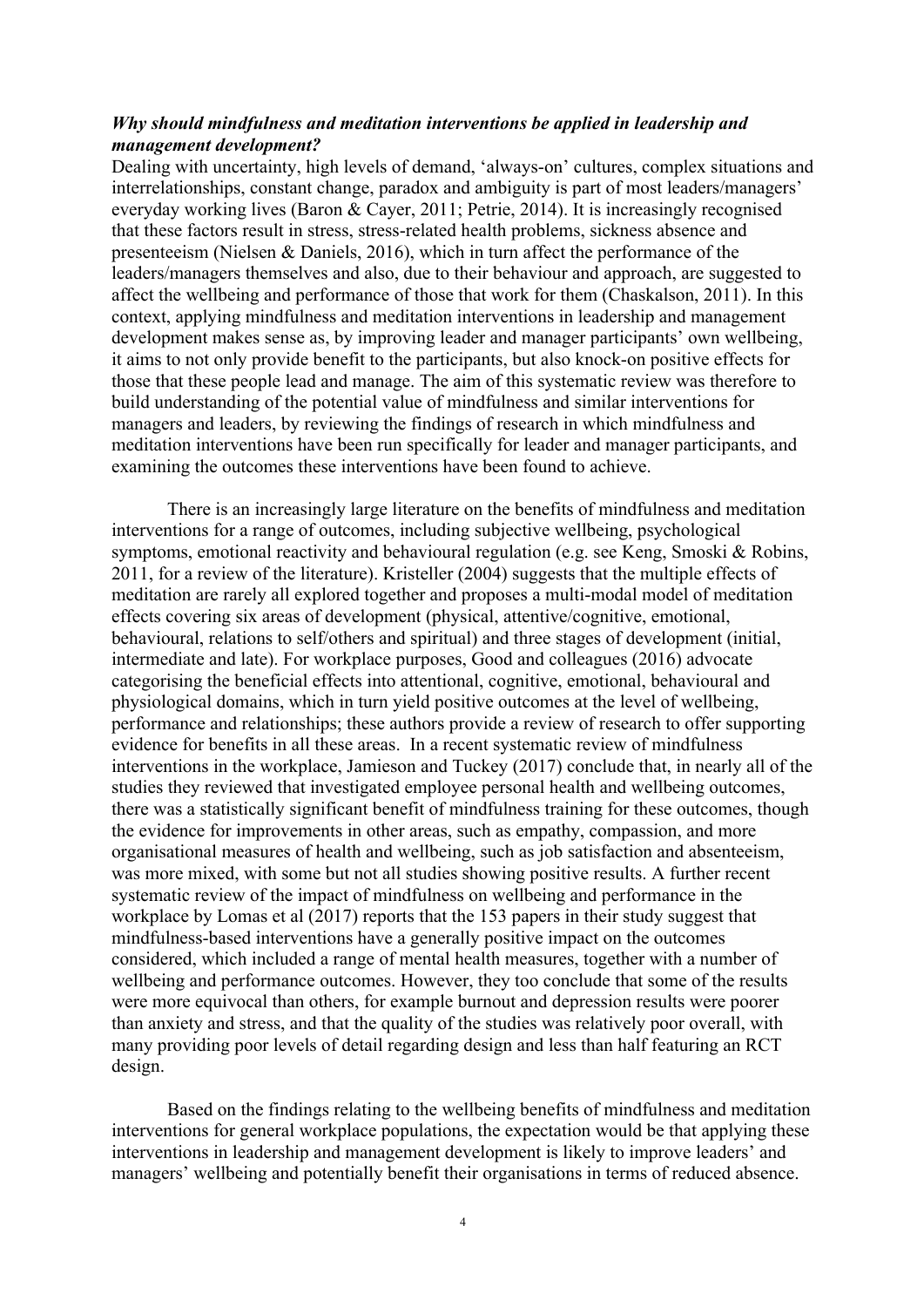An added argument for using mindfulness and meditation interventions for leaders and managers is that they have the potential to benefits over and above those offered other stress management interventions in the workplace (Chiesa & Serretti, 2009). There is a range of explanations for how mindfulness and meditation benefit the wellbeing of those who practice them, including reduced activation of the amygdala, shifts in alpha wave activity in the brain, changes in attentional capacity, a return to equilibrium between brain hemispheres (Goleman & Davidson, 2017; Siegel, 2007). These mechanisms seem likely to affect other outcomes of interest, such as interpersonal capabilities, emotional intelligence, and information processing (Chaskalson, 2011).

The literature also suggests that there are potential positive impacts in other areas of particular relevance to leaders and managers. Firstly, mindfulness interventions have been shown or suggested to improve a range of capabilities that could be seen as contributing to better leadership, though not actually defined as leadership capacities in and of themselves. For example mindfulness and meditation practices have been proposed to improve emotion regulation (Hulsheger, Alberts, Feinholdt & Lang, 2013), decision-making and problemsolving (e.g. Butler & Grey, 2006).

Secondly, mindfulness has been argued to be associated with leadership-specific capacities in keeping with particular existing models of leadership. For example, Reb, Sim, Chintakananda and Bhave (2015) argue for links between mindfulness and the leadership styles defined in models of Authentic Leadership, Charismatic Leadership and Servant Leadership. These authors suggest that improving leaders' and managers' levels of mindfulness will enhance their leadership through the interpersonal effects of mindfulness, such as present-moment attention, intentionality, self-compassion, witnessing awareness and clarity. Taking this a step further, authors, such as Carroll (2007), Marturano (2014), and Reitz, Chaskalson, Olivier and Waller (2016) have suggested models of leadership with mindfulness at their centre. Meanwhile, other authors have suggested that mindfulness has the potential to support leaders in fostering 'post-conventional' leadership (e.g. Baron & Cayer, 2011) or achieving vertical development (e.g. Petrie, 2014). The concept of 'postconventional' leadership arises from researchers such as Rooke and Torbert (2005) who have explored the application of human development models to leadership, and created typologies of developmental levels applicable in a leadership context. The related concept of vertical development refers to "advancement in a person's thinking capability... the ability to think in more complex, systemic, strategic, and interdependent ways" (Petrie, 2014, p. 8) – in other words, moving individuals up the developmental scale to the post-conventional levels. Writers such as Baron and Cayer (2011) and Petrie (2014) argue that, in the current age of volatility, uncertainty, complexity and ambiguity, leaders and managers in all organisations need to (vertically) develop post-conventional capabilities in order to be able to think in the complex, systemic, strategic and interdependent ways that these contexts demand. While some sectors – such as technology – may involve greater volatility, uncertainty, complexity and ambiguity than others, the speed with which workplaces and marketplaces are changing and the interconnected nature of organisations means that all workplaces will be touched by these factors to some extent. Baron and Cayer (2011) and Petrie (2014) also suggest that the kind of learning needed to achieve the more sophisticated ways of thinking needed to deal with these circumstances cannot be provided by classical developmental approaches, such as training courses and workshops, that seek to increase knowledge, skills and behavioural competencies – for example, communication skills or managing change. While this kind of development is still needed, additional approaches are required that will shift the leader/manager's mind-set, identity and mental models – their levels of consciousness,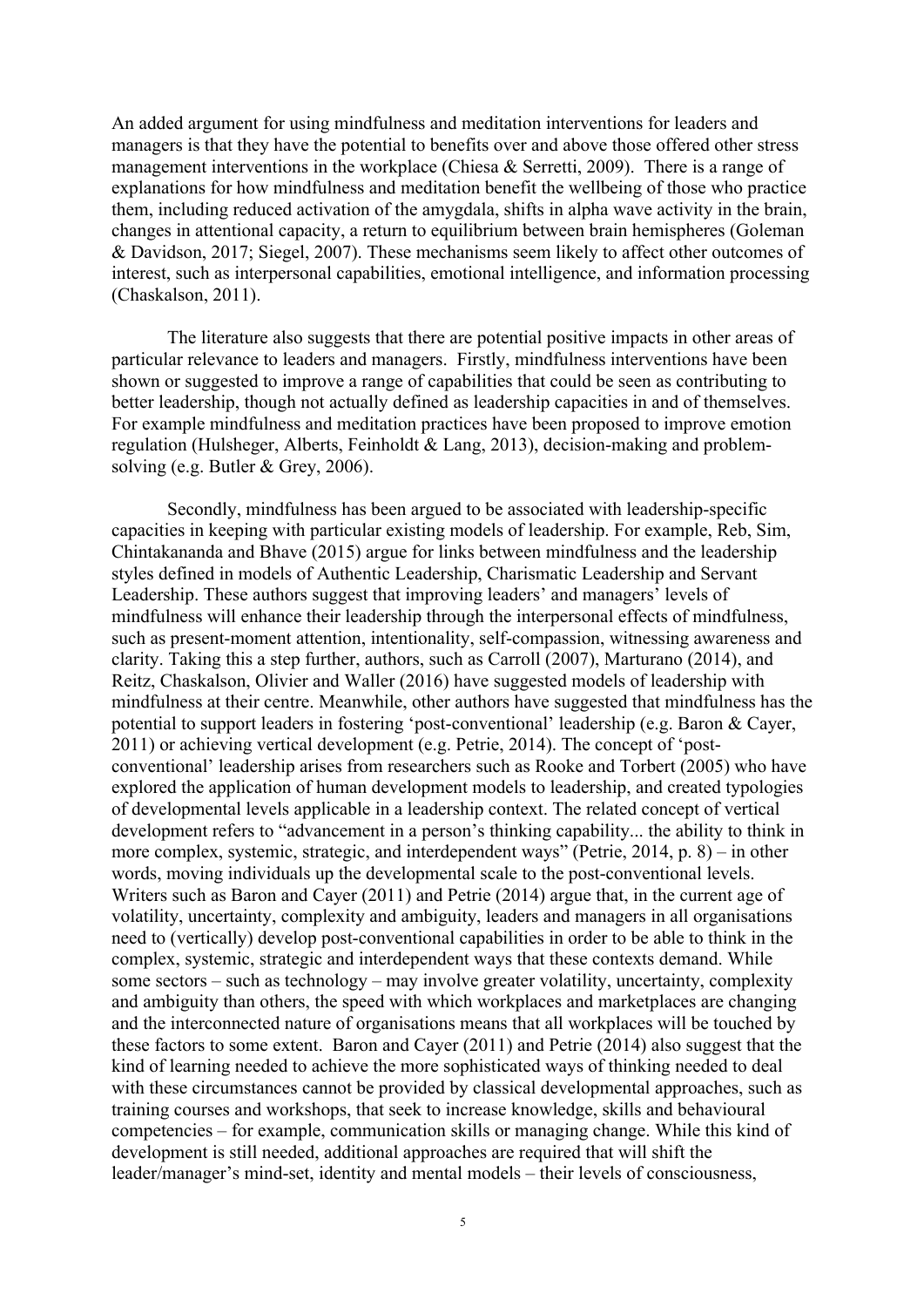awareness and sense of interconnectedness and their grounding in their values. These authors, and others (e.g. Baron, 2016; Brendel, Hankerson, Byun & Cunningham, 2016) suggest that mindfulness practices and meditation are amongst the ways of supporting individuals to achieve this shift because they directly address capacities for consciousness and awareness, explore interconnectedness and allow recognition of values (other approaches might include coaching, action learning, mentoring and systemic interventions).

Finally, there is research to suggest that leader mindfulness can have beneficial consequences for employees, such as enhanced wellbeing (including job satisfaction), performance and organisational citizenship behaviours (Reb, Narayan & Chaturvedi, 2014). This research found that the positive employee outcomes were mediated by employee need satisfaction, such that mindful leaders/managers met employees' needs to a greater extent than mindless leaders/managers and this, in turn, generated employee job satisfaction, wellbeing, performance and so on. While further research is needed to understand what it is about mindful leaders/managers that achieves this, these findings imply that improving the mindfulness of managers and leaders could be a way of achieving beneficial outcomes for those they lead and manage.

### *The present study*

The brief review above suggests that there are a number of areas in which mindfulness and meditation interventions aimed at leaders and managers could offer potential benefits. However, although there were a large number of position papers and narrative reviews about the importance of mindfulness for managers and leaders, no systematic reviews of mindfulness and meditation interventions for managers and leaders had previously been conducted to provide systematic evidence to support these suggestions. While there have been a few reviews of mindfulness-based interventions in the workplace (e.g. Jamieson & Tuckey, 2017; and Lomas et al, 2017), these have focussed on the general employee population, rather than those in management and leadership positions.

The aim of this systematic review was therefore to review the findings of research in which mindfulness and meditation interventions have been run for leader and manager participants, in order to examine the outcomes these interventions were found to achieve and unpack how these outcomes were achieved. The outcomes the review aimed to explore included not only the wellbeing of manager/leader participants, but also non-wellbeing related measures, such as leadership capability, which have previously been underrepresented in the literature, and, if possible, to look at the impact on the job satisfaction, wellbeing and performance of those managed and led by the participants. In terms of leadership capability, the aim was to include capabilities that are related to leadership, and capacities in keeping with particular models of leadership, including 'post-conventional' leadership capabilities (such as the leader/manager's mind-set, identity and mental models, grounding in their values, and capacity to think in complex, systemic, strategic and interdependent ways).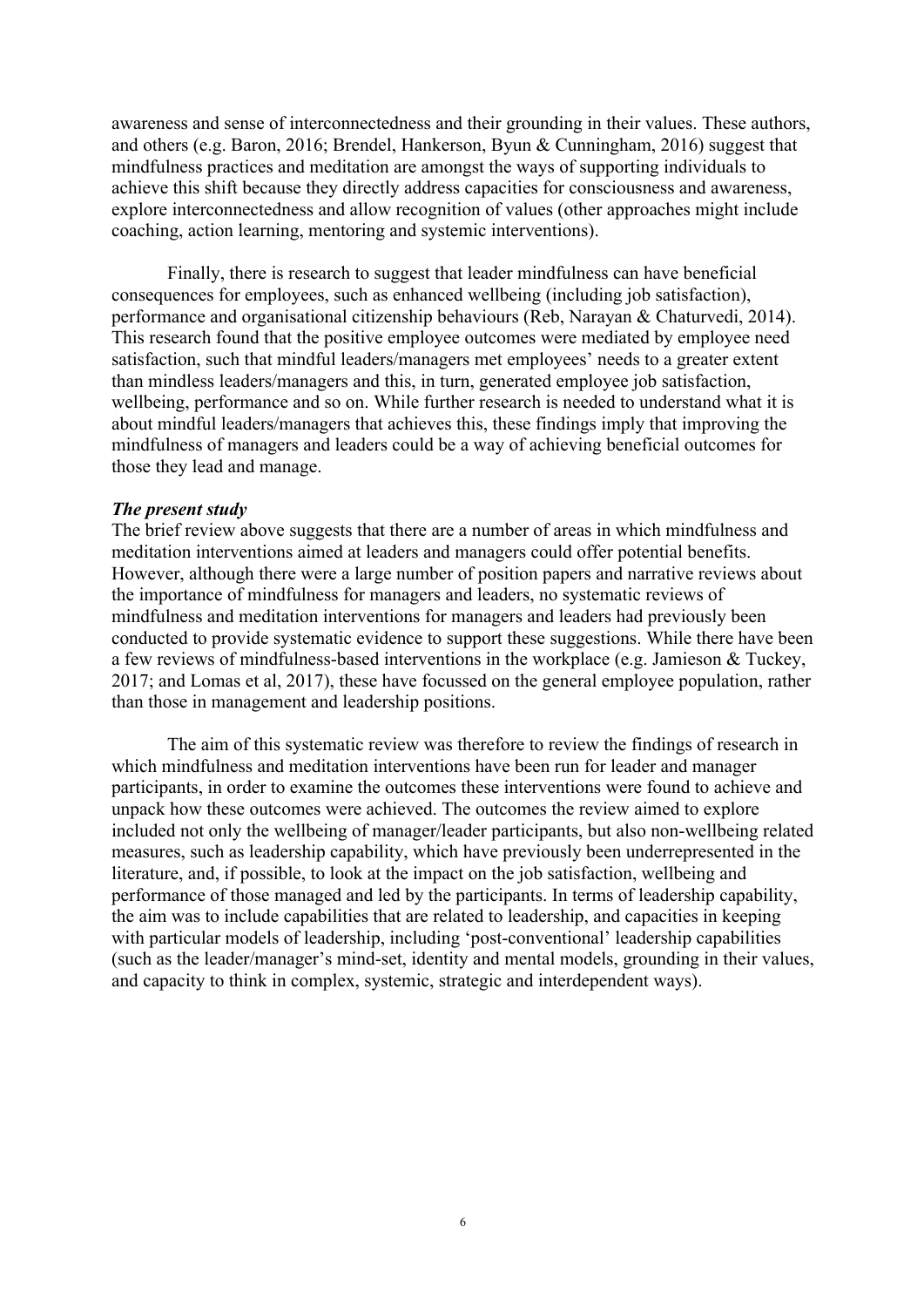# **Method**

In conducting our review, we adopted a systematic approach as outlined in Briner and Denyer (2012) and as applied by Bozer and Jones (2018).

### *Search strategy*

In March 2017 (last two weeks of the month), a computerised literature search was conducted of three databases: PsycINFO, Business Source Premier (EBSCO), and ABI/INFORM Collection. Keywords for these searches were generated through discussion between the researchers, review of the existing literature and consultation with literature search experts to ensure they were both broad enough to capture the relevant literature, but not so broad as to capture quantities of irrelevant material. The search parameters were as follows: (Mindful\* (for mindful and mindfulness) OR Meditat\* (for meditate, meditation, and meditating) OR Acceptance and Commitment) AND (Leadership OR Leader OR Management OR Manager OR Supervisor) AND (Intervention OR Training OR Program\* (for programme, and program) OR Coaching). Only references published in English since 2000 were sought: this cut-off date was chosen because the authors were aware of workplace mindfulness interventions dating from the early 2000s (e.g. Bond & Bunce, 2000) and the systematic reviews in the field (Jamieson & Tuckey, 2017; Lomas et al, 2017) revealed all the studies identified to have been published since 2000 (with the exception of one outlier, Shapiro, Schwartz & Bonner, 1998). To identify any additional published or unpublished studies, known experts in the field were contacted (between March and May 2017) and asked to provide any unpublished research and suggest relevant research studies that might not be included in academic databases. Of the 13 experts contacted, 11 responded, but only three were able to provide additional papers not picked up by the electronic searches. In addition, a 'pearl-growing' process was undertaken, in which we reviewed the reference lists of all the papers included in the final list to identify any further studies for inclusion. A digital dropbox was used to store and manage the studies identified. Duplicate records were removed before the selection process was conducted.

### *Selection of papers for inclusion*

Initially, bibliographic records retrieved from the literature searches were subjected to a broad screening process on the basis of their titles: those titles that suggested the reference was about mindfulness and leaders/managers were retained, and abstracts were obtained for the retained records. At this stage, a large number of references were excluded because they were about mindfulness interventions for the management of particular conditions, rather than about management and leadership in the workplace. The abstracts obtained were then subjected to a narrow screening process using specific inclusion and exclusion criteria, based on the Study design, Participants, Interventions and Outcomes framework (SPIO; Robertson et al., 2015). See table 1 for the specific inclusion and exclusion criteria used. While it would have been ideal to use selection criteria based on the quality of the study, the paucity of high quality studies meant that this would have left too small a pool of papers for review. For those abstracts that appeared to meet these selection criteria, full papers were sought. At this stage, references were excluded for reasons such as not including an intervention, not being workplace-related, and being about interventions for employees not managers/leaders. On the basis of the SPIO framework, position papers and narrative reviews about the importance of mindfulness for managers and leaders were excluded from the review. Full papers obtained were subjected to a further narrow screening using the SPIO inclusion and exclusion criteria. At this point, papers that were about theoretical arguments about interventions (e.g. Channuwong, 2009) or trainer observations (e.g. Bamford, 2014) were excluded; and where the paper proved to be a conference paper (e.g. Baron, 2012) or a review of research (e.g.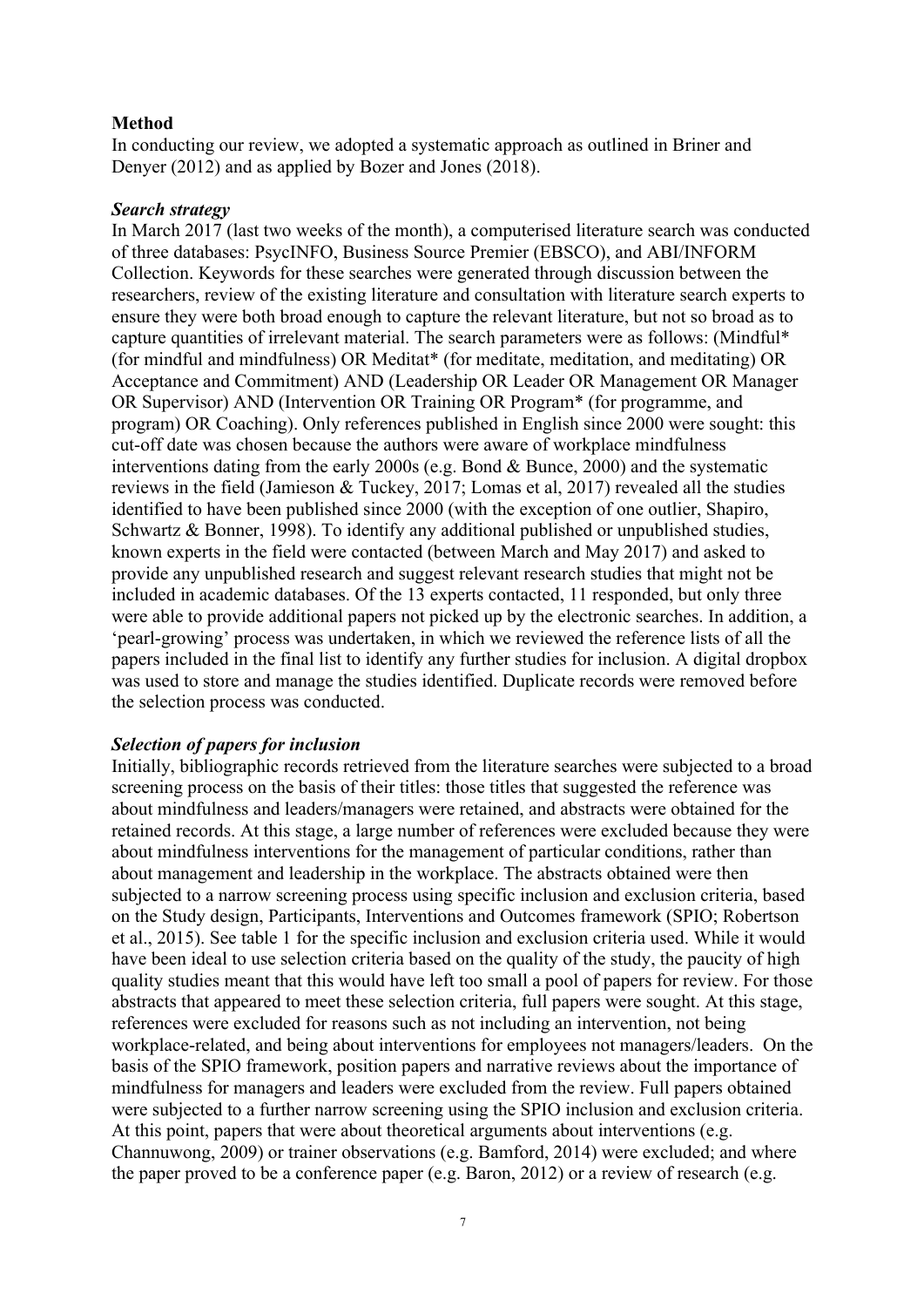Reitz & Chaskalson, 2016) the authors were contacted to ask for details of the full research study. The pearl growing exercise generated a small number of additional papers. Two researchers independently carried out the broad and narrow screening process, with a third researcher providing adjudication whenever discrepancies arose. Inter-rater reliability between the two researchers was 89% at the broad screening stage, and 90% at the narrow screening stage. The flow diagram in Figure 1 sets out the literature retrieval and selection process.

|                           | Inclusion criteria                                                                                                                                                                                                                                                                                                                                                    | Exclusion criteria                                                                                                                                                             |
|---------------------------|-----------------------------------------------------------------------------------------------------------------------------------------------------------------------------------------------------------------------------------------------------------------------------------------------------------------------------------------------------------------------|--------------------------------------------------------------------------------------------------------------------------------------------------------------------------------|
| Study design              | Empirical research<br>$\overline{a}$<br>Explores an intervention or<br>interventions                                                                                                                                                                                                                                                                                  | Purely theoretical or<br>$\overline{\phantom{a}}$<br>descriptive                                                                                                               |
| Participant<br>population | Designed for/delivered to<br>leaders, managers,<br>supervisors or to enhance<br>leadership/management<br>capabilities                                                                                                                                                                                                                                                 | Not designed either for<br>leader/manager/supervisor<br>participants or to enhance<br>leadership/management<br>capabilities                                                    |
| Intervention              | Includes developing<br>$\overline{a}$<br>mindfulness, meditation or<br>equivalent<br>Workplace related                                                                                                                                                                                                                                                                | Does not include a<br>mindfulness, meditation or<br>equivalent intervention<br>Mindfulness purely as an<br>outcome not an intervention<br>Not focussed on workplace<br>context |
| Outcomes                  | Includes outcome<br>measures/target variables in<br>which the intervention aims<br>to achieve change,<br>particularly wellbeing and<br>wellbeing-related outcomes,<br>leadership and leadership-<br>related outcomes,<br>mindfulness outcomes, and<br>changes in wellbeing and<br>performance outcomes for<br>employees working for the<br>manager/leader participant |                                                                                                                                                                                |

Table 1. SPIO narrow screen inclusion and exclusion criteria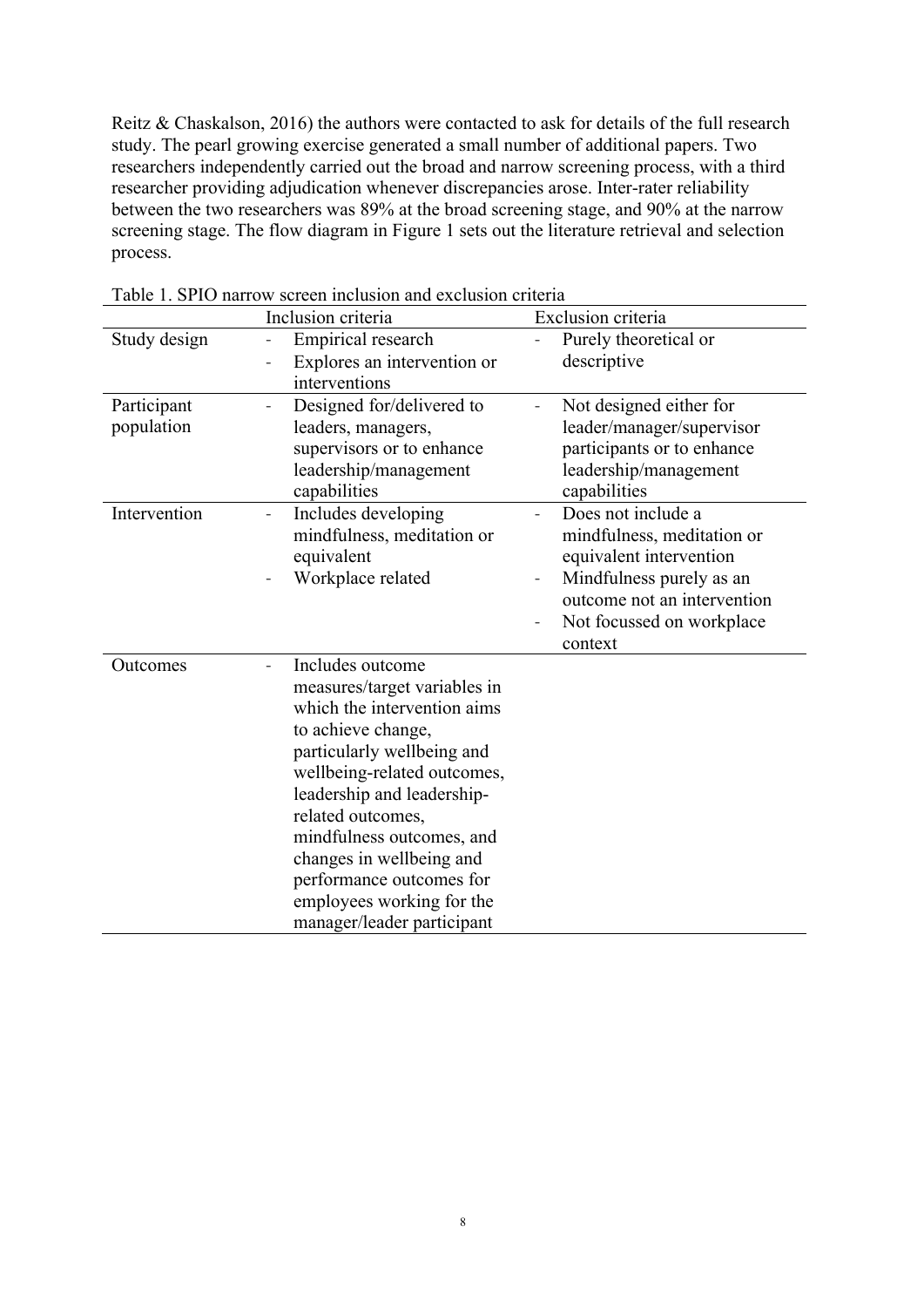```
Figure 1.
```
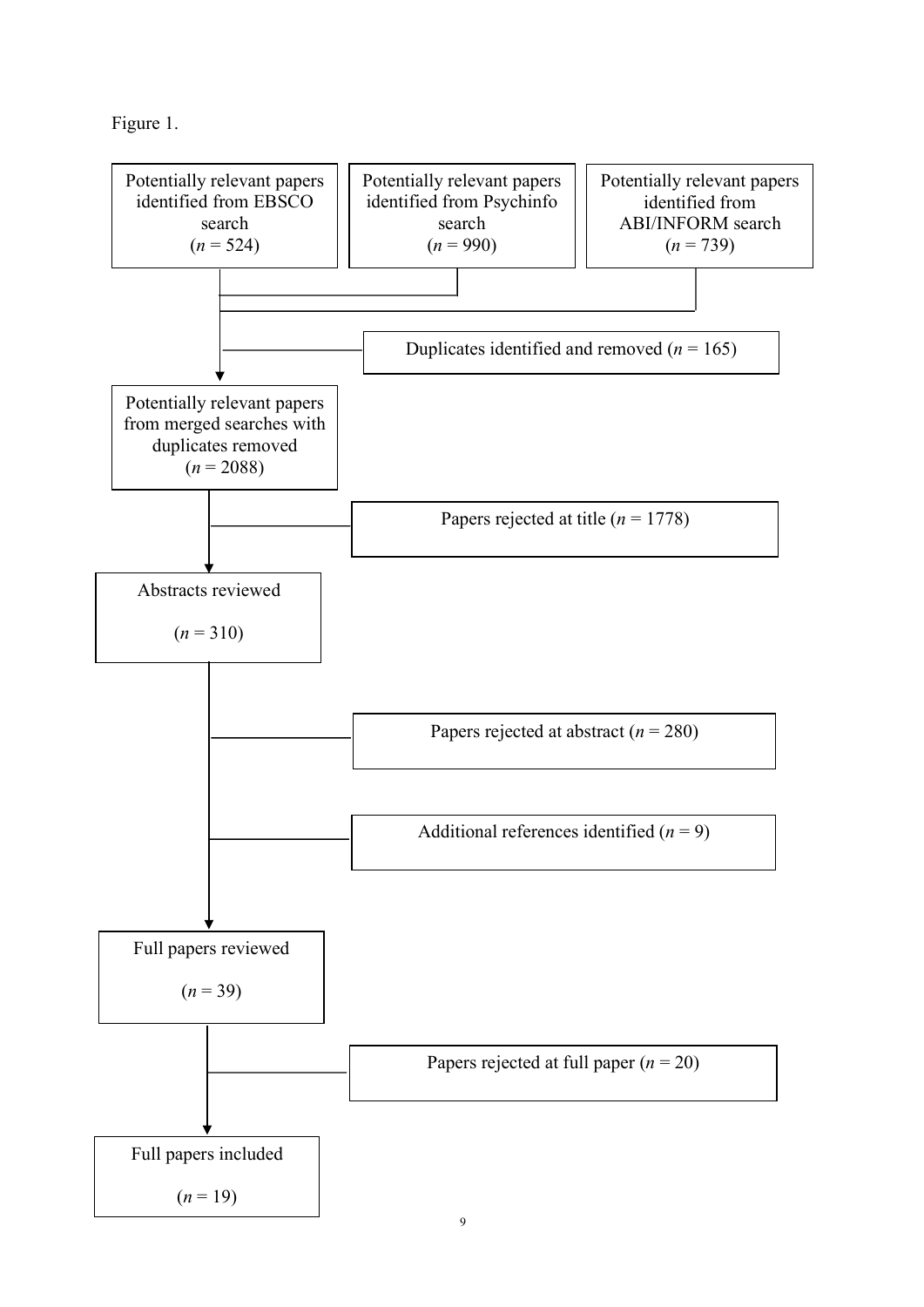# *Data extraction*

We developed a data extraction tool adapted from other systematic review papers (e.g. Robertson et al., 2015). The data extracted included information on the study design and purpose, the population sample and selection methods, the intervention used, and the outcomes measured and achieved in each paper. Each paper was reviewed fully and the relevant data extracted into the tool for synthesis and analysis. Data extraction was conducted by one researcher initially, then reviewed by a second researcher for consistency of data handling and comparison. Any discrepancies or points of disagreement were adjudicated by a third researcher.

# *Data synthesis*

As the results of the literature search and data extraction yielded only a small number of retained papers ( $n = 19$ ) and the interventions covered by these studies were highly heterogeneous, a quantitative meta-analysis was not possible. Instead, an explanatory synthesis was conducted and findings are presented in a narrative format. Data synthesis was conducted initially by one researcher, then an iterative process of review and revision was undertaken, in which a second researcher checked for consistency and credibility of interpretation, by cross-referencing the narrative text with the information provided in the data extraction tool (referring back to the original papers where further information was required) and improvements were made following discussion of any discrepancies and omissions identified. Finally, a third researcher conducted a check of the resulting synthesis to ensure overall consistency of the final narrative.

## *Quality assessment*

To reduce the risk of bias, we conducted a quality assessment across all papers using an approach based on a slightly adapted version of the methodology set out in Snape et al. (2017). Snape and colleagues (2017) provide two checklists for assessing evidence quality: one for qualitative and the other for quantitative evidence. We used these checklists as appropriate to each study and where a study involved both qualitative and quantitative data, both checklists were used. In addition, the questions regarding ethics included in the qualitative checklist provided by Snape et al. (2017) were applied to all papers. Two researchers independently conducted the quality assessment process and met to discuss discrepancies; a third researcher resolved any disagreements. Following production of quality assessment tables, the research team met to review the results and produce evidence statements with gradings based on Snape et al. (2017).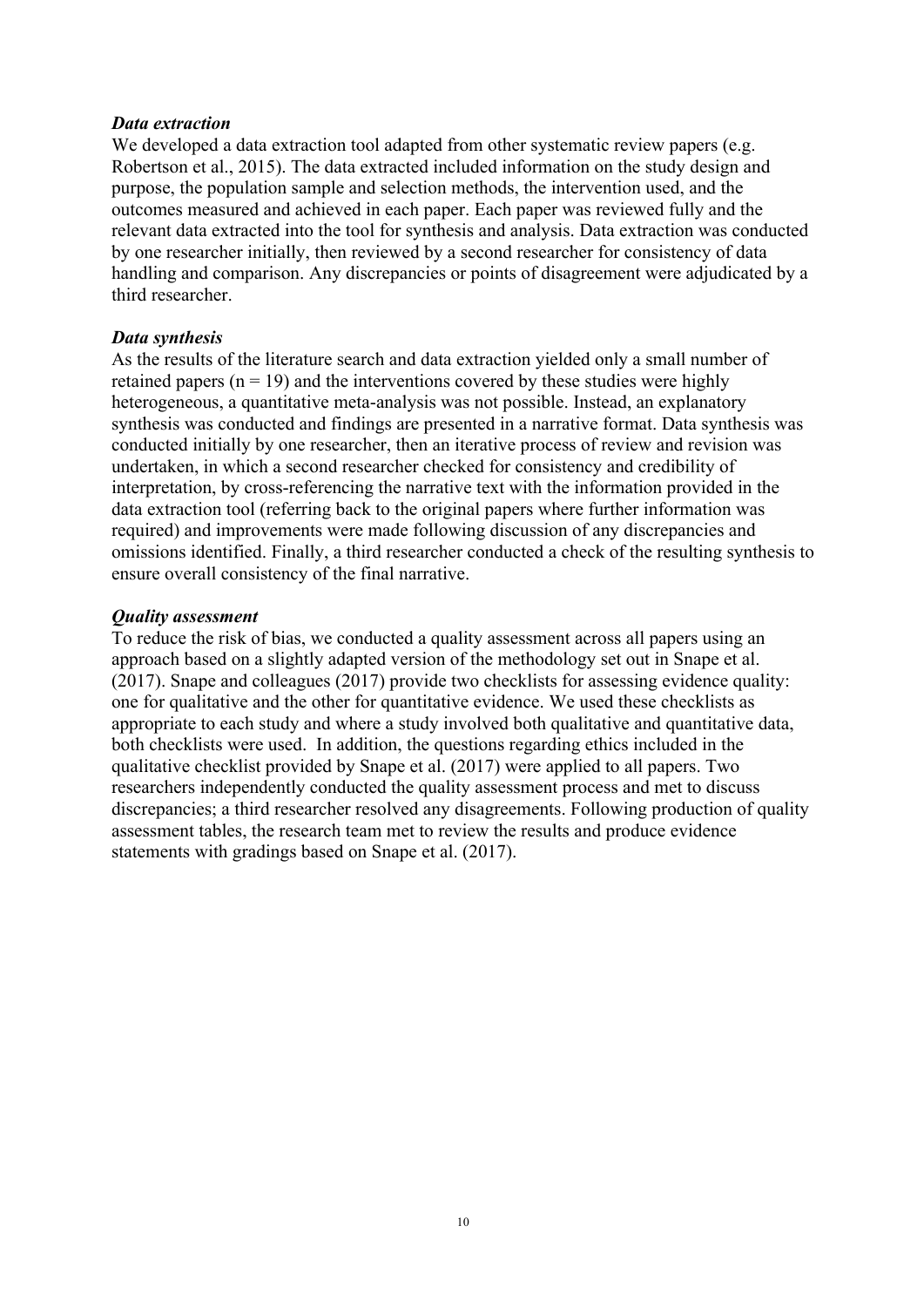# **Results**

The search of databases retrieved 2253 records, which were reduced to 2088 once duplicates were removed. Following broad and narrow screening, 19 papers were considered suitable for inclusion in the review. Of these 19 papers, nine appeared in peer-reviewed journals (Baron, 2016; Brendel, Hankerson, Byun & Cunningham, 2016; Pipe, Bortz, Dueck, Pendergast, Bucha & Summers, 2009; Schmidt-Wilk, 2000; Schmidt-Wilk, 2003; Schneider, Zollo & Manocha, 2010; Shonin & Van Gordon, 2015; Shonin, Van Gordon, Dunn, Singh, & Griffiths, 2014; Wasylkiw, Holton, Azar & Cook, 2015), plus Keuchler and Stedham (in press) was expected to appear in a peer-reviewed journal. Six were PhD theses (Capa, 2014; Carlisle, 2005; Linger, 2014; McCollum, 2000; Rakoff, 2010; Romano, 2014). Of the other three, two were conference presentations (Amar, Hlupic & Tamwatin, 2014; Halldorson, St-Hilaire, MacDonald, Kornelsen & McIntyre, 2016) and Reitz, Chaskalson, Olivier and Waller (2016) was published as a business school research report. Table 2 provides a summary of the study, participant population, intervention characteristics and outcome measures for these 19 papers, and each of these areas is considered in turn below.

# *Study characteristics*

As table 2 shows, there is considerable heterogeneity in these studies in terms of the country in which they were conducted, ranging from 58% in North America (eight in the United States of America and three in Canada) to 32% in Europe (four in the UK, one in Sweden and one in three European countries) to one study in India and one study conducted across multiple countries worldwide. There was also a variation in terms of: intervention design, with only 53% (ten studies) including a control group or comparison group and the other 47% (nine studies) reporting interventions with no control group; methodological approach, with 42% (eight studies) using mixed methods, involving both quantitative and qualitative data, 37% (seven studies) gathering quantitative data only and 21% (four studies) qualitative data only; and data collection, with 47% (nine studies) involving data collected at multiple (more than two) time points, 42% (eight studies) involving data collection at two time points, and two studies collecting data at just one point.

# *Participant population characteristics*

As shown in table 2, there was also considerable variation across the studies in terms of the number and type of participants. Participant populations varied from 5 to 143, with 37% (seven studies) involving more than 40 participants, 26% (five studies) involving between 11 and 40, and 37% (seven studies) involving ten participants or less. Across the 19 studies, there were a total of 771 participants; however, 10 of these participants appear in two studies as the participants in Shonin and Van Gordon (2015) are a sub-set of those in Shonin et al (2014), meaning an actual total of 761. Of these 761 people, approximately 474 participated in the target intervention and approximately 297 were part of a control or comparison group. In terms of gender, for the 14 studies that specified the gender split for at least some of their participants, the proportion of participants who were women ranged from 0% to 96.9%, with women making up less than 50% in 43% of the studies (six of the 14 studies that specified gender split), and women making up more than 70% of participants in 36% of the studies (five out of 14). Of the 353 participants for whom gender information was provided, 170 (52.6%) were women. The age of participants was specified in fourteen of the studies and was also heterogeneous in reporting and content (see table 2): the lowest age mentioned was 24 and the oldest age mentioned was 62. Only 4 of the studies provided any information on tenure and, even those that did provide this information were not comparable as they variously provided average time as manager, average work experience, and average career.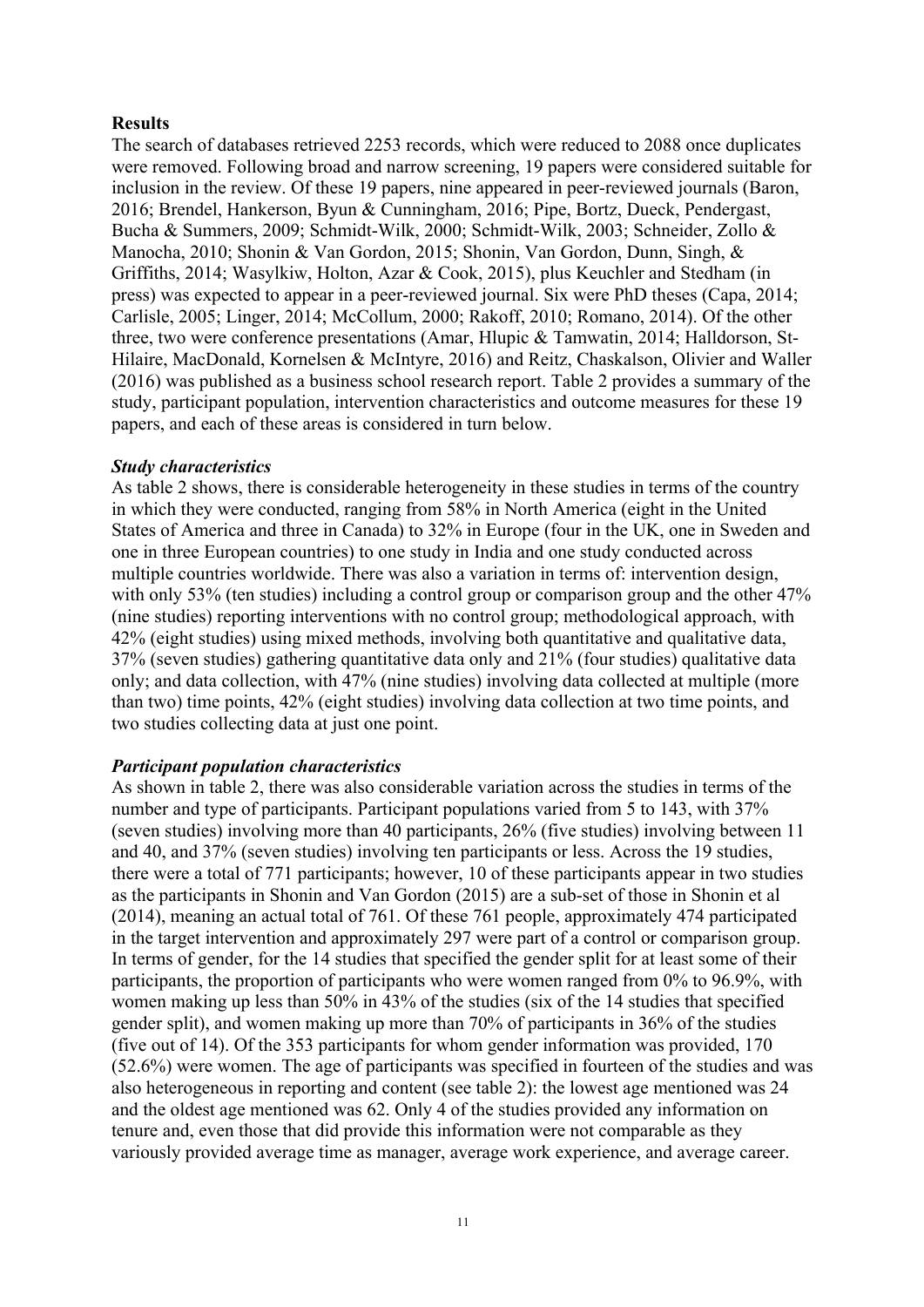|                 |                      |                                                                           | <b>Study characteristics</b> |                                       |                       |                                 |                         | <b>Participant population</b> |                                        |                  |                        | <b>Intervention characteristics</b> | <b>Outcome measures</b>                                             |               |          |                |            |                  |              |              |
|-----------------|----------------------|---------------------------------------------------------------------------|------------------------------|---------------------------------------|-----------------------|---------------------------------|-------------------------|-------------------------------|----------------------------------------|------------------|------------------------|-------------------------------------|---------------------------------------------------------------------|---------------|----------|----------------|------------|------------------|--------------|--------------|
| Paper           | Country of<br>origin | Control/comp gp                                                           | Methodological<br>approach   | Data collection                       | Population size       | Gender <sup>(%</sup><br>female) | $\mathbf{Age}$          | Management<br>level           | Occupational<br>setting                | Delivery         | Duration               | Hrs input                           | content (focus vs.<br>Meditation and<br>mindfulness<br>integration) | Incleadership | Incother | Wellbeing/resi | Leadership | Leadership-rel'd | Mindfulness  | Other        |
| $\overline{1}$  | UK                   | $\checkmark$                                                              | Quant                        | Pre, post                             | $>40$                 | 26.6%                           | Up to<br>$56+$          | Senior                        | n/a                                    | Group<br>regular | 12<br>wks              | $12\,$                              | Mindfulness<br>(focus)                                              |               |          |                | ✓          |                  |              |              |
| 2               | Canada               | $\checkmark$                                                              | Mixed                        | Pre,<br>interim,<br>post              | $>40$                 | 40.9%                           | $Ave =$<br>43           | Manager                       | n/a                                    | Group<br>retreat | 3 yrs                  | n/a                                 | Other (part)                                                        | ✔             |          |                | ✓          |                  | ✔            |              |
| $\mathfrak{Z}$  | <b>USA</b>           | ✓                                                                         | Quant                        | Pre, post                             | $>40$                 | 70.7%                           | n/a                     | Managers<br>& others          | n/a                                    | Group<br>regular | $\,8\,$<br>wks         | 6hrs                                | Mindfulness<br>(focus)                                              |               |          | $\checkmark$   |            | ✓                |              | $\checkmark$ |
| $\overline{4}$  | <b>USA</b>           |                                                                           | Qual                         | Post                                  | $= < 10$              | 71.4%                           | $31 - 51$               | <b>MBA</b>                    | $\mathrm{n}/\mathrm{a}$                | 1:1              | 9<br>mths              | $15-49$                             | Other<br>(focus)                                                    |               |          |                |            | ✓                |              | $\checkmark$ |
| 5               | India                | ✓                                                                         | Quant                        | Pre,<br>interim,<br>post              | $>40$                 | $\mathrm{n}/\mathrm{a}$         | $\mathrm{n}/\mathrm{a}$ | Manager                       | Dye-and-<br>cast<br>manufact'g<br>co.  | <b>TM</b>        | $\overline{12}$<br>wks | $\mathrm{n}/\mathrm{a}$             | TM (focus)                                                          |               |          | ✓              |            |                  |              | ✓            |
| 6               | Canada               |                                                                           | Quant                        | Pre,<br>post,<br>$3$ mth $\&$<br>6mth | $=<10$                | $\mathrm{n}/\mathrm{a}$         | n/a                     | Mixed<br>manag't<br>levels    | Health and<br>human<br>services        | Group<br>retreat | 4.5<br>days            | n/a                                 | Mindfulness<br>(dominant)                                           | ✓             |          | ✓              |            |                  |              |              |
| $\overline{7}$  | <b>USA</b>           |                                                                           | Mixed                        | Pre, 4wk                              | $11-$<br>40           | 41.2%                           | 24-42                   | <b>MBA</b>                    | n/a                                    | Group<br>regular | 12<br>wks              | 48hrs                               | Mindfulness<br>(dominant)                                           | $\checkmark$  | ✓        |                |            | ✓                | $\checkmark$ |              |
| 8               | <b>USA</b>           |                                                                           | Mixed                        | Pre, post                             | $=<10$                | 66.7%                           | 35-62                   | Senior                        | n/a                                    | 1:1              | $\,8\,$<br>wks         | 9hrs                                | Mindfulness<br>(focus)                                              |               |          | $\checkmark$   |            |                  | ✓            |              |
| 9               | <b>USA</b>           | ✓                                                                         | Mixed                        | Pre, post                             | $11 -$<br>40          | n/a                             | n/a                     | Managers<br>& others          | Small<br>wholesale<br>food co.         | TM               | 6<br>mths              | n/a                                 | TM (focus)                                                          |               |          | ✓              |            |                  |              |              |
| 10              | <b>USA</b>           | ✓                                                                         | Quant                        | Pre, post                             | $11-$<br>40           | 96.9%                           | $33 - 63$               | Senior                        | Healthcare                             | Group<br>regular | $\overline{4}$<br>wks  | 10hrs                               | Mindfulness<br>(focus)                                              |               |          | $\checkmark$   |            |                  |              | ✓            |
| 11              | <b>USA</b>           |                                                                           | Mixed                        | Pre,<br>interim,<br>post              | $=<10$                | 20.0%                           | $30s-$<br>60s           | Senior                        | Public,<br>private, not-<br>for-profit | 1:1              | 12<br>wks              | 13.5hrs                             | Other<br>(focus)                                                    |               |          | ✓              | ✓          |                  |              | ✓            |
| $\overline{12}$ | UK                   | Pre,<br>81%<br>$30 - 63$<br>$\checkmark$<br>Mixed<br>>40<br>post,<br>12wk |                              | Senior                                | Public and<br>private | Group<br>regular                | $\,8\,$<br>wks          | 17.5hrs                       | Mindfulness<br>(dominant)              | ✓                |                        |                                     |                                                                     |               |          |                |            |                  |              |              |

Table 2. Summary of study, participant population, intervention characteristics and outcome measures used in the different studies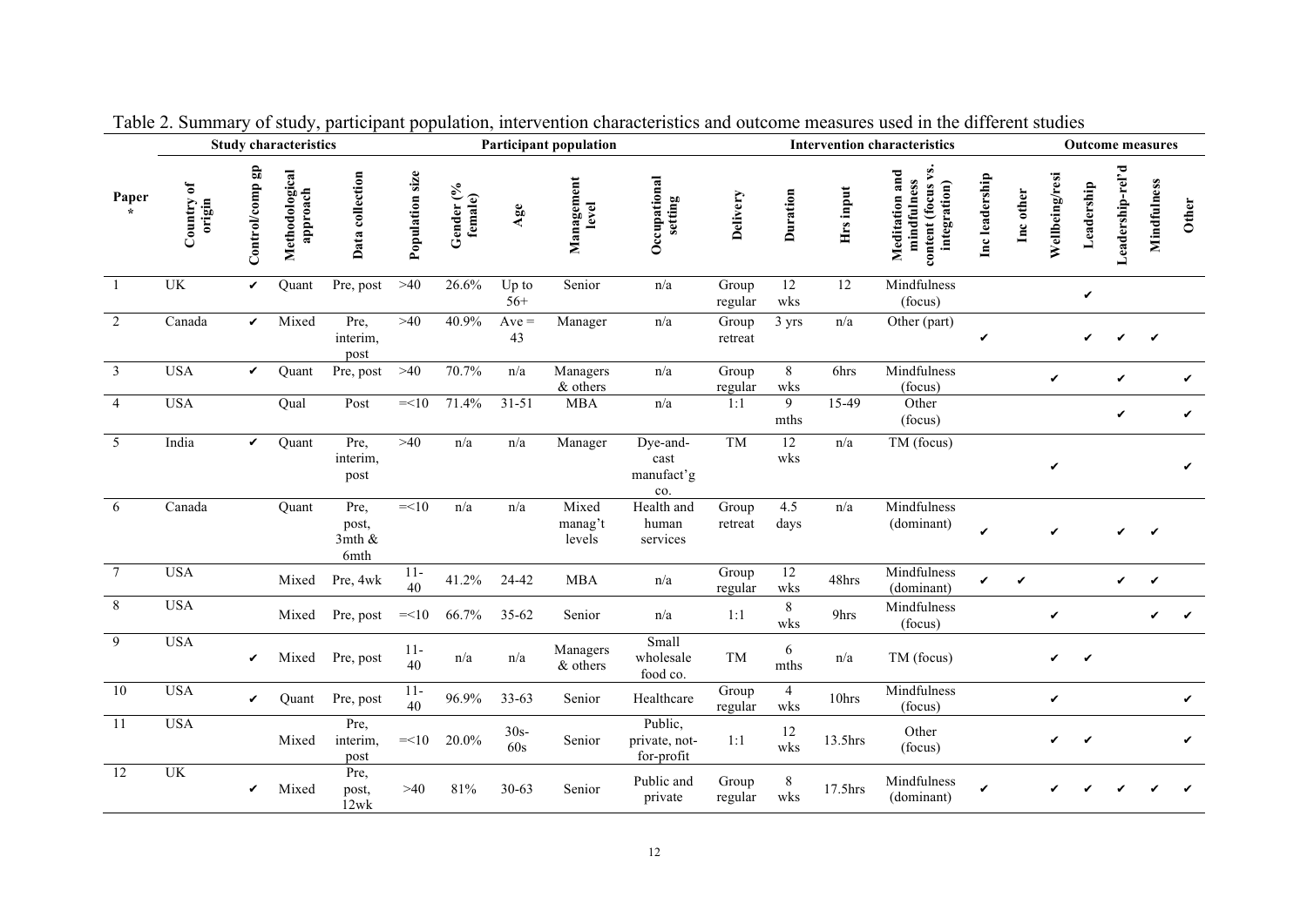|       |                            |                                     | <b>Study characteristics</b> |                                 |                 |                                 |                                 | <b>Participant population</b> |                             |                  |                           | <b>Intervention characteristics</b> |                                                                     | <b>Outcome measures</b> |              |                |            |                  |             |              |
|-------|----------------------------|-------------------------------------|------------------------------|---------------------------------|-----------------|---------------------------------|---------------------------------|-------------------------------|-----------------------------|------------------|---------------------------|-------------------------------------|---------------------------------------------------------------------|-------------------------|--------------|----------------|------------|------------------|-------------|--------------|
| Paper | ð<br>Country<br>origin     | Control/comp gp                     | Methodological<br>approach   | Data collection                 | Population size | Gender <sup>(%</sup><br>female) | $\mathbf{Age}$                  | Management<br>level           | Occupational<br>setting     | Delivery         | Duration                  | Hrs input                           | content (focus vs.<br>Meditation and<br>mindfulness<br>integration) | Inc leadership          | Inc other    | Wellbeing/resi | Leadership | Leadership-rel'd | Mindfulness | Other        |
| 13    | <b>USA</b>                 |                                     | Mixed                        | Pre,<br>post,<br>1mth           | $=<10$          | 83.3%                           | Late<br>$20s -$<br>early<br>60s | Mixed<br>manag't<br>levels    | White collar                | 1:1              | $10-$<br>12<br>wks        | 12hrs                               | Mindfulness<br>(focus)                                              |                         |              | ✓              | ✔          |                  | ✓           |              |
| 14    | $\overline{3}$<br>European |                                     | Qual                         | Pre,<br>6mth                    | $11-$<br>40     | 8.3%                            | $35 - 51$                       | Managers<br>& others          | 3 different<br>companies    | <b>TM</b>        | $3-6$<br>mths             | $>=12hrs$                           | TM (part)                                                           | $\checkmark$            | $\checkmark$ | $\checkmark$   |            | ✓                |             | $\checkmark$ |
| 15    | Sweden                     |                                     | Qual                         |                                 | $=<10$          | $0\%$                           | $42 - 52$                       | Senior                        | Power<br>transmiss'n<br>co. | <b>TM</b>        | 6<br>mths                 | $>=12$ hrs                          | TM (part)                                                           | $\checkmark$            |              |                |            | ✔                |             |              |
| 16    | Multiple<br>worldwide      | ✓                                   | Quant                        | Pre, post                       | >40             | n/a                             | n/a                             | Managers<br>& others          | 4 different<br>companies    | Group<br>regular | 6<br>wks                  | 9hrs                                | Other<br>(focus)                                                    |                         | ✓            | ✓              |            | ✓                |             |              |
| 17    | UK                         |                                     | Qual                         | Interim,<br>post                | $=<10$          | 60.0%                           | 29-49                           | Manager                       | n/a                         | Group<br>regular | 8<br>$\operatorname{wks}$ | 13.67hrs                            | Mindfulness<br>(dominant)                                           |                         | ✓            | ✓              |            | ✓                |             | $\checkmark$ |
| 18    | UK                         | Pre,<br>Quant<br>✔<br>post,<br>3mth |                              |                                 | >40             | 56.9%                           | Mean<br>40.14<br>&<br>39.91     | Middle<br>manager             | n/a                         | Group<br>regular | $\,8\,$<br>wks            | 13.67hrs                            | Mindfulness<br>(dominant)                                           |                         |              | $\checkmark$   |            |                  |             | ✓            |
| 19    | Canada                     | ✓                                   | Mixed                        | Pre,<br>4wks,<br>8wks,<br>16wks | $11-$<br>40     | 85.7%                           | 35-59<br>& 46-<br>62            | Mixed<br>manag't<br>levels    | Healthcare                  | Group<br>retreat | 8<br>wks                  | 18hrs                               | Mindfulness<br>(focus)                                              |                         |              | ✓              | ✓          |                  | ✓           | $\checkmark$ |

 $*1 =$  Amar, Hlupic and Tamwatin (2014); 2 = Baron (2016); 3 = Brendel et al. (2016); 4 = Capa (2014); 5 = Carlisle (2005); 6 = Halldorson et al (2016); 7 = Keuchler and Stedham (in press); 8  $=$  Linger (2014);  $9 =$  McCollum (2000); 10  $=$  Pipe et al (2009); 11  $=$  Rakoff (2010); 12  $=$  Reitz et al. (2016); 13  $=$  Romano (2014); 14  $=$  Schmidt-Wilk (2000); 15  $=$  Schmidt-Wilk (2003); 16  $=$ Schneider, Zollo & Manocha (2010); 17 = Shonin & Van Gordon (2015); 18 = Shonin et al. (2014); 19 = Wasylkiw et al. (2015)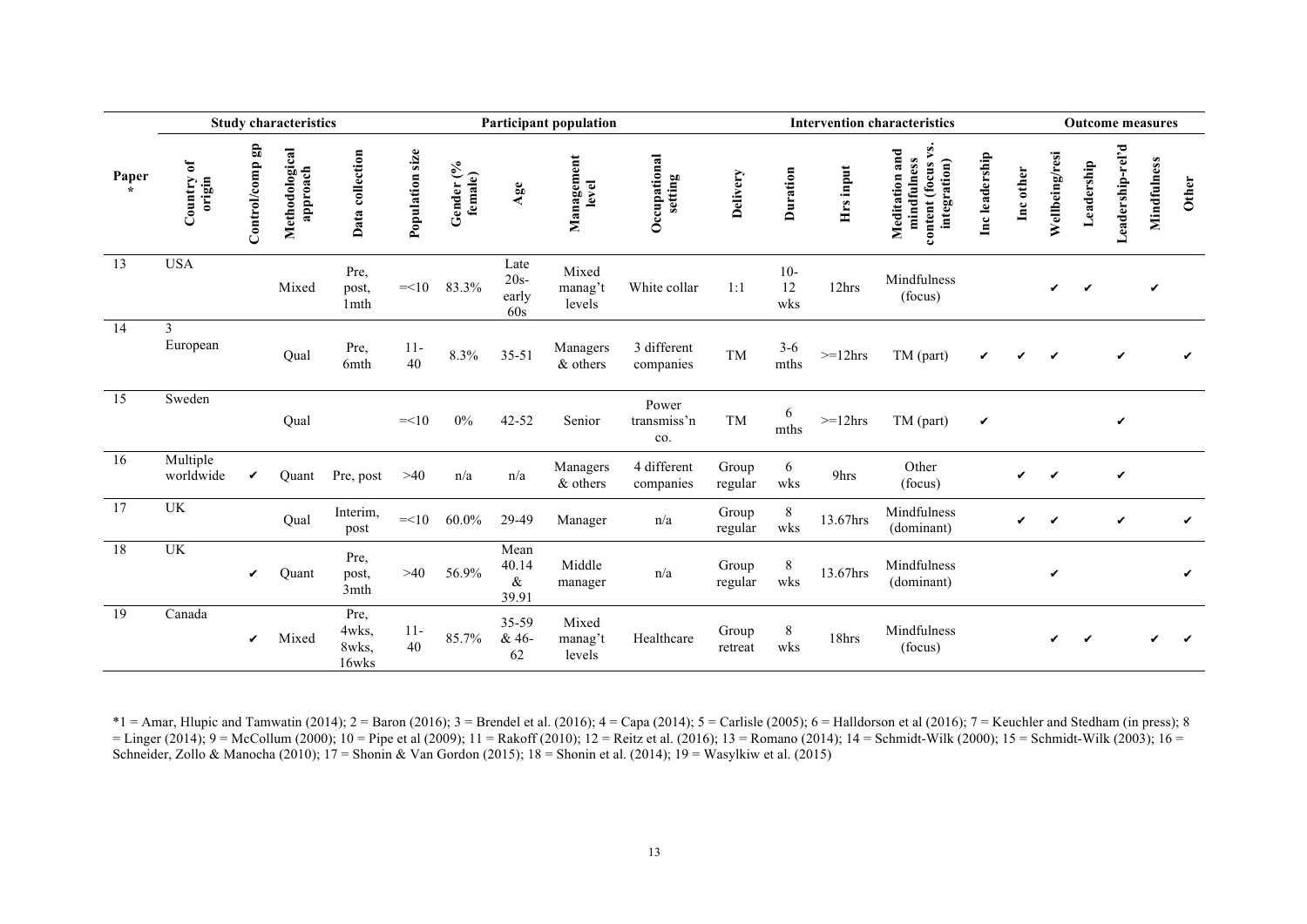In terms of the management level of the participants in these studies, 32% (six studies) explicitly stated that participants were senior level, 21% (four studies) called their participants 'manager' or 'middle manager', 16% (three studies) included a mixture of leadership levels, and 21% (four studies) included both managers/ leaders and other participants. In the other two studies participants were alumni/enrolled on an MBA. The occupational setting of the participants was only specified in 11 of the studies, but was equally varied, ranging from a particular organisation (3 studies) or a number of specific organisations (2 studies), to a particular sector (3 studies), to a very wide sector specification (3 studies). Only three of the papers specified the previous meditation experience of participants, which ranged from 18- 30% up to 60-70% having had previous meditation experience.

### *Intervention characteristics*

Across the 19 studies, the intervention delivery was extremely heterogeneous: 21% (four studies) explored an intervention that was delivered entirely in a one-to- one format; 42% (eight studies) involved interventions that were made up of regular (weekly or fortnightly) group sessions; 16% (three studies) involved a retreat-based intervention' and the other 21% (four studies) involved an in-company Transcendental Meditation programme. Duration of the intervention varied from a 4.5 day retreat (Halldorson et al., 2016) up to a three-year programme (Baron, 2016). Between these two extremes: one study involved an intervention lasting four weeks and another study an intervention lasting six weeks; 32% (six studies) involved interventions lasting eight weeks (though one of these consisted of a weekend retreat then a two-hour webinar eight weeks later; Wasylkiw et al., 2015); 32% (six studies) involved interventions lasting ten to twelve weeks or 3 months; two studies involved a six month programme; and one study involved at least nine months. However, as can be seen in table 2, longer programmes did not necessarily mean a greater number of hours of input. Of the 15 studies that provided information on hours, 20% (three studies) involved interventions that provided less than ten hours of input, 67% (10 studies) involved interventions that provided more than 10 and less than 40 hours of input (actual range 10 to 18 hours), one study involved an intervention of 48 hours and in one study the hours of input varied between participants from 15 to 49 hours.

Not only was the delivery of the interventions extremely varied, but also the content differed greatly across the studies. 58% (11 studies) concerned an intervention that was based explicitly on 'mindfulness' (variously described as 'mindfulness sessions/ meditation/ coaching/ training', 'integrating mindfulness' and 'mindful practice/awareness'). In 21% (four studies), the intervention involved teaching participants Transcendental Meditation. The other 21% (four studies) looked at interventions that used other mindfulness- or meditationrelated approaches. For 58% (11) of the studies, learning mindfulness, mindful practices or meditation was the focus of the intervention for the whole study or at least some groups within the study. Six (31.6%) of the studies considered interventions that had an explicit leadership element, varying from leadership being the core focus of the intervention, with mindfulness/ meditative practice as a small part (e.g. in Baron, 2016), to mindfulness/ meditation seeming to be the more dominant modality, with consideration of mindful leadership as part of that (e.g. Halldorson et al., 2016; Reitz et al., 2016). Four of the studies (21%) included other content, such as transformational learning (Keuchler and Stedham, in press), a group of qualities described as 'Right View' (Shonin & Van Gordon, 2015), Corporate Social Responsibility (one of the sub-studies in Schneider, Zollo & Manocha, 2010), and team-building (two of the sub-studies in Schmidt-Wilk, 2000).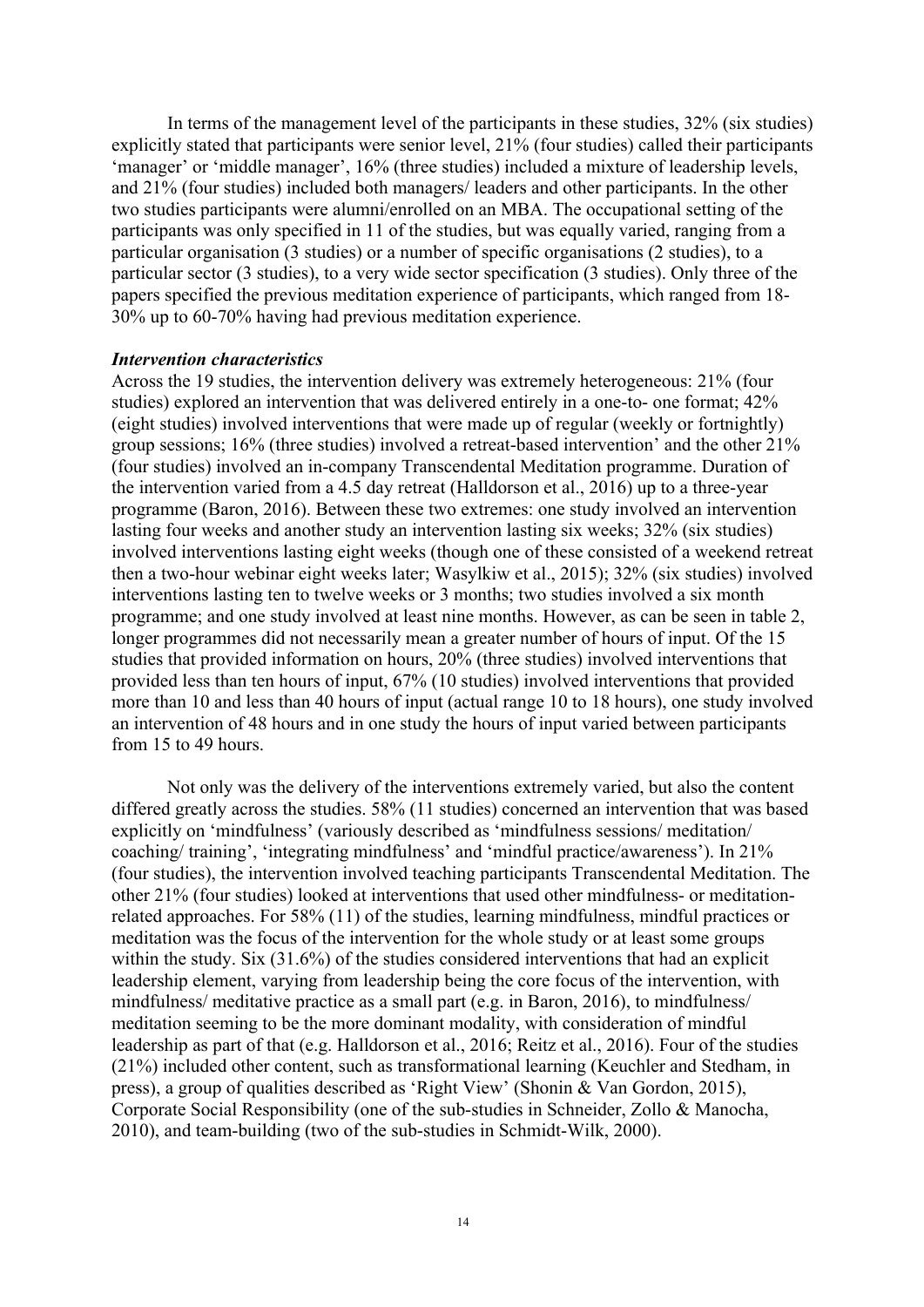### *Outcomes and measures*

Ideally, it would be hoped that the outcomes of leadership and management interventions would include positive impact on the people that intervention participants lead and manage; however, none of the 19 studies included in this review explored outcomes for the participants' direct reports (those being led and managed by participants). This is perhaps because these more distal outcomes are likely to be harder to measure, and change in these areas would be more difficult to achieve within a reasonable timeframe, but is nevertheless a disappointing finding.

The columns on the right of table 2 show the outcomes measured in the studies reviewed. In all cases, the papers report changes to a greater or lesser extent in the outcome variables targeted; in the studies that used a purely qualitative methodology, the outcome measures are the themes that emerged from analysis of qualitative – mainly interview – data. Table 3 provides details of the outcome measures and results for each study by category of outcome for the outcomes of interest – namely wellbeing/resilience and leadership/leadershiprelated capabilities – plus mindfulness. Further consideration of each of these categories of outcome is provided below.

#### *Wellbeing and resilience variables*

74% of the studies (14 out of 19) included measures of the leader's own wellbeing or resilience, which many (e.g. Brendel et al., 2016) suggest is important for the effectiveness of leadership. All of these wellbeing and resilience measures were subjective, self-report measures, using questionnaire scales or interview/qualitative data. Reviewing these 14 papers reveals some commonality in measures used; however, the heterogeneity of measures is more striking than the similarity, and some papers used or relied on qualitative data to explore wellbeing outcomes.

As table 3 shows, ten (53%) of the studies explicitly included stress as an outcome, including six that used the Perceived Stress Scale (PSS, Cohen et al., 1983); other measures included the Occupational Stress Inventory (OSI, Osipow & Spokane, 1981, 1983, 1987), the State Trait Anxiety Index (STAI, Spielberger et al., 1983), the HSE Management Standards tool (HSE, n.d.), the Depression, Anxiety and Stress Scale (DASS, Lovibond & Lovibond, 1995), and qualitative data. All of these ten studies (100%) reported decreases in stress postintervention as compared with pre-intervention levels, except Carlisle (2005) who found changes in the PSS but not the OSI. In some cases (e.g. Brendel et al., 2016) effect sizes and significance levels were reported and suggest medium effect sizes; in others, details of the statistical analyses are not provided. Brendel et al. (2016) found greater reductions in stress for the mindfulness intervention group than for their (leadership development intervention) comparison group; and Wasylkiw et al. (2015) found reductions in stress in their intervention group, but not their control group. Romano (2014) reported qualitative data in which mindfulness intervention participants reported no longer holding stress or tension in their body.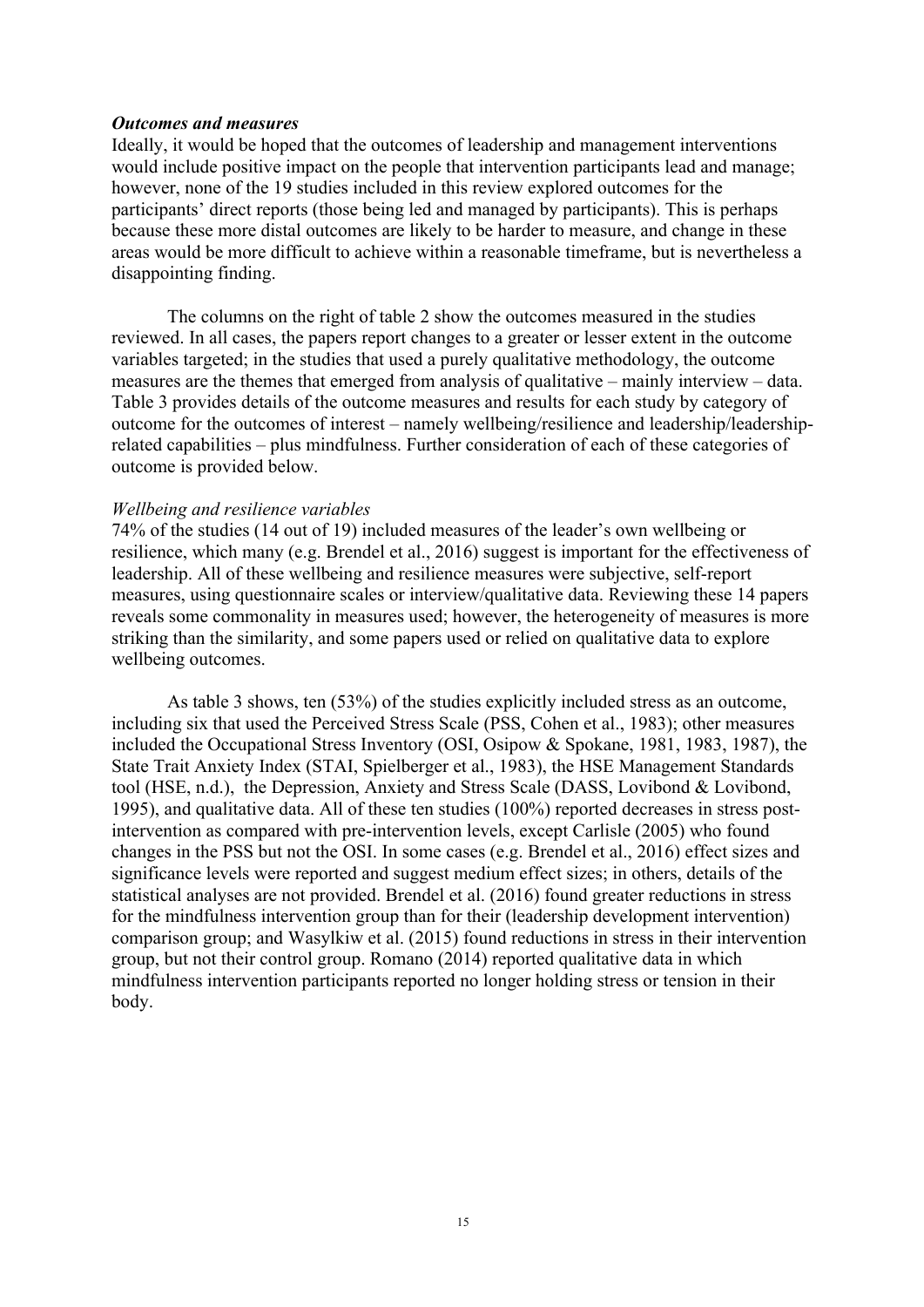| Paper*       | <b>Measures</b> used                                                                                                                                                                                                                                                            | <b>Results</b>                                                                                                                                                                                                                                                                                                                                                                                                                                                                                                                                                                                                                            |
|--------------|---------------------------------------------------------------------------------------------------------------------------------------------------------------------------------------------------------------------------------------------------------------------------------|-------------------------------------------------------------------------------------------------------------------------------------------------------------------------------------------------------------------------------------------------------------------------------------------------------------------------------------------------------------------------------------------------------------------------------------------------------------------------------------------------------------------------------------------------------------------------------------------------------------------------------------------|
|              | Leadership and leadership-related variables                                                                                                                                                                                                                                     |                                                                                                                                                                                                                                                                                                                                                                                                                                                                                                                                                                                                                                           |
|              | Leadership and leadership-related variables including measures based on Kouzes and Posner (2002)                                                                                                                                                                                |                                                                                                                                                                                                                                                                                                                                                                                                                                                                                                                                                                                                                                           |
|              | Self-Perception of Leadership Skills (SPLS) constructed from adapted<br>versions of Leadership Practice Inventory (LPI, Kouzes & Posner, 2002) and<br>Moral Competence Inventory (MCI, Lennick & Kiel, 2005)                                                                    | Intervention significantly enhanced SPLS as a whole (effect size .370, medium) and subscales:<br>inspiring a shared vision (effect size .112, small), demonstrating moral intelligence (effect size .100,<br>small) and encouraging the heart/motivating (effect size .077, small), but not leader as a role model<br>or enabling others to act                                                                                                                                                                                                                                                                                           |
| 9            | Leadership Practices Inventory (LPI, Kouzes and Posner, 1993) - NB pre-test<br>measure was LPI, whereas post test measures were change in LPI, so pre to<br>post measure comparisons cannot be made, instead comparisons were<br>between TM group and control<br>Interview data | Higher scores on change in LPI at post-test for participants than for controls (average effect<br>size=1.53, $p<0.001-0.05$ for 4mths post-test, average effect size=1.20 $p<0.01-0.05$ for 8mths post-<br>test)<br>Interview data suggested that the participants received benefits from the programme in terms of<br>leadership behaviour                                                                                                                                                                                                                                                                                               |
|              | Leadership and leadership-related variables including measures of Authentic leadership                                                                                                                                                                                          |                                                                                                                                                                                                                                                                                                                                                                                                                                                                                                                                                                                                                                           |
| 2            | Authentic leadership (AL) (Avolio et al, 2007)<br>Interview data about leadership                                                                                                                                                                                               | Significantly higher levels of AL over time ( $p < 0.001$ , n2 = 0.62) and after each year of the<br>programme ( $p < 0.001$ , n2 = 0.40-0.59), no change in comparison group.<br>Interview data suggested increases in AL and other leadership-related variables: knowledge of self as<br>leader, openness to others, actions/decisions as a leader, how show emotions or say what really think<br>in leadership role.                                                                                                                                                                                                                   |
| 19           | Leadership effectiveness (Anderson, 2006, 2012)<br>Authentic Leadership (AL, Walumba et al., 2008)<br>Interview data                                                                                                                                                            | Significant changes in self-reported leadership effectiveness ( $x2=6.87$ , $p=0.032$ ) and the balanced<br>processing element of AL $(x2=7.00, p=0.03)$ though not in the transparency, ethical/moral or self-<br>awareness elements of AL. Findings were corroborated by 'informants' (external raters): informants'<br>ratings increased for participants' transparency ( $n/2$ =0.18, $p$ =0.03) and balanced processing ( $n/2$ =0.31,<br>$p=0.003$ ) though not for the ethical/moral or self-awareness elements of AL. Interview data suggest<br>that the intervention had enhanced participants' openness and empathy for others. |
|              | Leadership and leadership-related variables – other measures                                                                                                                                                                                                                    |                                                                                                                                                                                                                                                                                                                                                                                                                                                                                                                                                                                                                                           |
| $\mathbf{3}$ | Creativity-related capacity (promotion vs prevention regulatory focus,<br>measured using Regulatory Focus Questionnaire, RFQ; Higgins et al., 2001).<br>Tolerance for ambiguity (Tolerance for Ambiguity Scale, TAS; Budner,<br>1962).                                          | Significant increase pre to post in 'promote' subscale of RFQ $(t(17)=2.62, p=0.018)$ for the<br>mindfulness group, no change in the comparison group.<br>Not reported                                                                                                                                                                                                                                                                                                                                                                                                                                                                    |
| 6            | Compassion, self-compassion (Neff, 2003).<br>Fear of compassion (Gilbert et al., 2011).                                                                                                                                                                                         | Increase in compassion for self (less self-judgement and over-identification) and compassion for<br>others (more mindful and less indifferent) others at 3mths ( $t(4)$ >3.16, $p$ <.05, $d$ >1.49), but not at<br>immediate or 6mths post test.<br>Significant decrease in fear of expressing compassion to self and others and fear of responding to<br>compassion from others at 3mths ( $t$ (4)>3.59, $p$ <.05, $d$ >1.66), but only fear of self-compassion<br>changed immediately post training and no significant changes at 6mth post test.                                                                                       |
| 11           | Leadership (Center for Creative Leadership's Benchmark 360-degree Leader<br>Assessment Inventory)                                                                                                                                                                               | All participants reported improvements in one or more of the 3 sub-scales (attention, connection,<br>tension/stress), particularly attention. In some cases, 360-degree assessment rating data also<br>improved over the 12-week period. Statistical analysis not reported.                                                                                                                                                                                                                                                                                                                                                               |

# Table 3. Details of the outcome measures and results for each study by category of outcome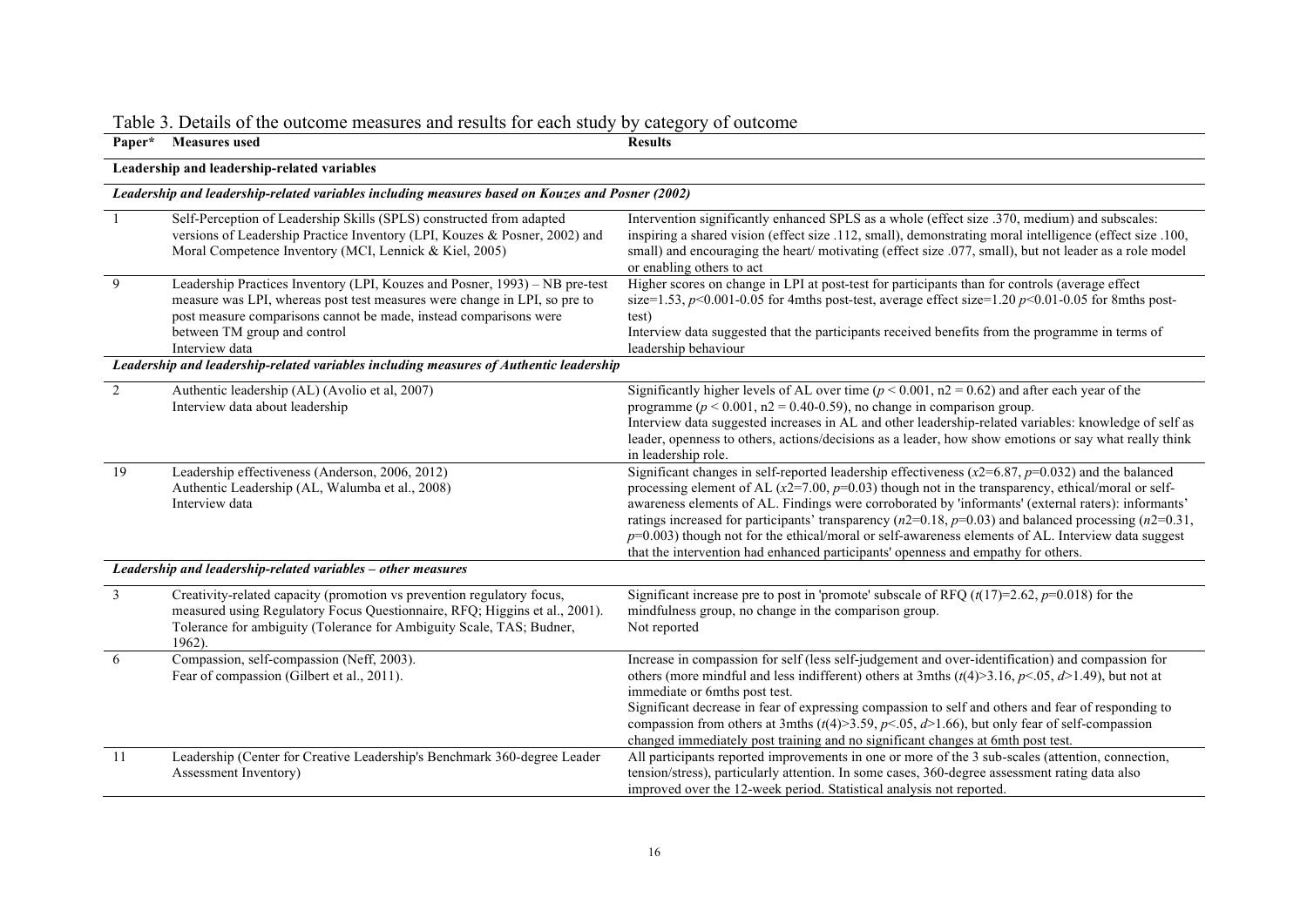| Paper*         | <b>Measures</b> used                                                                                                                                                                                                                                                                                                                                                                                                                                           | <b>Results</b>                                                                                                                                                                                                                                                                                                                                                                                                                                                                                                                                                                                                                                                                       |
|----------------|----------------------------------------------------------------------------------------------------------------------------------------------------------------------------------------------------------------------------------------------------------------------------------------------------------------------------------------------------------------------------------------------------------------------------------------------------------------|--------------------------------------------------------------------------------------------------------------------------------------------------------------------------------------------------------------------------------------------------------------------------------------------------------------------------------------------------------------------------------------------------------------------------------------------------------------------------------------------------------------------------------------------------------------------------------------------------------------------------------------------------------------------------------------|
| 12             | Mindful Leadership, made up of five underlying variables: Collaboration,<br>Resilience, Care and concern for self and others, Perspective taking, and<br>Agility in complexity (Customised Mindful Leader 360)<br>Empathic tendencies from Interpersonal Reactivity Index (IRI, Davis, 1980)<br>Working memory capacity measured by Automated Operation Span Task<br>(Turner $&$ Engle, 1989)<br>Qualitative data from interviews, group discussion and survey | Results depended on amount of mindfulness practice undertaken: more practice was linked to greater<br>improvement in collaboration ( $r2=0.09$ , $p<0.05$ ) and agility in complexity ( $r2=0.08$ , $p<0.05$ ) from<br>the Mindful Leader measure, and empathic tendencies from the IRI (fantasy subscale $r2=0.11$ ,<br>$p<0.05$ ; perspective taking subscale $r2=0.02$ , $p<0.05$ ), changes in the resilience subscale reported<br>below; change in the other two subscales of the Mindful Leader measure were not reported.<br>No change in working memory and no significant impact on others' perceptions on 360 measure<br>Qualitative data supported quantitative findings. |
| -16            | Socially responsible behaviour (Multidimensional ethics scale (MES),<br>Reidenback & Robin, 1990)<br>Social consciousness: Cognitions (Rationales for choice on decision dilemmas<br>from MES; and Criteria for daily decision making from World Values Survey<br>(Inglehart & Baker, 2000)); Personal values/Self-transcendence (Schwartz,<br>1992); and Affect (Positive and negative affect scale, PANAS, Watson et al.,<br>1988).                          | Statistically significant ( $p$ <0.05) positive changes in social decisions and also in social<br>consciousness: rationale shifted from self-interested to relational/ethical. Changes in values towards<br>self-transcendence, and being responsible as a guiding principle became more salient. Managers who<br>went through meditation reported larger improvements in making decisions easily as compared with<br>Hatha Yoga group (p<0.001) and larger shifts in certain elements of values (p<0.10). Hatha Yoga<br>participants show positive improvements, despite having been intended as an active control group.<br>Effect sizes not reported.                             |
|                | Leadership and leadership-related variables - measured purely using interview or other qualitative data                                                                                                                                                                                                                                                                                                                                                        |                                                                                                                                                                                                                                                                                                                                                                                                                                                                                                                                                                                                                                                                                      |
| $\overline{4}$ | Interview data                                                                                                                                                                                                                                                                                                                                                                                                                                                 | Interview data revealed 10 attention cultivation abilities (related to more innovative and sustainable<br>business solutions) enhanced by the coaching, grouped under 3 behaviour patterns: acquiring<br>equanimity, non-judgemental attention, and letting go.                                                                                                                                                                                                                                                                                                                                                                                                                      |
| $\overline{7}$ | Review of student journals, course evaluations and a web survey of open-<br>ended questions to look for evidence of Transformational Learning TL                                                                                                                                                                                                                                                                                                               | Student journals and other student-generated course text suggest over 82% of students produced<br>evidence of TL: perceiving shortcomings in one's perspectives; self examination in terms of<br>questioning perspectives and their origins; experimenting with new perspectives; integrating new<br>perspectives into life and behaviours.                                                                                                                                                                                                                                                                                                                                          |
| 13             | Interview and self-assessment                                                                                                                                                                                                                                                                                                                                                                                                                                  | All participants reported an increase in their ability to pay attention and connect with others, and<br>perceived an increase in their leader abilities (e.g. strategic thinking, composure, leading the team,<br>dealing with ambiguity, patience, perspective, adaptability, managing change, listening).                                                                                                                                                                                                                                                                                                                                                                          |
| 14             | Interview data                                                                                                                                                                                                                                                                                                                                                                                                                                                 | Participants reported improvements in: Growth of consciousness, Cognitive growth, Interpersonal<br>relations at work, Task-related behaviour.                                                                                                                                                                                                                                                                                                                                                                                                                                                                                                                                        |
| 15             | Interview data                                                                                                                                                                                                                                                                                                                                                                                                                                                 | Participants reported improvements in: Leadership team functioning and introduction of Total<br><b>Quality Management</b>                                                                                                                                                                                                                                                                                                                                                                                                                                                                                                                                                            |
| 17             | Interview data                                                                                                                                                                                                                                                                                                                                                                                                                                                 | Participants reported improvements in job performance, including present-moment orientation and<br>people management skills, self-understanding and perspective, communication, confidence and<br>decision-making                                                                                                                                                                                                                                                                                                                                                                                                                                                                    |
|                | Wellbeing / resilience variables                                                                                                                                                                                                                                                                                                                                                                                                                               |                                                                                                                                                                                                                                                                                                                                                                                                                                                                                                                                                                                                                                                                                      |
|                | Wellbeing / resilience variables including PSS                                                                                                                                                                                                                                                                                                                                                                                                                 |                                                                                                                                                                                                                                                                                                                                                                                                                                                                                                                                                                                                                                                                                      |
| $\mathfrak{Z}$ | Trait anxiety (STAI, Spielberger et al., 1983)<br>Resilience (CD-RISC-10, Connor & Davidson, 2003)<br>Stress levels (Perceived Stress Scale, PSS, Cohen et al., 1983).                                                                                                                                                                                                                                                                                         | Significant decrease in anxiety ( $t(16)=3.35$ , $p=0.004$ ) for the mindfulness group, no change in the<br>comparison group. Greater reduction in PSS for mindfulness group than comparison group<br>$(t(17)=2.18, p=0.018)$ . CD-RISC-10 change not reported.                                                                                                                                                                                                                                                                                                                                                                                                                      |
| $\overline{5}$ | Stress levels (PSS, Cohen et al., 1983; Social Support and Interpersonal Strain<br>subscales of Occupational Stress Inventory, OSI, Osipow & Spokane, 1981,<br>1983, 1987). Distress arising from physical health problems (Somatisation                                                                                                                                                                                                                       | Significant changes (effect sizes $0.140$ to $1.93$ , $p<0.0001$ to $<0.037$ ) from pre-test to both post-test<br>scores (10 days post and 90 days post) for all wellbeing scales except OSI. Only PSS showed a<br>change between 10 days and 90 days post-intervention, possibly due to ceiling effects.                                                                                                                                                                                                                                                                                                                                                                            |
|                |                                                                                                                                                                                                                                                                                                                                                                                                                                                                |                                                                                                                                                                                                                                                                                                                                                                                                                                                                                                                                                                                                                                                                                      |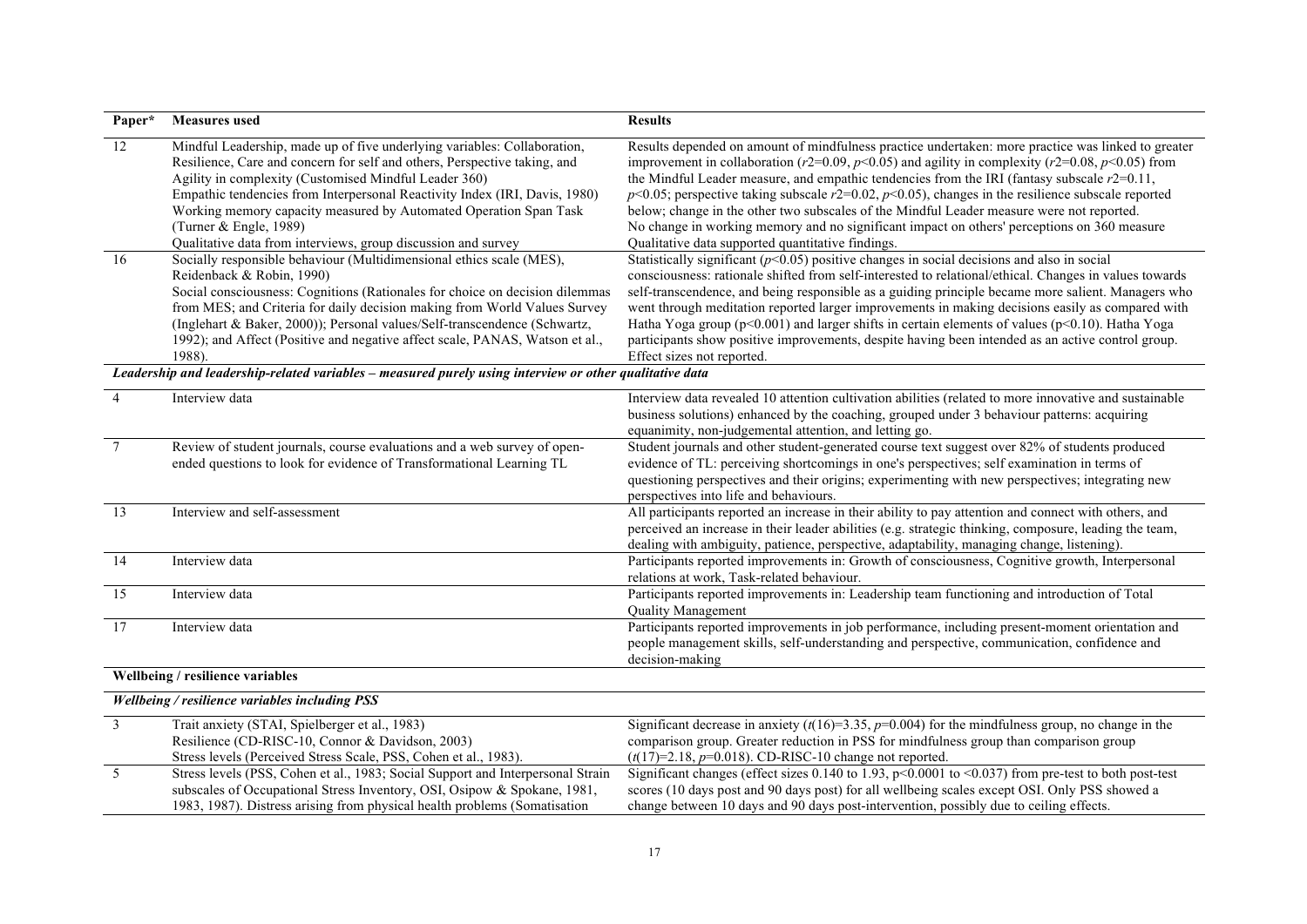| Paper*          | <b>Measures</b> used                                                                                                                                                                                                                                                                                                                                                          | <b>Results</b>                                                                                                                                                                                                                                                                                                                                                                                                                                                                                                                                                                                                                                                                                                                                                      |
|-----------------|-------------------------------------------------------------------------------------------------------------------------------------------------------------------------------------------------------------------------------------------------------------------------------------------------------------------------------------------------------------------------------|---------------------------------------------------------------------------------------------------------------------------------------------------------------------------------------------------------------------------------------------------------------------------------------------------------------------------------------------------------------------------------------------------------------------------------------------------------------------------------------------------------------------------------------------------------------------------------------------------------------------------------------------------------------------------------------------------------------------------------------------------------------------|
|                 | sub-scale Hopkins Symptoms Check List, HSCL, Derogatis et al., 1974).                                                                                                                                                                                                                                                                                                         |                                                                                                                                                                                                                                                                                                                                                                                                                                                                                                                                                                                                                                                                                                                                                                     |
| 6               | Stress (PSS, Cohen et al., 1983).                                                                                                                                                                                                                                                                                                                                             | Lower stress at 3mth $(t/4) > 3.81$ , $p < 0.05$ , $d > 2.38$ ), though much higher stress before and after training<br>than population norms.                                                                                                                                                                                                                                                                                                                                                                                                                                                                                                                                                                                                                      |
| 8               | Stress (PSS, Cohen et al., 1983)<br>Life Satisfaction (Satisfaction with Life Scale, Diener, Emmons, Larsen &<br>Griffin, 1985)<br>Burnout (Maslach Burnout Inventory, Maslach & Jackson, 1986)<br>Interview data                                                                                                                                                             | Stress scores went down (average decrease 7.67 points from 23.5 to 15.83)<br>Satisfaction with life scale scores went up (average increase 6.7 points from 21.3 to 28)<br>No statistical tests reported.<br>Burnout scores not reported.<br>Interview data themes suggested work stress management benefits                                                                                                                                                                                                                                                                                                                                                                                                                                                         |
| $\overline{9}$  | Mental health (PSS, Cohen et al., 1983; Mental Health Inventory, MHI, no<br>reference given)<br>Physical health (HSCL, Derogatis et al., 1974; Drinking questionnaire and<br>Sleep questionnaire, no reference given)<br>Interview data                                                                                                                                       | MHI scores improved significantly for TM group and not for controls $(p=0.001)$ , no effect size given).<br>Change in other mental health and physical health measures suggested greater improvement for TM<br>group than controls, though not always statistically significant<br>Interview data suggested that the participants received benefits from the programme in terms of<br>wellbeing                                                                                                                                                                                                                                                                                                                                                                     |
| 19              | Stress (PSS, Cohen et al., 1983)<br>Interview data                                                                                                                                                                                                                                                                                                                            | Significant decreases in PSS, sustained across 8 weeks post-intervention $(x2=20.462, p<0.001)$ for<br>intervention group, no change for control group<br>Interview data suggest that the intervention had enhanced participants' compassion for themselves<br>and work-life balance.                                                                                                                                                                                                                                                                                                                                                                                                                                                                               |
|                 | Wellbeing / resilience variables including STAI                                                                                                                                                                                                                                                                                                                               |                                                                                                                                                                                                                                                                                                                                                                                                                                                                                                                                                                                                                                                                                                                                                                     |
| $\overline{3}$  | Trait anxiety (STAI, Spielberger et al., 1983)<br>Resilience (CD-RISC-10, Connor & Davidson, 2003)<br>Stress levels (Perceived Stress Scale, PSS, Cohen et al., 1983).                                                                                                                                                                                                        | Significant decrease in anxiety ( $t(16)=3.35$ , $p=0.004$ ) for the mindfulness group, no change in the<br>comparison group. Greater reduction in PSS for mindfulness group than comparison group<br>$(t(17)=2.18, p=0.018)$ . CD-RISC-10 change not reported.                                                                                                                                                                                                                                                                                                                                                                                                                                                                                                     |
| 16              | Positive and Negative Affect (PANAS, Watson et al., 1988)<br>Anxiety and Stress (STAI, Spielberger et al., 1983).                                                                                                                                                                                                                                                             | Positive changes in PANAS measures for intervention groups including: positive affect, physical and<br>mental wellbeing, self-confidence, inspiration, and authenticity. Managers who went through<br>meditation reported larger shifts in positive affect than Hatha Yoga group, though Hatha Yoga did<br>show positive improvements, despite being active control group.<br>Significant decreases in STAI for intervention groups. Effect sizes and significance levels not<br>reported.                                                                                                                                                                                                                                                                          |
|                 | Wellbeing / resilience variables $-$ other                                                                                                                                                                                                                                                                                                                                    |                                                                                                                                                                                                                                                                                                                                                                                                                                                                                                                                                                                                                                                                                                                                                                     |
| 10              | Symptom Checklist 90-Revised                                                                                                                                                                                                                                                                                                                                                  | Statistically significant improvement ( $p<0.05$ ) in 8 of the 12 scales/ indices for intervention group<br>and none improved for control group                                                                                                                                                                                                                                                                                                                                                                                                                                                                                                                                                                                                                     |
| 11              | Weekly questionnaires asking about stress level and quality of sleep.                                                                                                                                                                                                                                                                                                         | Self-rated stress levels dropped for all participants over the course of the intervention. Some<br>improvements in sleep also reported. Statistical analysis not reported.                                                                                                                                                                                                                                                                                                                                                                                                                                                                                                                                                                                          |
| $\overline{12}$ | Resilience (Customised Mindful Leader 360 measure)<br>Perceived ability to respond to stressful situations (Ashridge Resilience<br>Questionnaire, ARQ, Davada, 2011)<br>Personal distress from Interpersonal Reactivity Index (IRI, Davis, 1980)<br>Anxiety (Beck Anxiety Inventory, BAI, Beck et al., 1988)<br>Qualitative data from interviews, group discussion and survey | Participants showed enhanced self-reported resilience in the Mindful Leader measure $(n2=0.16,$<br>$p<0.01$ ) and two of the ARQ scales (emotional control: $n2=0.18$ , $p<0.01$ ; and balancing alternatives:<br>$n2=0.22$ , $p<0.01$ ). More practice was linked to greater improvement in resilience measured by the<br>ARQ, except the empathic concern subscale (emotional control: $r2=0.16$ , $p<0.01$ ; adapting to<br>change: $r2=0.11$ , $p<0.05$ ; balancing alternatives: $r2=0.34$ , $p<0.01$ ; and awareness of others: $r2=0.20$ ,<br>$p<0.05$ ), increased resilience in the Mindful Leader measure ( $r2=0.25$ , $p<0.01$ ) and reduction in<br>personal distress measured by the IRI ( $r2=-0.27$ , $p<0.05$ ).<br>There was no change in anxiety |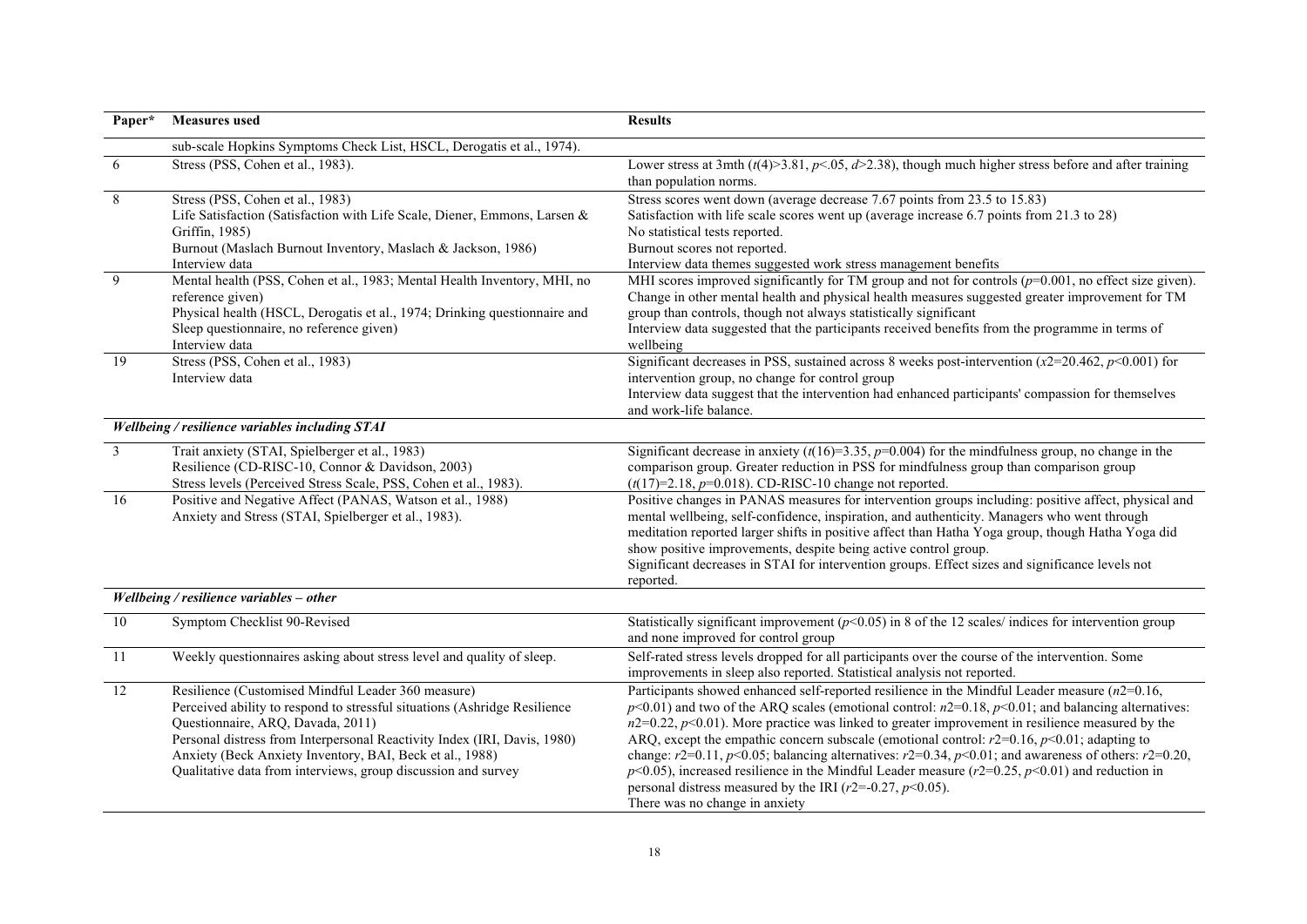| Paper*             | <b>Measures</b> used                                                                                                                                                                                                                                                                  | <b>Results</b>                                                                                                                                                                                                                                                                                                                                                                                                                                                                                                                                                                                                                                                                                                                                                                                                                                                                             |
|--------------------|---------------------------------------------------------------------------------------------------------------------------------------------------------------------------------------------------------------------------------------------------------------------------------------|--------------------------------------------------------------------------------------------------------------------------------------------------------------------------------------------------------------------------------------------------------------------------------------------------------------------------------------------------------------------------------------------------------------------------------------------------------------------------------------------------------------------------------------------------------------------------------------------------------------------------------------------------------------------------------------------------------------------------------------------------------------------------------------------------------------------------------------------------------------------------------------------|
|                    |                                                                                                                                                                                                                                                                                       | Qualitative data supported quantitative findings                                                                                                                                                                                                                                                                                                                                                                                                                                                                                                                                                                                                                                                                                                                                                                                                                                           |
| 18                 | Stress (HSE Management Standards Work-Related Stress Indicator Tool,<br>WSIT, HSE, n.d)<br>Job satisfaction (Abridged Job in General Scale, AJIGS, Russell et al, 2004)<br>Depression, anxiety and stress (Depression, Anxiety and Stress Scale, DASS,<br>Lovibond & Lovibond, 1995). | Significant improvements for intervention group between baseline and endpoint: WSIT (t<br>$(75) = -16.49$ , p<0.001, d=-1.89), AJIGS (t $(75) = -16.39$ , p<0.001, d=-1.88), DASS (t $(75) = 17.65$ ,<br>$p<0.001$ , $d=2.02$ ), and between baseline and follow-up: WSIT (t (75)=-14.60, p<0.001, d=-1.67),<br>AJIGS (t (75)=-14.29, p<0.001, d=-1.64), DASS (t (75)=17.37, p<0.001, d=1.99). Also<br>comparisons between intervention and control groups showed significant differences at endpoint:<br>WSIT (t (146)=10.65, p<0.001, d=1.78), AJIGS (t (150)=10.65, p<0.001, d=1.64), DASS (t<br>$(150) = -13.33$ , p<0.001, d=2.16), RBPS (t $(133) = 8.22$ , p<0.001, d=1.42) and at follow-up: WSIT (t<br>$(149)=12.67$ , $p<0.001$ , $d=2.06$ ), AJIGS (t (150)=13.86, $p<0.001$ , $d=2.25$ ), DASS (t (150)=14.96,<br>$p<0.001$ , d=2.43), RBPS (t (132)=9.10, $p<0.001$ , d=1.56) |
|                    | Wellbeing / resilience variables – measured purely using interview or other qualitative data                                                                                                                                                                                          |                                                                                                                                                                                                                                                                                                                                                                                                                                                                                                                                                                                                                                                                                                                                                                                                                                                                                            |
| 13                 | Interview and self-assessment of body stress/tension and stress management                                                                                                                                                                                                            | All participants reported that they no longer held stress or tension in their body. 5 of the 6<br>participants reported improvements in their ability to manage stress                                                                                                                                                                                                                                                                                                                                                                                                                                                                                                                                                                                                                                                                                                                     |
| 14                 | Interview data                                                                                                                                                                                                                                                                        | Participants reported improvements in health and emotional growth                                                                                                                                                                                                                                                                                                                                                                                                                                                                                                                                                                                                                                                                                                                                                                                                                          |
| 17                 | Interview data                                                                                                                                                                                                                                                                        | Participants reported improvements in wellbeing                                                                                                                                                                                                                                                                                                                                                                                                                                                                                                                                                                                                                                                                                                                                                                                                                                            |
| <b>Mindfulness</b> |                                                                                                                                                                                                                                                                                       |                                                                                                                                                                                                                                                                                                                                                                                                                                                                                                                                                                                                                                                                                                                                                                                                                                                                                            |
|                    | <b>Mindfulness including FFMQ</b>                                                                                                                                                                                                                                                     |                                                                                                                                                                                                                                                                                                                                                                                                                                                                                                                                                                                                                                                                                                                                                                                                                                                                                            |
| 6                  | Five Facet Mindfulness Questionnaire (FFMQ, Baer et al., 2006).                                                                                                                                                                                                                       | Significant increases in FFMQ (non-judging and non-reactivity sub-scales), at 3mths and 6mths post-<br>intervention (t(4)>2.63, p < 0.06, d > 1.85 for both).                                                                                                                                                                                                                                                                                                                                                                                                                                                                                                                                                                                                                                                                                                                              |
| 8                  | FFMQ (Baer et al., 2006).                                                                                                                                                                                                                                                             | FFMQ scores went up for all 5 facets for all participants - no statistical analysis reported<br>Interview data suggested participants reported heightened awareness and acceptance                                                                                                                                                                                                                                                                                                                                                                                                                                                                                                                                                                                                                                                                                                         |
| 12                 | FFMQ (Baer et al., 2006)<br>Qualitative data from interviews, group discussion and survey                                                                                                                                                                                             | Participants showed significantly improved 'describing' element of mindfulness ( $n2=0.16$ , $p<0.01$ )<br>and total FFMQ score ( $n/2=0.16$ , $p<0.01$ ). More practice was linked to greater improvement in all<br>characteristics of mindfulness ( $r2=0.08-0.15$ , $p<0.01-0.05$ )<br>Qualitative data supported quantitative findings                                                                                                                                                                                                                                                                                                                                                                                                                                                                                                                                                 |
| 13                 | FFMQ (Baer et al., 2006)<br>Mindfulness Survey (bespoke).                                                                                                                                                                                                                             | All participants reported improvements across multiple categories of FFMQ (all reported increase in<br>areas of observing and non-reacting to inner experience) and increases in breath awareness, breath<br>co-ordination and observing aspects of Mindfulness Survey.                                                                                                                                                                                                                                                                                                                                                                                                                                                                                                                                                                                                                    |
|                    | <b>Mindfulness including MAAS</b>                                                                                                                                                                                                                                                     |                                                                                                                                                                                                                                                                                                                                                                                                                                                                                                                                                                                                                                                                                                                                                                                                                                                                                            |
| 2                  | Mindful Attention Awareness Scale (MAAS, Brown & Ryan, 2003).                                                                                                                                                                                                                         | Significantly higher levels of MAAS over time ( $p < 0.001$ , n2 = 0.38) and after each year of the<br>programme ( $p < 0.01$ -0.001, n2 = 0.12-0.24), no change in comparison group                                                                                                                                                                                                                                                                                                                                                                                                                                                                                                                                                                                                                                                                                                       |
| 19                 | MAAS (Brown & Ryan, 2003)                                                                                                                                                                                                                                                             | Significant increases in MAAS, sustained across 8 weeks post-intervention $(x2=9.478, p=0.009)$ .                                                                                                                                                                                                                                                                                                                                                                                                                                                                                                                                                                                                                                                                                                                                                                                          |
|                    | Mindfulness - other                                                                                                                                                                                                                                                                   |                                                                                                                                                                                                                                                                                                                                                                                                                                                                                                                                                                                                                                                                                                                                                                                                                                                                                            |
| $\overline{7}$     | Kentucky Inventory of Mindfulness Skills (KIMS, Baer, Smith & Allen,<br>2004)<br>Interview data                                                                                                                                                                                       | KIMS total score and 3 of the 5 sub-factor scores had increased significantly by the end of the course<br>$(p<0.005, d=0.7)$ and the 2 factors that were not significantly changed had moved in the expected<br>direction. Qualitative data corroborated this, showing that 97% of students actively explored mindful<br>performance of work and life tasks.                                                                                                                                                                                                                                                                                                                                                                                                                                                                                                                               |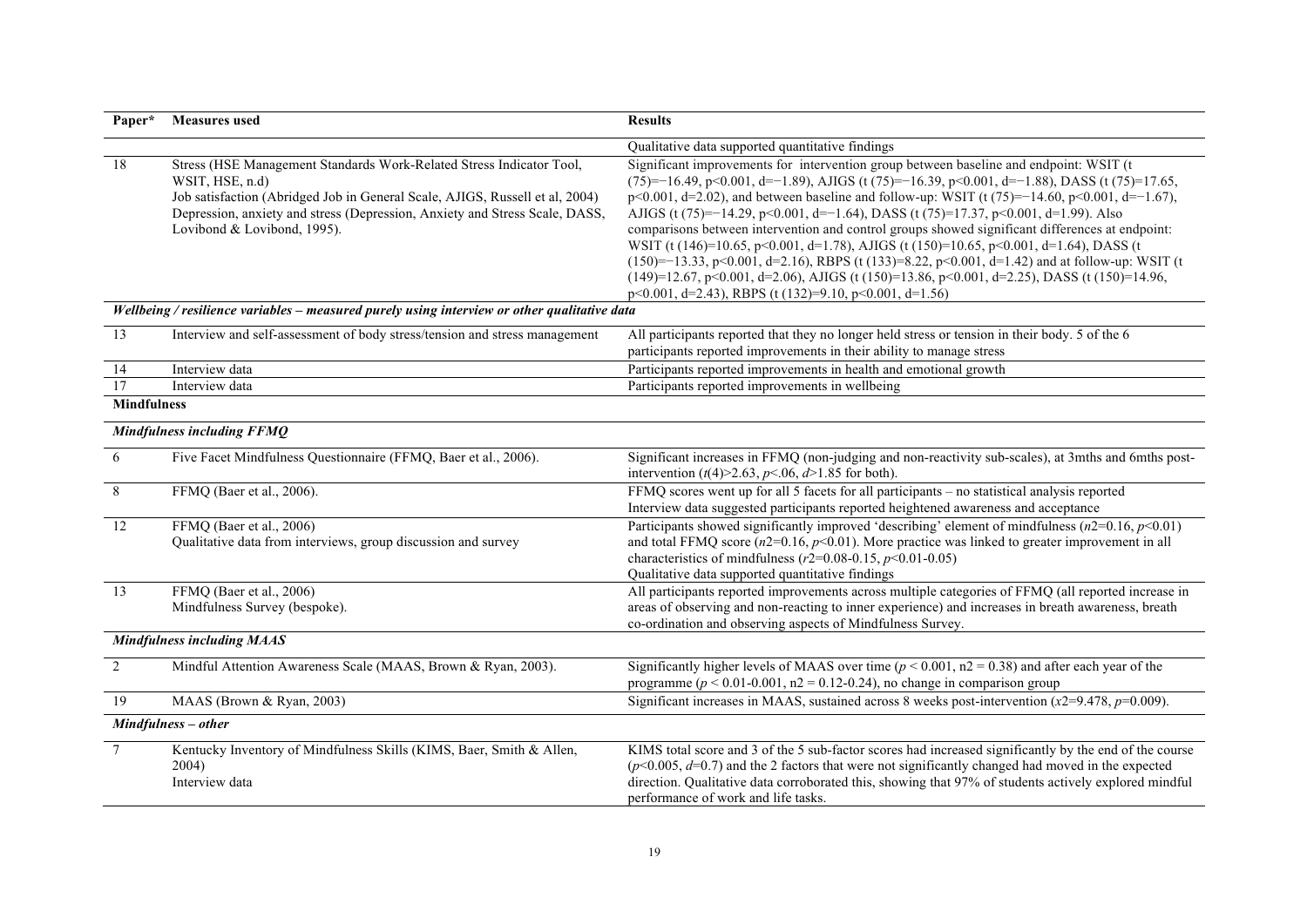Four of the studies included anxiety as an outcome, of which two used the STAI (Spielberger et al., 1983), one used the DASS (Lovibond & Lovibond, 1995) and one used the Beck Anxiety Inventory (BAI, Beck et al., 1988). Three of the four (75%) reported decreases in anxiety post-intervention compared to pre-intervention (Brendel et al., 2016; Schneider, Zollo & Manocha, 2010, both of which used the STAI; plus Shonin et al, 2014, using the DASS). In Brendel et al. (2016) study these findings were compared with those of a comparison group, in which they found no change in anxiety levels. Reitz et al. (2016), using the BAI, found no change in anxiety for their intervention group or control group.

Two of the studies looked at resilience as an outcome. Reitz et al. (2016) explored resilience as one of the underlying variables/factors in their customised Mindful Leader 360 measure and also used the Ashridge Resilience Questionnaire (ARQ, Davada, 2011); they found that all intervention participants showed enhanced self-reported resilience on the Mindful Leader measure and two of the ARQ scales, and that more practice was linked to greater improvements in resilience on the Mindful Leader measure and all but one scales of the ARQ. However, they found no change in others' ratings on the Mindful Leader 360. Brendel et al. (2016) found no change in resilience as measured by the CD-RISC-10 (Connor and Davidson, 2003). Thus, only one of the two studies that explored self-reported resilience found an improvement.

Other wellbeing outcomes in which the studies found positive changes included: distress arising from physical health problems, measured using the Somatisation sub-scale Hopkins Symptoms Check List (Derogatis et al., 1974) by Carlisle (2005); burnout, measured using Maslach Burnout Inventory (Maslach & Jackson, 1986) and life satisfaction, measured using the Satisfaction with Life Scale (Diener, Emmons, Larsen & Griffin, 1985) by Linger (2014); physical health, measured using the Hopkins Symptoms Checklist (Derogatis et al., 1974), drinking, sleep and mental health (no references given for measures) by McCollum (2000); personal distress measured using the Interpersonal Reactivity Index (Davis, 1980) by Reitz et al.(2016); and positive and negative affect measured using the PANAS (Watson et al., 1988) by Schneider, Zollo and Manocha, 2010). However, some findings were not fully reported (e.g. Linger (2014) did not report on burnout scores), not all studies provided full statistical data about the positive changes reported, and some found non-statisticallysignificant change (e.g. the changes in McCollum (2000) were not all statistically significant). In addition, a few of the studies reported qualitative data findings indicating wellbeing benefits from mindfulness or meditation interventions (Romano 2014; Schmidt-Wilk, 2000; Shonin & Van Gordon, 2015).

The quality assessment indicated that there is promising evidence to suggest that mindfulness and meditation interventions run for leaders and managers improve the wellbeing of participants: multiple studies demonstrate positive associations though all are limited in their design and execution. The consequences for the wellbeing of employees are currently unclear as no data was available.

## *Leadership and leadership-related variables*

Of the 15 papers that measured leadership or leadership-related variables, 33% (five studies) measured leadership constructs as conceptualised by a particular leadership theory (such as Authentic Leadership, Avolio et al., 2007); 53% (eight studies) measured constructs that the authors argued were important for leadership; and two studies measured both leadership constructs and leadership-related constructs.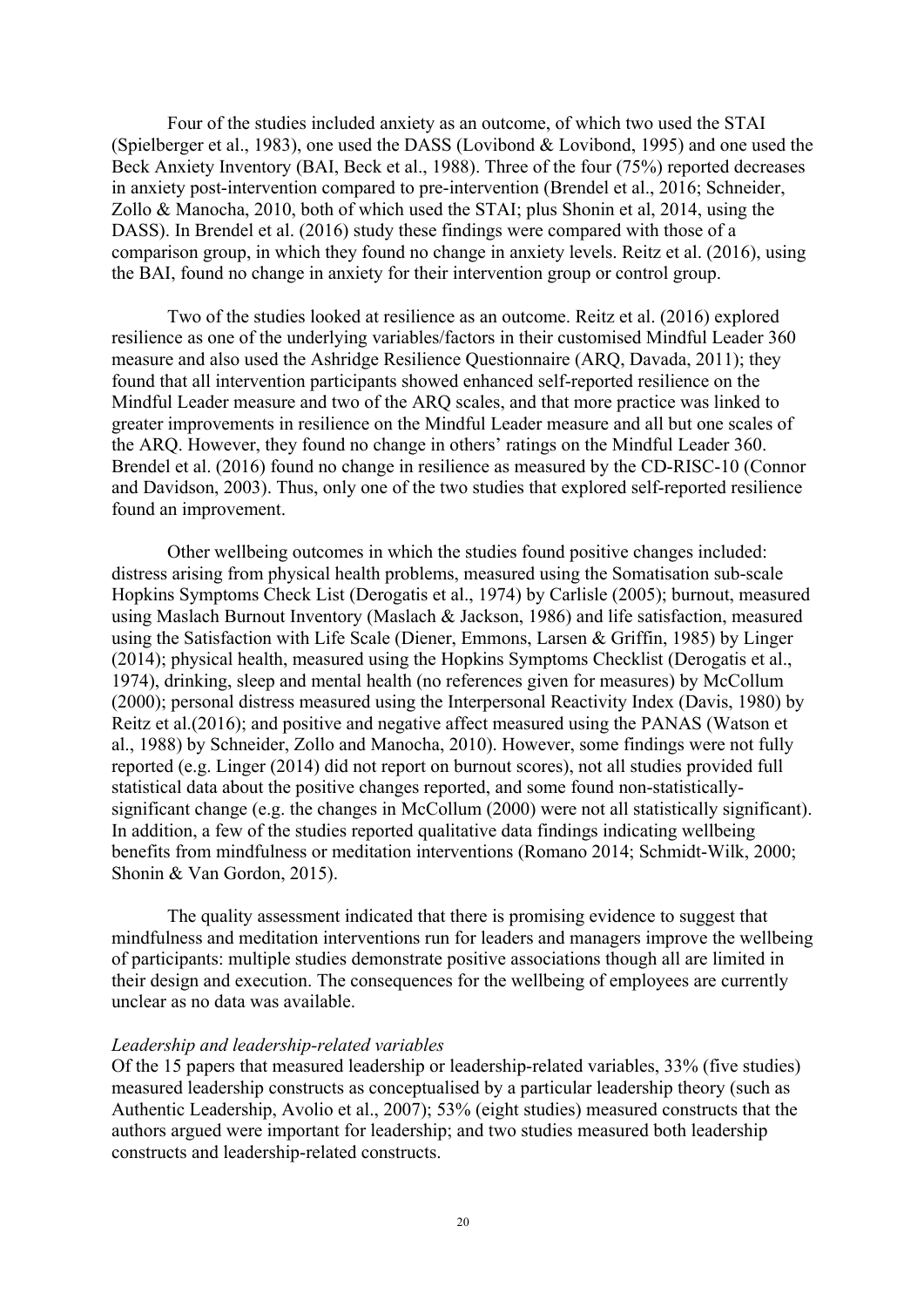As table 3 shows, of the seven papers that explicitly measured leadership, two looked at Authentic Leadership (AL; Baron, 2016; Wasylkiw et al., 2015) although they used different measures of AL. Both found positive changes between pre-intervention and postintervention AL scores, with Baron (2016) also finding no change in the comparison (nonintervention) group. Wasylkiw et al. (2015) reported that only some elements of AL changed: participants' self-reports of balanced processing changed, but not those of transparency, ethical/ moral or self-awareness elements of AL; while informants' ratings of participants' AL showed changes for transparency and balanced processing, but not for ethical/moral or self-awareness elements. Wasylkiw et al. (2015) also used Anderson's (2006, 2012) measure of Leadership effectiveness and found significant post-intervention changes. Two studies (McCollum, 2000; Amar, Hlupic & Tamwatin, 2014) looked at Kouzes and Posner's (1993) model of leadership, as measured by their Leadership Practices Inventory (LPI), and found that intervention participants had higher scores on change in LPI than controls. Another study (Rakoff, 2010) used the Centre for Creative Leadership's model/ measure of leadership and found that all participants showed improvements in one of more of the three ability areas (attention, connection, tension/stress) in their self-report data and in some cases the 360 degree assessment ratings also improved. Reitz et al.(2016) used a measure of Mindful Leadership developed through the research itself that was made up of five sub-scales (collaboration, resilience, care and concern for self and others, perspective taking and agility in complexity); they found improvement in self-report data for resilience sub-scale for all participants, and greater change in resilience, collaboration and agility in complexity subscales for those who undertook more formal practice over the intervention period; but they found no significant change in others' perceptions of the leader and manager participants' leadership capacities on the 360 measure. The other study (Romano, 2014) purely used interviews with participants and self-assessment to explore changes in their leadership abilities and reported positive perceived change in a range of areas, including: strategic thinking, composure, leading the team, dealing with ambiguity, patience, perspective, adaptability, managing change, listening. Thus, 100% of the studies that explicitly measured leadership found some positive change, though not necessarily on all sub-scales and sometimes only on self-report measures, not others' ratings.

Across the ten papers that measured other leadership-related outcomes, these broadly fell into four categories: people/ relationship focussed capacities; self-awareness and consciousness; thinking, attention and creativity; and social, ethical and environmental engagement. Again, the measures used were highly heterogeneous and the findings were variable. The people/ relationship focussed capacities explored quantitatively included: empathic tendencies and empathic concern (Reitz et al., 2016), and compassion, selfcompassion and fear of compassion (Halldorson et al., 2016). Reitz et al. (2016) reported improvement in empathic tendencies as measured by the Interpersonal Reactivity Index for those who engaged in more than 10 minutes of mindfulness practice per day, but no change in empathic concern as measured by the Ashridge Resilience Questionnaire. Halldorson et al. (2016) reported increases in compassion for self and others and decreases in fear of expressing compassion and responding to compassion for others, but only at 3 months after the intervention, not immediately post or 6 months follow-up. Qualitative studies reported changes in interpersonal relations and leadership team functioning (Schmidt-Wilk, 2000, 2003) and people management skills (Shonin & Van Gordon, 2015) as a result of mindfulness/ meditation interventions. Thus, of the five studies that explored people/ relationship focussed capacities, 100% found some positive change, but there were some mixed results in terms of achieving change across all measures and/or time points.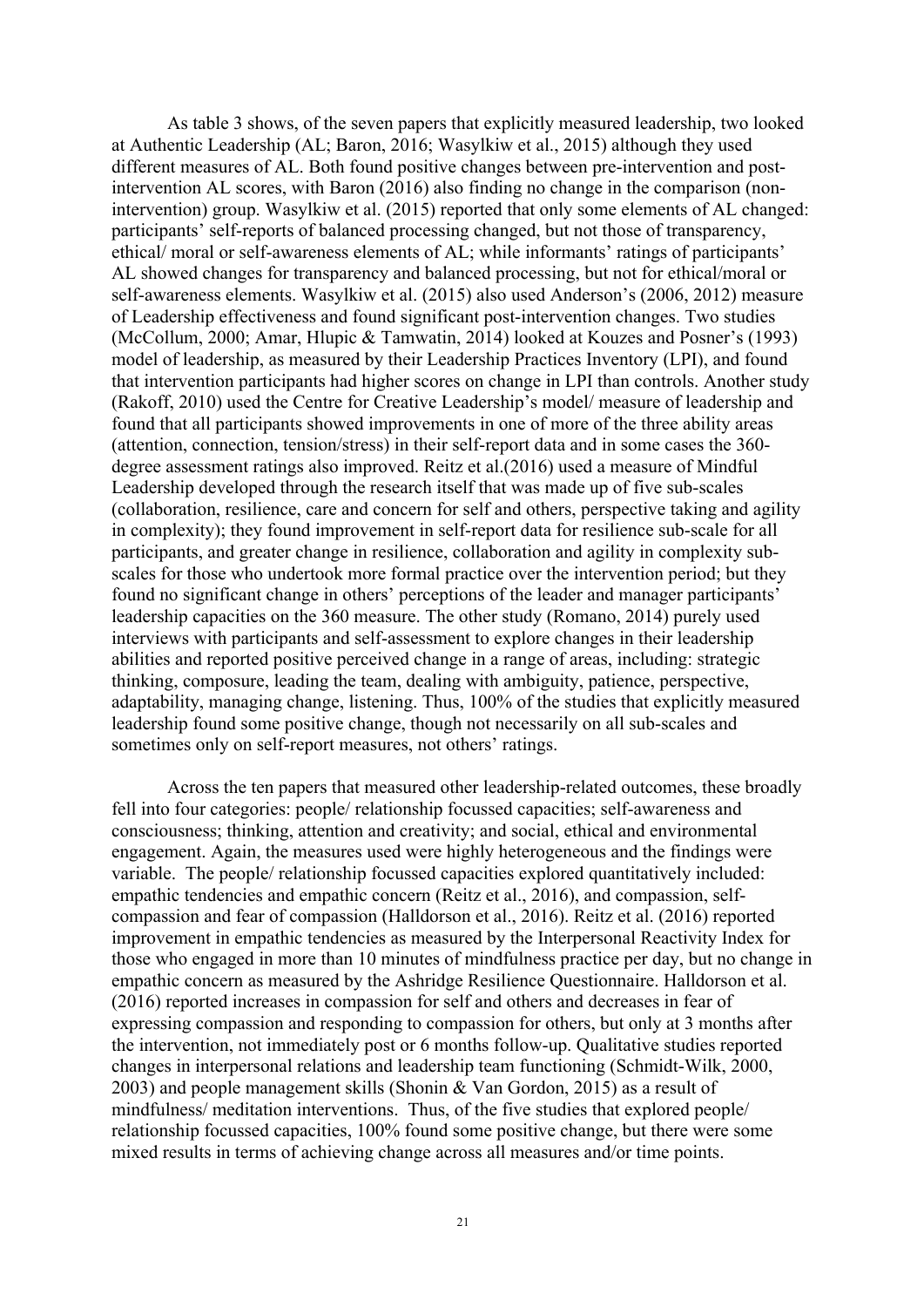The self-awareness and consciousness constructs covered included knowledge of self as leader (Baron, 2016), self-examination in terms of questioning perspectives and their origins, experimenting with and integrating new perspectives (Keuchler & Stedham, in press), growth of consciousness (Schmidt-Wilk, 2000), and self-understanding and perspective (Shonin & Van Gordon, 2015). In all cases (100%), participants reported positive changes in these outcomes in qualitative data (in interviews in the case of Baron (2016), Schmidt-Wilk (2000) and Shonin and Van Gordon (2015), and in student journals, course evaluations and an open-ended web survey in the case of Keuchler and Stedham (in press)).

Thinking, attention and creativity measures included: creativity-related capacity and tolerance for ambiguity (Brendel et al., 2016), working memory capacity (Reitz et al., 2016) and attentional abilities (Capa, 2014). Reitz et al. (2016) found no change in working memory capacity as a result of their mindfulness intervention and Brendel et al. (2016) found no change in Tolerance for Ambiguity. However, Brendel et al. (2016) did find change in the promote scale of the Regulatory Focus Questionnaire, suggesting increased creativity-related capacity for those that participated in their mindfulness intervention; and Capa (2014) found that participants reported enhanced attentional abilities after participating in leadership attention coaching, with a suggestion that these may support a leader's ability for dealing with complexity and systems thinking. In summary, results on thinking, attention and creativity measures were mixed, with only two of the four (50%) measures showing improvements, one of which was a qualitative report.

Social, ethical and environmental engagement was explored through looking for change in socially responsible behaviour, social consciousness and personal values/selftranscendence (Schneider, Zollo & Manocha, 2010), and sustainability practices in business (Capa, 2014). Schneider, Zollo and Manocha (2010) found positive changes in social decisions and social consciousness, changes in values towards self-transcendence and being responsible as a guiding principle. Capa (2014) suggested that the shifts in attentional abilities found following attention coaching may contribute to sustainability in business. In summary, both of the two studies reported positive change in social, ethical and environmental engagement.

The quality assessment indicated that there is promising evidence to suggest that mindfulness and meditation interventions run for leaders and managers improve capabilities that are related to leadership, and capabilities in keeping with particular models of leadership: multiple studies demonstrate positive associations though all are limited in their design and execution.

### *Mindfulness and other measures*

The seven papers that included a measure of mindfulness mostly used a single scale, though two of them (Keuchler & Stedham, in press; Romano, 2014) added an additional bespoke or qualitative measure. Four of the papers used the Five Facet Mindfulness Questionnaire (Baer et al., 2006), two of them used the Mindful Attention Awareness Scale (Brown & Ryan, 2003) and one used the Kentucky Inventory of Mindfulness Skills (Baer, Smith & Allen, 2004). All seven papers (100%) reported increases in mindfulness following the intervention.

Other variables measured included a range of process variables, such as the degree to which meditation practice was adopted into participants' routines (Brendel et al., 2016) and qualitative data on participants' experiences of the intervention (e.g. Reitz et al., 2016; Shonin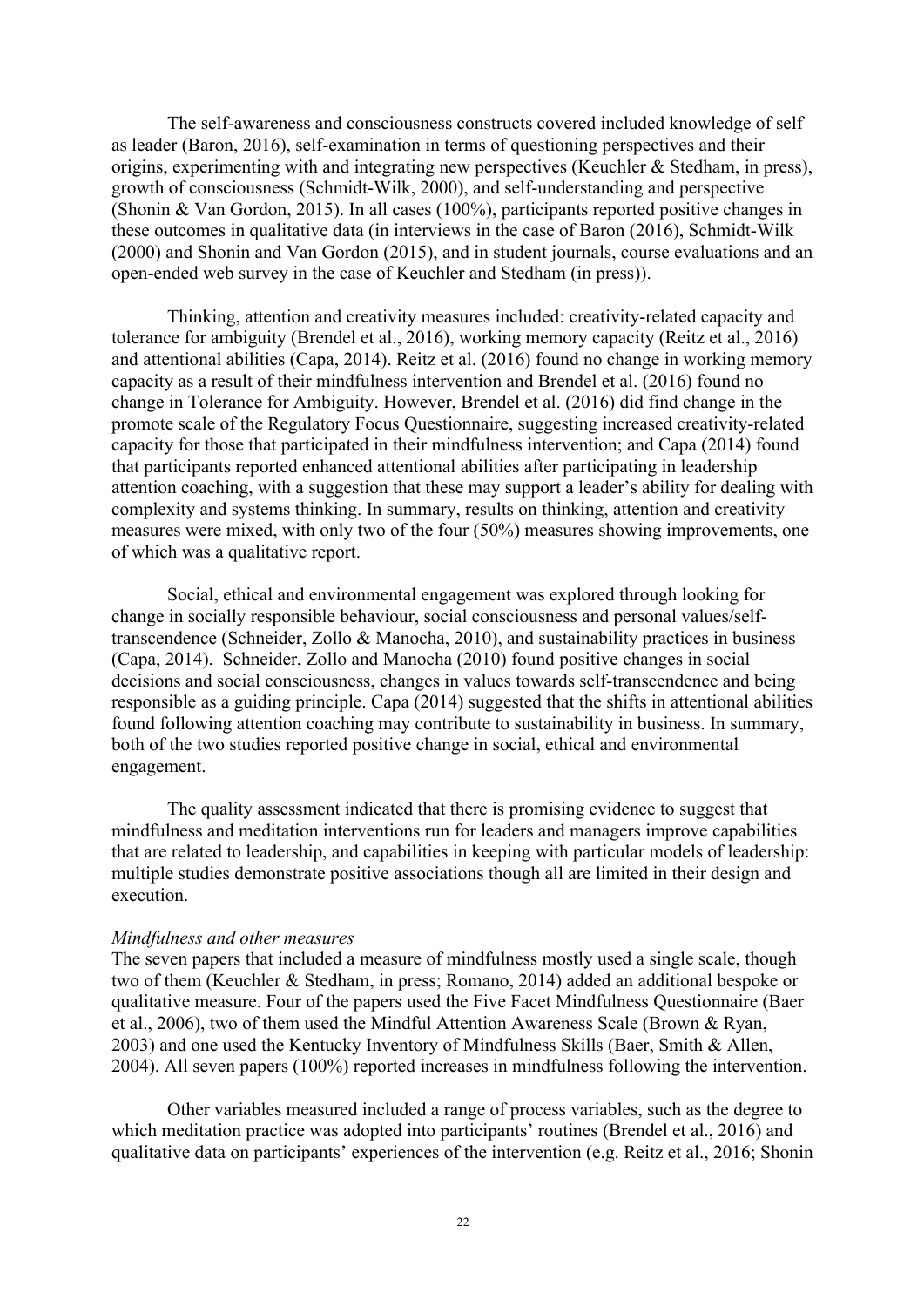& Van Gordon, 2015), plus some measures of the context in which participants were living and working, such as lifestyle items (Carlisle, 2005) or workplace stressors (Linger, 2014).

The quality assessment indicated that there is promising evidence to suggest that mindfulness and meditation interventions run for leaders improve the mindfulness of the leader and manager participants: multiple studies demonstrate positive associations though all are limited in their design and execution.

### *Associations between outcomes*

Where the studies looked at the association between mindfulness and outcomes, this was found to exist: Baron (2016) reported that mindfulness was positively associated with Authentic Leadership (between *r*=0.23, p<0.05 and r=0.36, p<0.001); Keuchler and Stedham's results (in press) suggest that mindfulness practice facilitated Transformational Learning (TL) in that over 70% of students gave evidence of mindfulness-enabled TL via mindful awareness of their own and others' leadership practices.

Wasylkiw et al. (2015) tested a meditational model to see whether reduced stress was a mediator of the relationship between mindfulness and leadership effectiveness: while their small sample size means that their results are not definitive, they found some support for this mediation such that participants who indicated high levels of mindfulness were less likely to report stress and, through those lower stress levels, more likely to score highly on leadership effectiveness.

Brendel et al. (2016) looked at associations between other outcomes and showed significant relationships: between trait anxiety (STAI) and promote regulatory focus (*r*=- 0.481,  $p=0.002$ ), resilience ( $r=-0.554$ ,  $p<0.001$ ), and perceived stress ( $r=0.607$ ,  $p=0.002$ ); between promote regulatory focus and resilience  $(r=0.504, p=0.001)$ ; and between resilience and perceived stress  $(r=0.469, p=0.016)$ .

A couple of studies looked at the link between the amount participants practiced mindfulness or meditative techniques outside of the training/coaching sessions ('home practice') and the benefits they gained from the intervention. Rakoff (2010) found that participants who applied the daily practices with the highest frequency reported the highest degree of self-perceived improvement, and increases in external ratings, while those who applied the practices less did not get improved ratings from external reviewers. Reitz et al. (2016) also found that their outcome findings depended on the amount of home practice in which participants engaged: without accounting for the amount of mindfulness practice, there was no change in many of the factors measured, and more practice was linked to greater improvement in resilience, collaboration, agility in complexity, all characteristics of mindfulness, empathic tendencies of fantasy and perspective taking and reduction in personal distress.

Overall, the quality assessment indicated that it was unclear whether mindfulness and meditation interventions for leaders and managers improve wellbeing and leadership in a process mediated by an increase in mindfulness, as no data was available.

# *Quality assessment*

The full results of the quality assessment are provided as Supplementary Tables: Supplementary Table A provides the quality assessment of qualitative methodologies; and Supplementary Table B provides the quality assessment of quantitative methodologies. In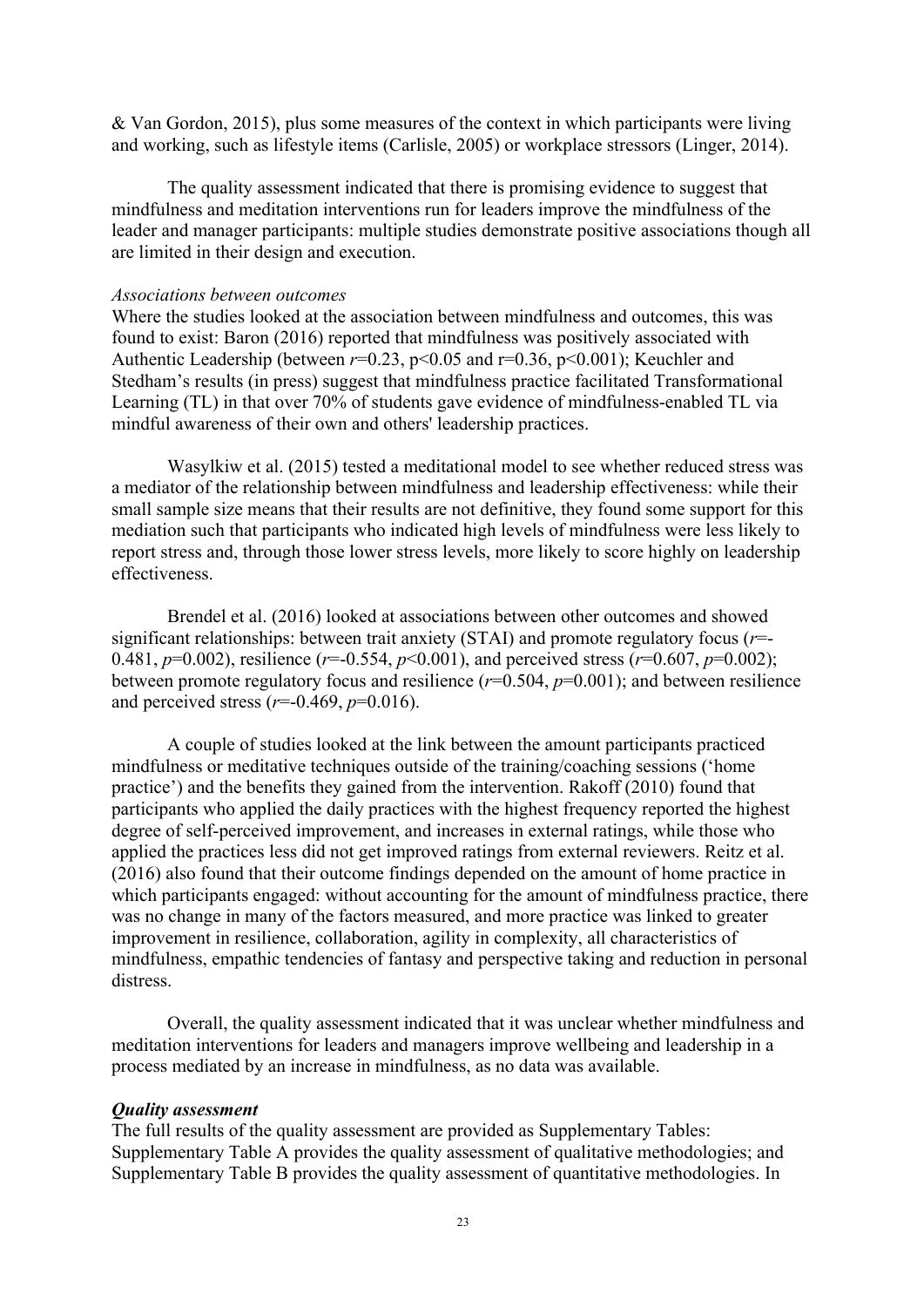summary, the quantitative studies were limited in their use of control groups, details on how sampling was conducted, treatment of missing data and ethical considerations. The qualitative studies were limited in terms of their reporting of any modifications during the intervention, details of how the relationship between the researcher and participants impacted on the study and ethical considerations. Table 4 provides a summary of each of the evidence statements and the quality ratings.

| Table 4. EVIDENCE Statements and quality fattings                           |                       |                                |
|-----------------------------------------------------------------------------|-----------------------|--------------------------------|
| <b>Evidence statement</b>                                                   | <b>Quality rating</b> | <b>Reasoning</b>               |
|                                                                             |                       |                                |
| Mindfulness and meditation interventions run for leader and manager improve |                       |                                |
| mindfulness of the leader and manager                                       | Promising             | There are multiple studies all |
| participants                                                                | evidence              | of which are limited in their  |
|                                                                             |                       | design and execution           |
| wellbeing for the leader and manager                                        | Promising             | There are multiple studies all |
| participants                                                                | evidence              | of which are limited in their  |
|                                                                             |                       | design and execution           |
| capabilities that are related to                                            | Promising             | There are multiple studies all |
| leadership and capacities in keeping with                                   | evidence              | of which are limited in their  |
| particular models of leadership                                             |                       | design and execution           |
| consequences for employees (such as                                         | Unclear evidence      | No data available              |
| enhanced job satisfaction, wellbeing,                                       |                       |                                |
| performance)                                                                |                       |                                |
| wellbeing and leadership in a process                                       | Unclear evidence      | No data available              |
| mediated by an increase in mindfulness                                      |                       |                                |

Table 4. Evidence statements and quality ratings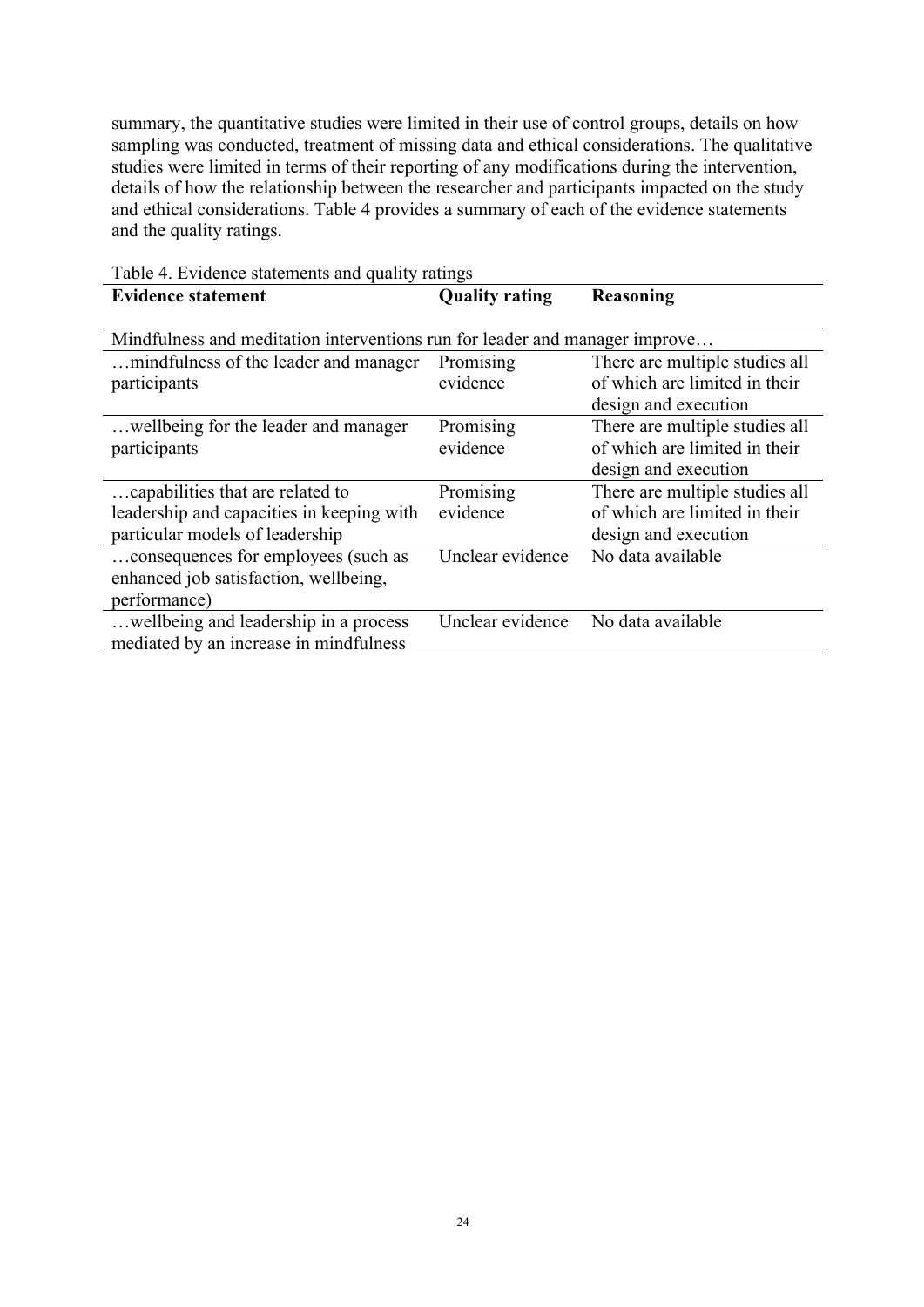## **Discussion**

The purpose of this systematic review was to provide an overview and analysis of the current research literature on applying mindfulness and meditation interventions to the development of managers and leaders, or leadership and management capabilities. The aim was to look for evidence of whether such interventions have been shown to improve the following outcomes: wellbeing for the leader and manager participants themselves, capacities in keeping with particular models of leadership, capabilities that are related to leadership, including 'postconventional' leadership capabilities (such as the leader/manager's mind-set, identity and mental models, and grounding in their values, and capacity to think in complex, systemic, strategic and interdependent ways) and consequences for employees/ direct reports (such as enhanced job satisfaction, wellbeing, performance).

# *What outcomes have mindfulness and meditation interventions for managers and leaders been found to achieve?*

The 19 studies identified by the systematic search, selection and extraction process reveal a heterogeneous body of research, with quite diverse outcomes measured and achieved. None of the studies explored the consequences of mindfulness and meditation interventions for the direct reports of the manager and leader participants, but a variety of outcomes relating to wellbeing for participants, leadership and leadership-related capabilities were examined; the latter included a few outcome measures that could be seen as indicative of 'post-conventional' capabilities. The quality of the studies included is variable, but, despite this, there is some initial support for beneficial outcomes for leader wellbeing (particularly reduced stress) and various aspects of leadership.

All but five of the studies included measures of wellbeing and/or resilience, particularly stress, anxiety and resilience. The measures and constructs used varied considerably and included both validated scales and qualitative interview data, but were all limited to self-report measures. Many of the authors that included this kind of measure argued that wellbeing and/or resilience is key for effective leadership or even an integral factor within their leadership model (e.g. Reitz et al., 2016). In the ten studies that included stress as an outcome, all (100%) reported decreases in stress post-intervention as compared with preintervention levels, and greater reductions in stress for the mindfulness intervention group than the comparison or control group where used. Qualitative data findings indicated perceived wellbeing benefits from mindfulness/meditation interventions.

All but three of the studies included some leadership or leadership-related outcome measures, though the leadership measures used varied, and many of the studies used variables that were leadership-related, rather than adopting a particular model of leadership. All seven papers (100%) that explicitly explored a particular leadership model provided some evidence for increases in leadership following mindfulness and meditation interventions, and no change in the control or comparison group's scores where this was included. The ten papers that measured other leadership-related outcomes showed some improvement in people/ relationship focussed capacities, self-awareness and consciousness, and social, ethical and environmental engagement, but mixed results on thinking, attention and creativity. The latter three of these could all be considered as linked to 'post-conventional' leadership capabilities, in terms of capturing elements of the leader/manager's identity and mental models, their capacity to think in complex, systemic, strategic and interdependent ways, and their grounding in their values. Together, these findings provide some initial promising evidence that mindfulness and meditation interventions for leaders and managers have potential to enhance wellbeing/ resilience, capacities in keeping with particular models of leadership, and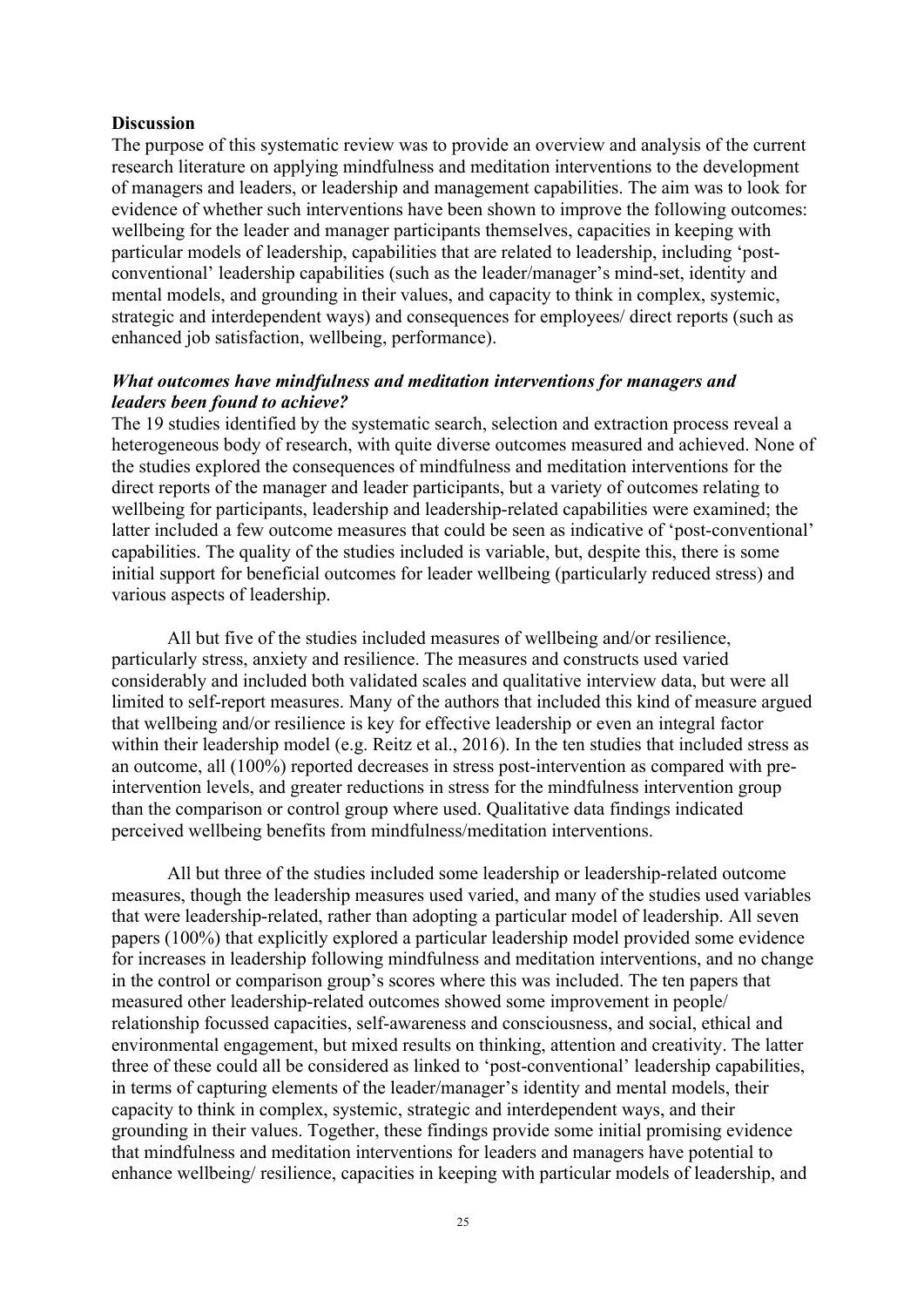capabilities that are related to leadership, including 'post-conventional' leadership capabilities. However, they do provide some initial promising evidence that mindfulness and meditation interventions for leaders and managers have potential for these areas.

## *Mindfulness as a mechanism for change*

Just over a third of the studies (seven out of 19) included a measure of mindfulness as an outcome and all seven found an increase in some or all aspects of mindfulness following the mindfulness or meditation intervention used. It is disappointing that 12 of the 19 studies did not measure mindfulness (or an alternative mechanism/construct where the intervention was not explicitly mindfulness-based); the lack of information about whether mindfulness levels changed following the interventions, means that we cannot judge whether any changes achieved in other outcomes were associated with the intervention changing participants' levels of mindfulness (or with the alternative mechanism occurring, where the intervention was not mindfulness-based).

Even where studies did measure participants' mindfulness levels, they did not look at whether mindfulness was a mediator of the changes in other outcomes, so we do not know whether changes in mindfulness and outcomes such as wellbeing and leadership simply cooccurred, or whether increases in mindfulness levels were associated with improvements in the wellbeing, leadership, or leadership-related capacities. However, we do have some indication of links between mindfulness and other outcomes, with Baron (2016) reporting that mindfulness was positively associated with Authentic Leadership; Keuchler and Stedham's (in press) results suggesting that mindfulness practice facilitated Transformational Learning; and Wasylkiw, Holton, Azar and Cook's (2015) results suggesting that reduced stress was a mediator of the relationship between mindfulness and leadership effectiveness. There is need to better understand the processes through which change is achieved through the measurement of mediator and moderator variables, the use of comparison or control groups and the use of designs that allow closer monitoring of change throughout the intervention period and thereafter, including exploration of home practice.

# *What kind of mindfulness and meditation interventions 'work' for managers and leaders?*

The review suggests that a variety of mindfulness and meditation interventions has been explored in the context of development for managers and leaders, including: one-to-one and group interventions; those that offer weekly or fortnightly sessions and those that provide less frequent or retreat-based input; those that provide a considerable number of hours of taught or facilitated input and those of much shorter duration; those that provide input largely or purely focussed on mindfulness/meditation and those that combine this with other forms of input. A range of different types of meditation or mindfulness approaches has been considered, with over half of the studies (11 of the 19) explicitly using the term 'mindfulness', over a fifth (four of the 19) using Transcendental Meditation and the others using other mindfulness- or meditation-related approaches.

Taken overall, the evidence is not strong enough to say definitively that particular interventions 'work' for managers and leaders, or that they consistently achieve particular outcomes; nor is it possible to draw conclusions about how the different interventions covered by the review compare with one another as, with the exception of Schneider, Zollo and Manocha (2010), there have been very few studies that have run interventions side by side.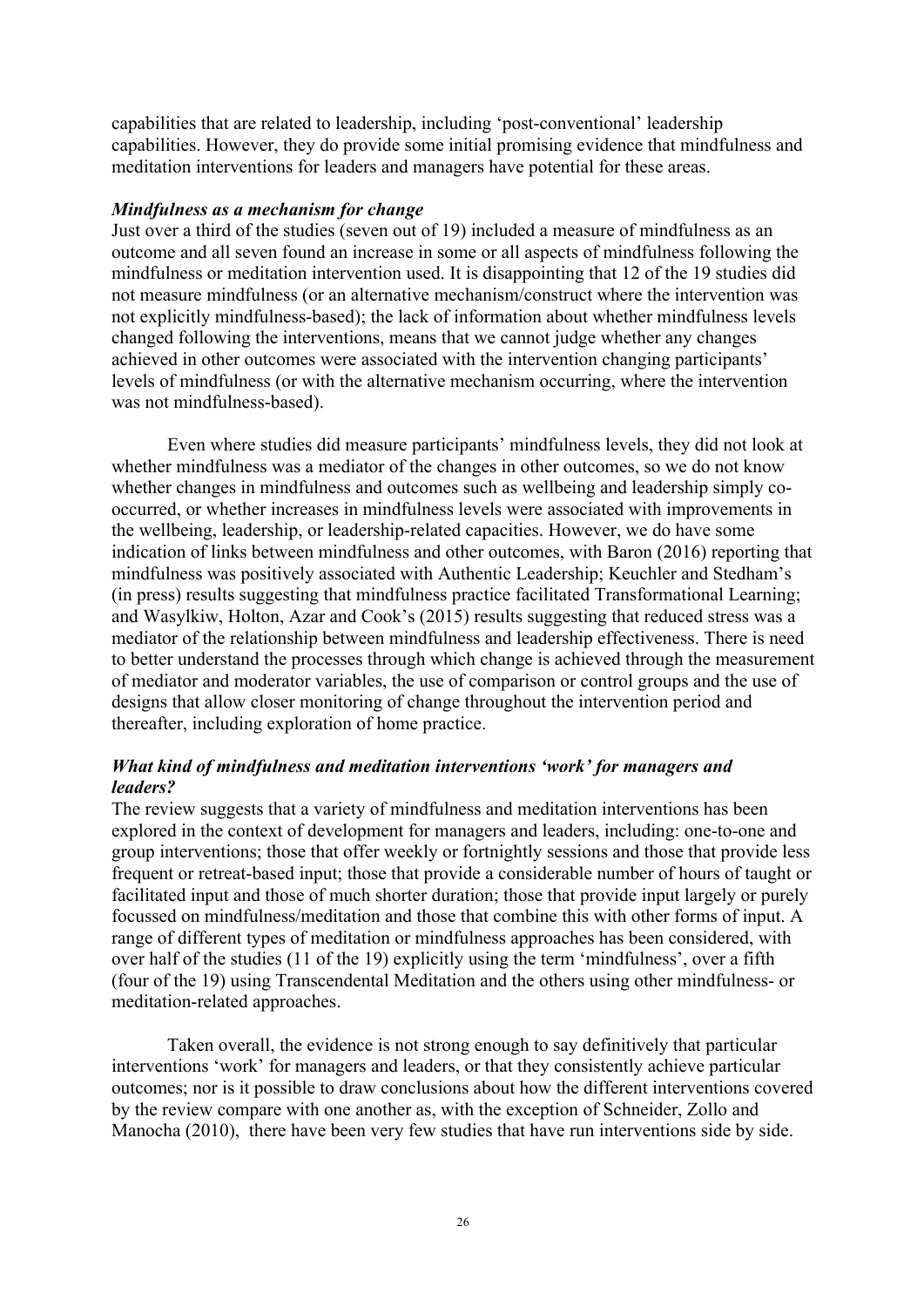# *What do we know about the context in which mindfulness and meditation interventions for managers and leaders are effective and for whom?*

The studies reviewed provide only limited information about the context in which the intervention under research was applied. Where that information is provided, it is not possible to draw conclusions about the impact that context has had on intervention outcomes. For example, whilst just over a quarter of the studies (five of the 19) involved interventions run in an in-house organisational setting, it is not possible to compare these with those that were provided as 'open' courses because the interventions used were so different from one another.

The papers included also yield little information that can guide us to understanding for whom these interventions are most likely to be effective. The participant demographics were diverse and none of the studies explored whether demographic differences made a difference to the outcomes achieved. None of the differences that might be hypothesised to moderate or otherwise influence the outcomes of these interventions, such as level of seniority in the management/ leadership hierarchy, or previous meditation experience, were examined in a way that elucidates their effect on results.

# *Limitations and future research*

The main limitation of the research reported in this study is the shortage of research looking at mindfulness and meditation interventions for managers and leaders and the diverse nature of the research that does exist. While there is now a large body of research on the effects of mindfulness and meditation in clinical settings and an increasing body of research looking at mindfulness and meditation in workplace contexts (Jamieson & Tuckey, 2017), the number of studies identified that have looked at mindfulness and meditation interventions for leaders and managers is small, highly heterogeneous and of variable quality. In order to provide a more coherent and effective evidence base to support the use of mindfulness interventions for managers and leaders, we present six considerations for future research:

First, further examination of the intervention format and delivery itself is required. It is clear that mindfulness and meditation includes a very wide range of types and formats of intervention. Of the 19 included studies, no two studies were researching the same intervention. The interventions varied enormously in the types of meditation and mindfulness practices included, intervention delivery and formats, duration, number of hours and delivery intensity, and whether mindfulness/ meditation was the entirety of the input or was offered in combination with other content (of different kinds and amounts). This makes it impossible to deduce which form of intervention is the most likely to be effective in developing management and leadership capability. In order to tease out the impact of these variations on intervention effectiveness, future research needs to include comparisons between different intervention types and formats, and a greater number of studies of the same intervention to allow exploration of reliability of findings. As part of this, a much greater focus needs to be given to mindfulness and/or meditation practice participants undertake in their own time between sessions ('home practice'). Future research needs to record the extent to which participants engage in home practice, including frequency, duration and type of practices undertaken, and examine the effect this has.

Second, there is need for a more consistent approach to measuring wellbeing, leadership and mindfulness. The research so far conducted in this area has not provided definitive evidence as to whether these outcomes are actually achieved in practice due to the variation in outcome measures used, quality and strength of findings, and the limited number of studies looking at any particular outcome. Moreover, given the current climate of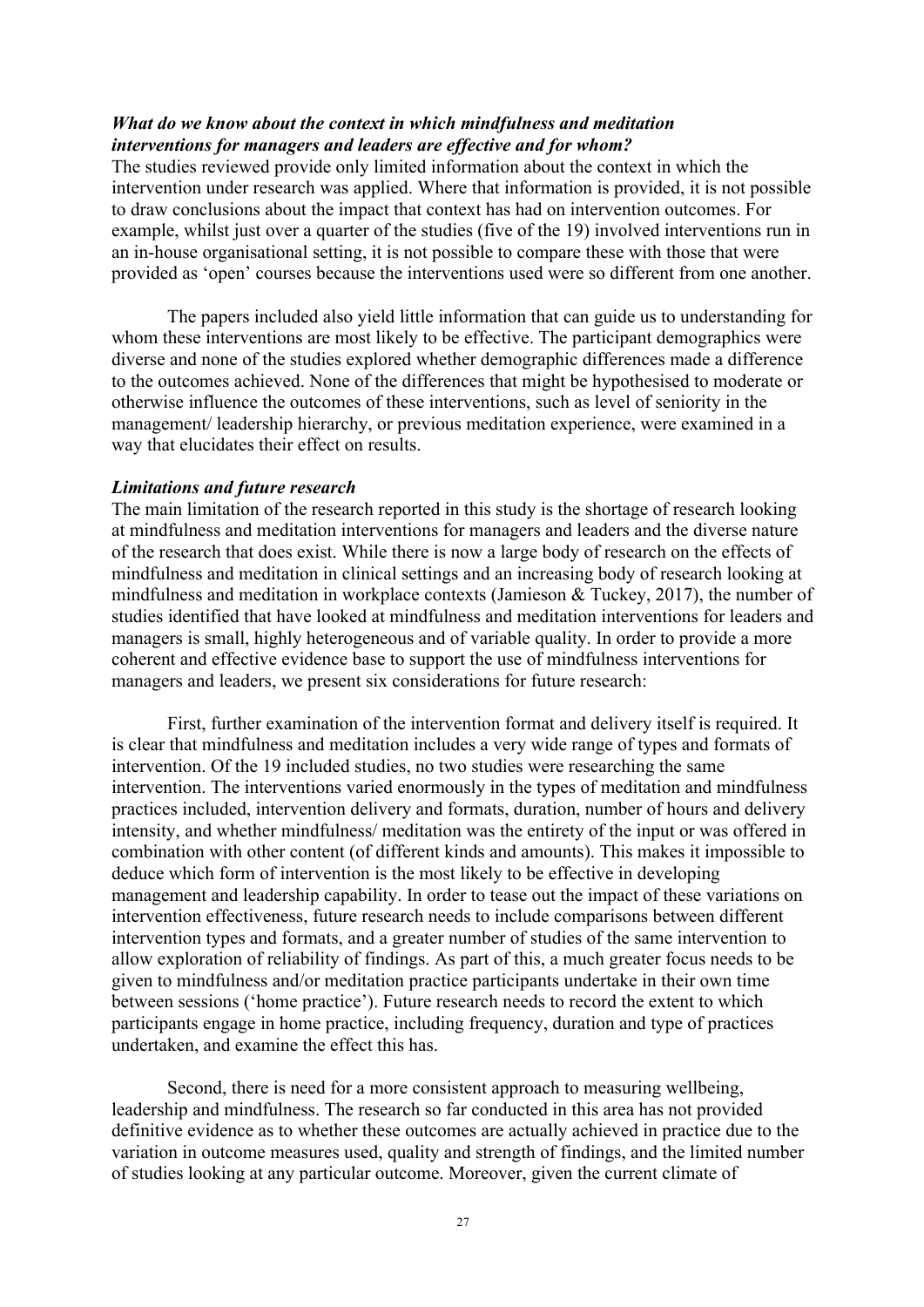budgetary constraints, organisational/employer investment in any development intervention tends to require a clear business case, so it would be valuable for research to examine leaders'/managers' and employees' performance and wellbeing concurrently.

Third, there is need for a more rigorous and detailed approach to reporting findings. While some of the quantitative papers provided clear indications of the statistical results found in their research (e.g. Baron, 2016; Brendel et al., 2016; Wasylkiw et al., 2015) for many of the papers the statistical findings were either not reported at all or were hard to interpret – for example, because they did not cover all the outcomes measured or did not provide effect size or significance data. The absence of effect size information is an issue in field generally; and in this review specifically it is problematic because it precludes comparison between studies and therefore prevents us from making substantive conclusions about the impact of mindfulness and meditation interventions run for leaders and managers. Future research would benefit from a more rigorous approach to, and greater clarity and consistency in reporting quantitative outcome findings.

Fourth, despite the fact that seven of the included studies measured mindfulness as part of their research, they all examined it as an outcome of their intervention, rather than as a potential mediator or mechanism of change. This means that, while the results suggest that mindfulness was increased in these studies, we cannot be sure whether the other outcomes achieved by any of the interventions are due to changes in mindfulness or some other mechanism.

Fifth, study designs also need to be improved to ensure the rigour and repeatability of the research; for example, much greater use of control groups would make the research more rigorous. Furthermore, few studies have adopted a longitudinal design with follow-up data (see table 2) and therefore it is not possible to confirm long-term effects. Future research needs to explore whether interventions deliver sustainable benefits and whether they operate by enhancing mindfulness in order to mediate positive change in the other outcomes achieved and/or whether there are other mechanisms for change: for example, one study (e.g. Bond & Bunce, 2000) has shown that psychological flexibility is the meditational mechanism by which ACT interventions achieve change.

Finally, the studies included in this review give little or no information about the context within which the interventions were run or individual differences/ mental models of participants. There is evidence to suggest that success in leadership and management development depends not only on the intervention methodology, but also on the context in which it takes place and on the individuals who participate (Lewis, Donaldson-Feilder, Jones & Johal, 2014). Future research therefore needs to consider these aspects as well as the intervention methodology. This may require researchers to undertake process evaluation as well as outcome evaluation of meditation and mindfulness interventions, using models such as that proposed by Nielsen and Randall (2013), which separates out three nested levels of intervention process evaluation: Context (hindering and facilitating factors); Intervention (initiation, intervention activities, implementation strategy); and Mental models (of participants).

## *Concluding remarks*

The application of mindfulness and meditation interventions to leadership and management development is a relatively new area of practice and research. Despite the significant amount of research on mindfulness in clinical settings and an increasing body of literature around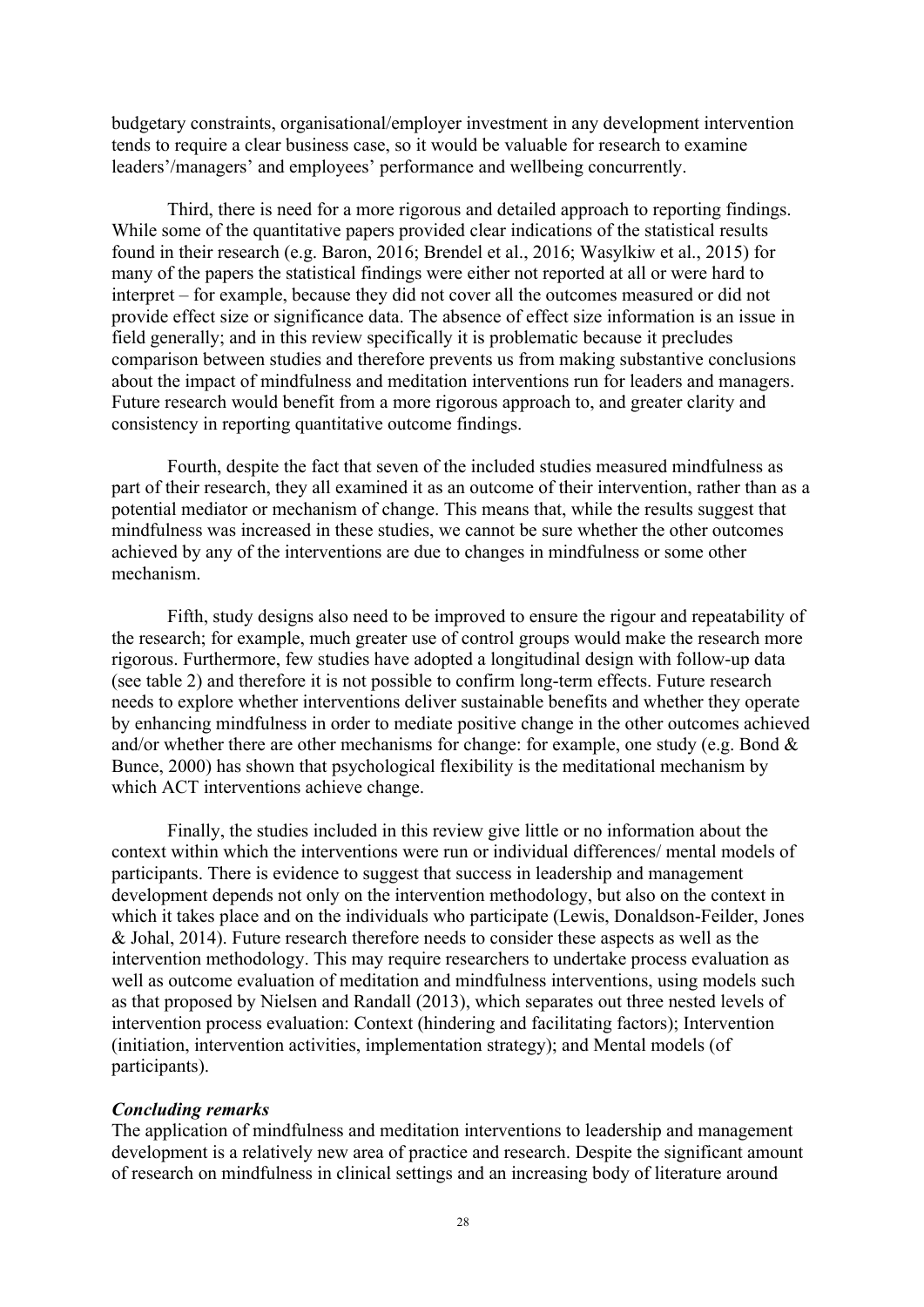mindfulness in workplace settings, the exploration of mindfulness and meditation for leaders and managers has received relatively little rigorous research attention. The 19 papers reviewed here appear to represent the full extent of published findings from 2000 to date, and they are of variable quality.

Although it is hypothesised that enhancing leaders' and managers' levels of mindfulness and/or providing them with mindfulness or meditation developmental input has the potential to provide benefits for their own wellbeing, for their leadership capability, including their 'post-conventional' leadership capabilities (such as mind-set, identity and mental models, and grounding in their values, and capacity to think in complex, systemic, strategic and interdependent ways) and for their direct reports, the current review did not provide definitive evidence to support this. The studies included found some initial signs that mindfulness and meditation interventions for leaders and managers may improve aspects of their wellbeing and resilience, and leadership capability, possibly including their 'postconventional' leadership capabilities, but the findings are very variable in both quality and strength, and there was no evidence on benefits for the participants' direct reports.

The studies reviewed provide little or no insight into which mindfulness and meditation interventions for managers and leaders are most effective, in what context they are best applied, or for whom they are most suitable. While the sub-set of studies that measured mindfulness found that the interventions used did increase participants' mindfulness, there was no exploration of whether improved mindfulness was the mechanism by which other positive outcomes were achieved. There is therefore a need for considerable further research to be conducted in this area.

### **Declaration of interest statement**

The authors report no conflict of interest.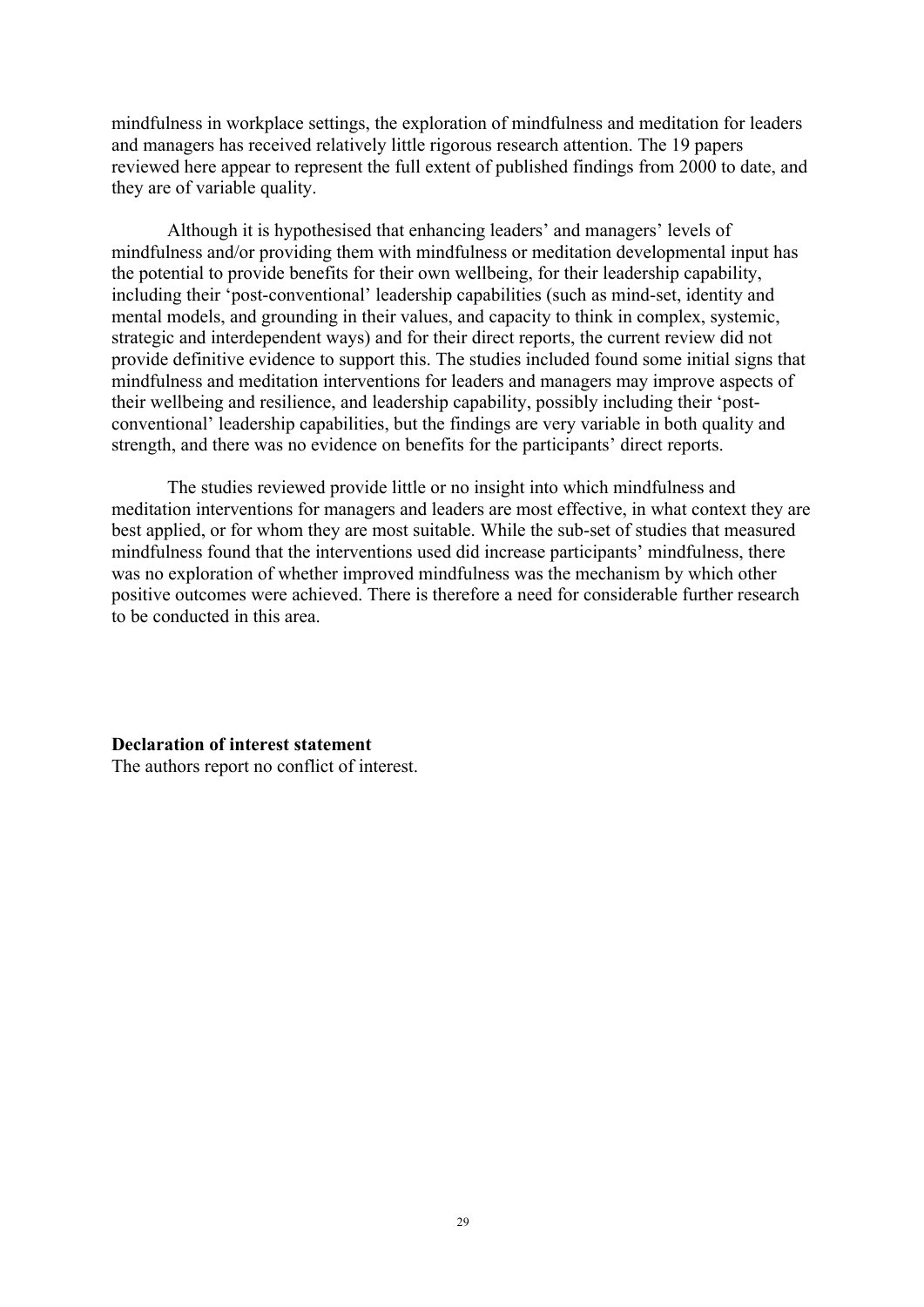# **References**

References preceded by an asterisk were included in the systematic review.

- Alberts, H. J. E. M, & Hulsheger, U. R. (2015). Applying mindfulness in the context of work: mindfulness-based interventions, in J. Reb and P. W. B. Atkins (Eds.) *Mindfulness in organizations: Foundations, Research and Applications* (pp.100-132). Cambridge: Cambridge University Press.
- \*Amar, A., Hlupic, V. and Tamwatin, T. (2014). *Academy of Management Proceedings, 01/2014*, 2014(1),1428, http://dx.doi.org/10.5465/ambpp.2014.300
- Anderson, R. J. (2006). The leadership assessment circle profile, *Industrial and Commercial Training, 38(4*), 175-184. doi: http://dx.doi.org/10.1108/00197850610671946
- Anderson, R. J. (2012). Agreement in self-other ratings of leader effectiveness: the role of demographics and personality, *The Leadership Circle*, available at: www. theleadershipcircle.com/wp-content/uploads/2011/05/15 Agreement In Self.pdf
- Avolio, B. J., Gardner, W. L., & Walumbwa, F. O. (2007), "Authentic leadership questionnaire (ALQ)", all rights reserved in all medium, distributed by Mind Garden Inc., Menlo Park, CA.
- Baer, R., Smith, G., & Allen, K. (2004). Assessment of Mindfulness by Self-Report: The Kentucky Inventory of Mindfulness Skills. *Assessment, 11,* 101-206. doi: http://dx.doi.org/10.1177/1073191104268029
- Baer, R. A., Smith, G. T., Hopkins, J., Krietemeyer, J., & Toney, L., (2006). Using self-report assessment methods to explore facets of mindfulness. *Assessment, 13*, 27-45. doi: http://dx.doi.org/10.1177/1073191105283504
- Bamford, G. (2014). Right Speech as a basis for management training. *Journal of Management Development, 33 (8/9),* 776-785. doi: http://dx.doi.org/10.1108/JMD-09- 2013-0122
- Baron, L. (2012). Developing authentic leadership through experiential training: an empirical study. *Academy of Management Annual Meeting Proceedings*, 21516561, 2012. doi: http://dx.doi.org/10.5465/ambpp.2012.2
- \*Baron, L. (2016). Authentic leadership and mindfulness development through action learning. *Journal of Managerial Psychology, 31*(1), 296-311. doi: http://dx.doi.org/10.1108/JMP-04-2014-0135
- Baron, C., & Cayer, M. (2011). Fostering post-conventional consciousness in leaders: Why and how? *The Journal of Management Development, 30*(4), 344-365. doi: http://dx.doi.org/10.1108/02621711111126828
- Beck, A., Epstein, N., Brown, G., & Steer, R., (1988). An inventory for measuring clinical anxiety: Psychometric properties. *Journal of Consulting and Clinical Psychology, 56*, 893-897.
- Bond, F.W., & Bunce, D. (2000). Mediators of Change in Emotion-Focused and Problem-Focused Worksite Stress Management Interventions. *Journal of Occupational Health Psychology 5(1),* 156-163. doi: http://dx.doi.org/10.1037/1076-8998.5.1.156
- Bozer, G., & Jones, R. J. (2018). Understanding the factors that determine workplace coaching effectiveness: a systematic literature review. *European Journal of Work and Organizational Psychology*, *27*(3), 342-361. doi: http://dx.doi.org/10.1080/1359432X.2018.1446946
- \*Brendel, W., Hankerson, S., Byun, S., & Cunningham, B. (2016). Cultivating leadership dharma: Measuring the impact of regular mindfulness practice on creativity, resilience, tolerance for ambiguity, anxiety and stress. *Journal of Management Development, 35*(8), 1056-1078. doi: http://dx.doi.org/10.1108/JMD-09-2015-0127
- Briner, R.B., & Denyer, D. (2012). Systematic Review and Evidence Synthesis as a Practice and Scholarship Tool, in Rousseau (Ed.) *Handbook of Evidence-based Management:*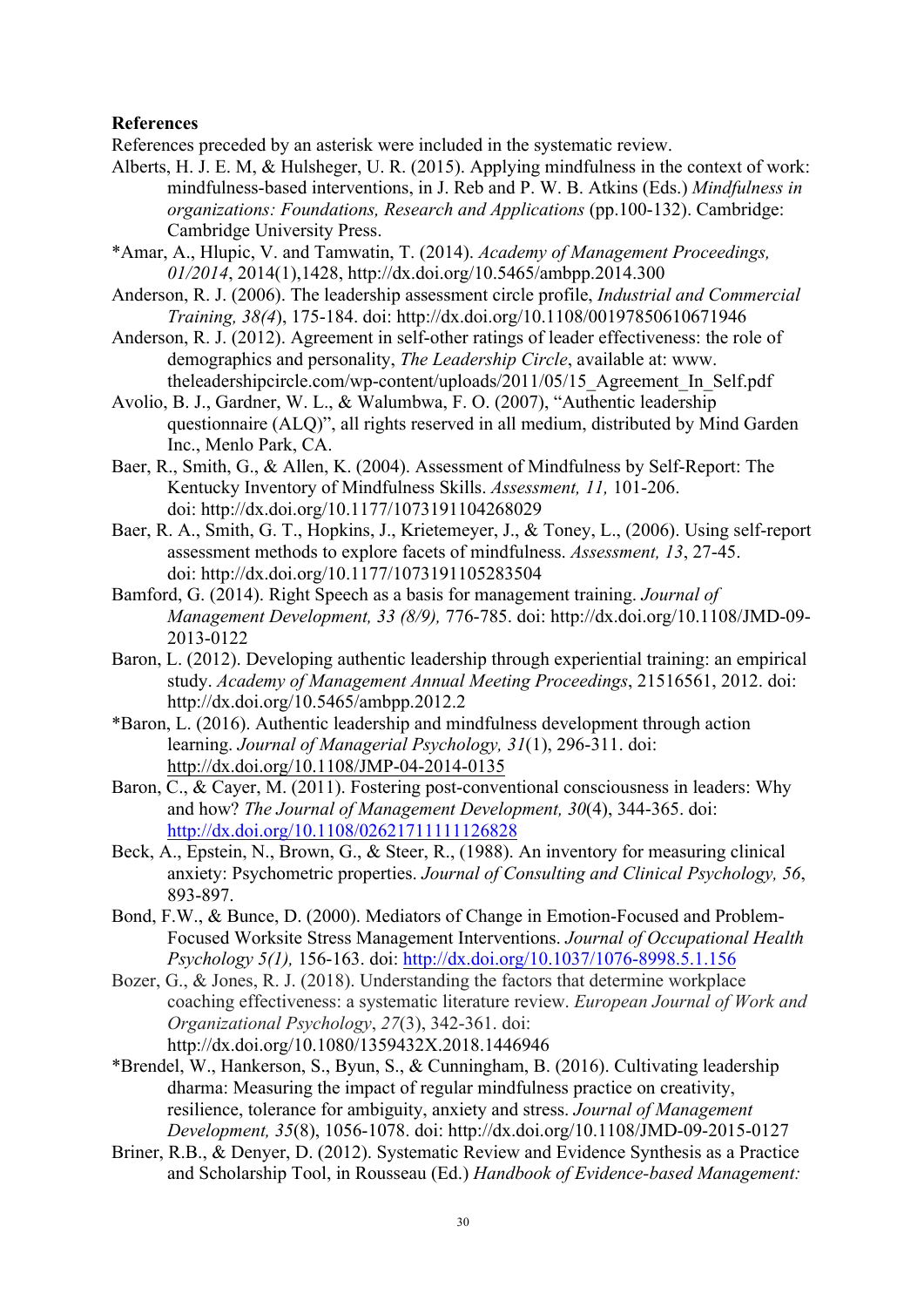*Companies, Classrooms and Research* (pp.112-129). Oxford: Oxford University Press. doi: http://dx.doi.org/10.1093/oxfordhb/9780199763986.013.0007

- Brown, K. W., & Ryan, R. M. (2003). The benefits of being present: mindfulness and its role in psychological well-being, *Journal of Personality and Social Psychology, 84(4*), 822-848. doi: http://dx.doi.org/10.1037/0022-3514.84.4.822
- Brown, K. W., Ryan, R. M., & Creswell, J. D. (2007). Mindfulness: Theoretical foundations and evidence for its salutary effects. *Psychological Inquiry, 18*(4), 211-237. doi: http://dx.doi.org/10.1080/10478400701598298
- Budner, S. (1962), Intolerance of ambiguity as a personality variable, *Journal of Personality, 30(*1), 29-50.
- Butler, B. S., & Gray, P. H. (2006). Reliability, mindfulness, and information systems. *MIS Quarterly, 30*(2), 211-224.
- \*Capa, L. M. (2014). *The role of attention cultivation in leadership development for sustainable business: A narrative inquiry*. Available from ABI/INFORM Collection. (2015-99230-541).
- \*Carlisle, T. W. (2005). *Effects of the transcendental meditation program on psychological, health, social, and behavioral indicators of stress reduction and human resource development in the Indian workplace* (Ph.D.). Available from ABI/INFORM Collection. (305360877).
- Carroll, M. (2007). *The Mindful Leader: Ten principles for bringing out the best in ourselves and others.* Trumpeter: Boston.
- Chapman-Clarke, M. (2016). Mindfulness is on a roll, in M. Chapman-Clarke (Ed.) *Mindfulness in the workplace*. London: Kogan Page.
- Chaskalson, M. (2011). *The mindful workplace: Developing resilient individuals and resonant organisations with MBSR*. Chichester: Wiley-Blackwell.
- Channuwong, S. (2009). Strategies for reducing stress among managers: An integrated physical and spiritual approach. *International Journal of Management 26(2),* 334-341.
- Chiesa, A., & Serretti, A. (2009). Mindfulness-Based Stress Reduction for stress management in healthy people: a review and meta-analysis. *The Journal of Alternative and Complementary Medicine, 15*(5), 593-600. doi:10.1089/acm.2008.0495.
- Cohen, S., Kamarck, T., & Mermelstein, R. (1983). A global measure of perceived stress, *Journal of Health and Social Behavior, 24(4)*, 385-396.
- Connor, K. M., & Davidson, J. R. T. (2003). Development of a new resilience scale: the Connor- Davidson Resilience Scale (CD-RISC), *Depression and Anxiety, 18(2)*, 76- 82. doi: http://dx.doi.org/10.1002/da.10113
- Davda, A., (2011). Measuring resilience: A pilot study. *Assessment & Development Matters, Autumn,* 11–14.
- Davis, M. H., (1980). A multidimensional approach to individual differences in empathy. *Catalog of Selected Documents in Psychology, 10*, 85.
- Derogatis, L. R., Lipman, R. S., Rickels, K., Uhlenhuth, E. H., & Covi, L. (1974). The Hopkins Sympton Checklist (SCL): A self-report symptom inventory. *Behavioral Science, 19*, 1-15.
- Diener, E., Emmons, R. A., Larsen, R. J., & Griffin, S. (1985). The satisfaction with life. *Journal of Personality Assessment, 49*(1), 71-75. doi: http://dx.doi.org/10.1207/s15327752jpa4901\_13
- Donaldson-Feilder, E., Lewis, R. & Yarker, J., (2009). *Preventing stress: Promoting positive manager behaviour: Research Insight.* CIPD Publications: London. (Available at: www.cipd.co.uk/subjects/health/stress/\_preventing\_stress.)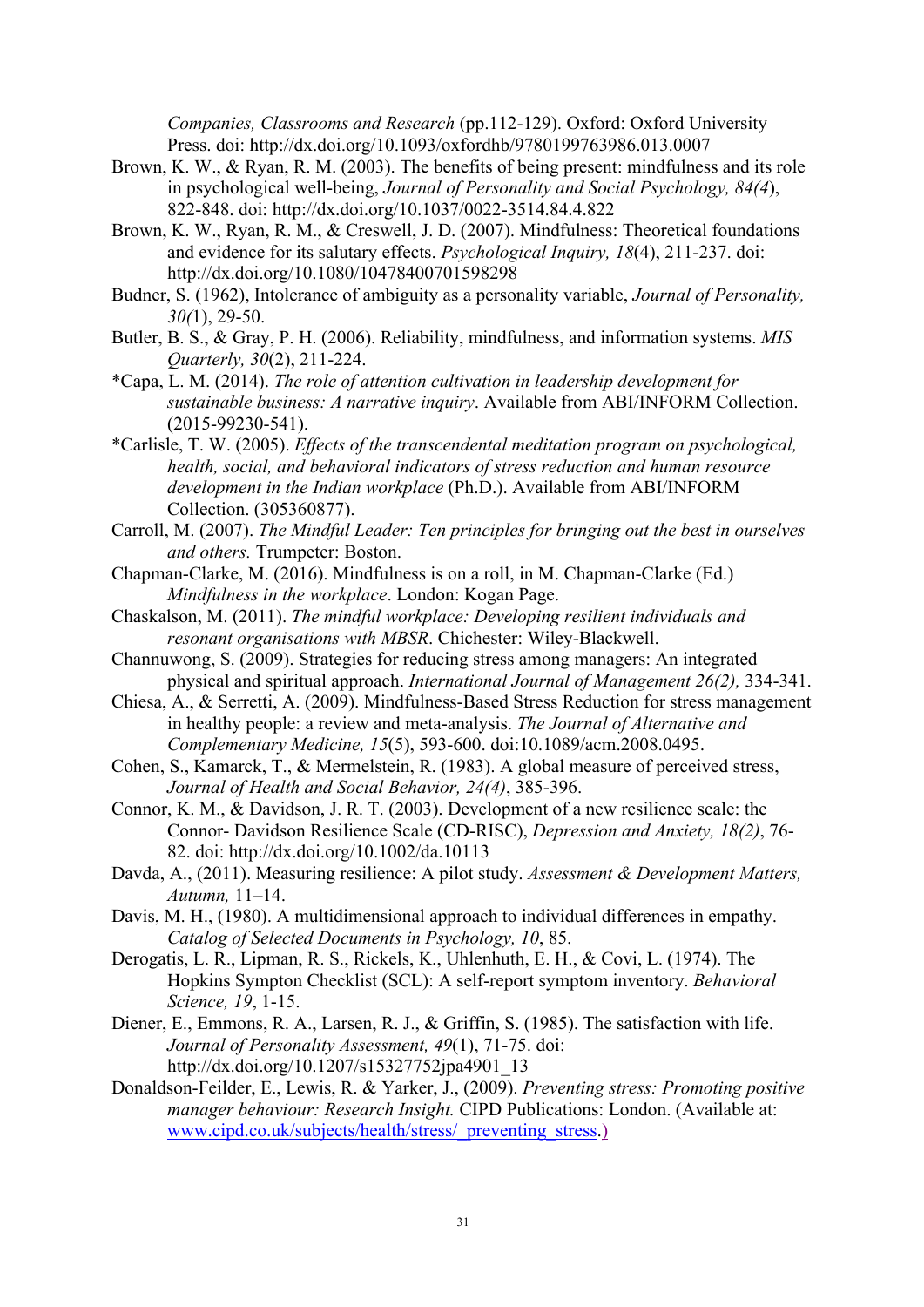Gilbert, P., McEwan, K., Matos, M., & Rivis, A. (2011). Fears of compassion: Development of three self-report measures. *Psychology and Psychotherapy, 84(3),* 239–55. doi: http://dx.doi.org/10.1348/147608310X526511

Goleman, D. & Davidson, R.J. (2017). *The Science of Meditation.* London: Penguin Life

- Good, D. J., Lyddy, C. J., Glomb, T. M., Bono, J. E., Brown, K. W., Duffy, M. K., Lazar, S. W. (2016). Contemplating mindfulness at work. *Journal of Management, 42*(1), 114- 142. doi: http://dx.doi.org/10.1177/0149206315617003
- \*Halldorson, M., St-Hilaire, M., MacDonald, D., Kornelsen, J., & McIntyre, M. (2016). Mindful leadership training augments mindfulness, compassion, and wellbeing. *Paper to the Second International Conference on Mindfulness, Rome, Italy.*
- Hayes, S. C., Luoma, J. B., Bond, F. W., Masuda, A., & Lillis, J. (2006). Acceptance and commitment therapy: Model, processes and outcomes. *Behaviour Research and Therapy, 44*(1), 1-25. doi: http://dx.doi.org/10.1016/j.brat.2005.06.006
- Hayes, S. C., Strosahl, K. D., & Wilson, K. G. (1999). *Acceptance and commitment therapy: An experiential approach to behavior change.* New York: Guilford Press.
- Health and Safety Executive. n.d. HSE Management Standards Work-Related Stress Indicator Tool. London: HSE.
- Higgins, E., Friedman, R., Harlow, R., Idson, L., Ayduk, O., & Taylor, A. (2001), Achievement orientations from subjective histories of success: promotion pride versus prevention pride, *European Journal of Social Psychology, 31(1)*, 3-23.
- Hülsheger, U. R., Alberts, H. J. E. M., Feinholdt, A., & Lang, J. W. B. (2013). Benefits of mindfulness at work: The role of mindfulness in emotion regulation, emotional exhaustion, and job satisfaction. *Journal of Applied Psychology, 98*(2), 310-325. doi: http://dx.doi.org/10.1037/a0031313
- Hunter, J., & Chaskalson, M. (2013). Making the mindful leader: Cultivating skills for facing adaptive challenges, in S. Leonard, R. Lewis, A. Freedman and J. Passmore. (Eds.) *Wiley-Blackwell Handbook of the Psychology of Leadership, Change & OD* (pp.195- 220). Wiley-Blackwell: Chichester.
- Inglehart, R., & W. E. Baker (2000) Modernization, Cultural Change, and the Persistence of Traditional Values, *American Sociological Review,* 65, 19-51.
- Jamieson, S. D., & Tuckey, M. R. (2017). Mindfulness interventions in the workplace: A critique of the current state of the literature. *Journal of Occupational Health Psychology, 22*(2), 180. doi: http://dx.doi.org/10.1037/ocp0000048
- Kabat-Zinn, J., (1994). *Wherever you go, there you are*. Hyperion: New York
- Kabat-Zinn, J. (1990). *Full catastrophe living*. New York: Delacorte Press.
- Kabat-Zinn, J., (2009). *Full catastrophe living: Using the wisdom of your body and mind to face stress, pain, and illness.* New York: Random House.
- Kelloway, E.K., & Barling, J. (2010). Leadership development as an intervention in occupational health psychology. *Work & Stress, 24*(3), 260-279. doi: 10.1080/02678373.2010.518441
- Keng, S. L., Smoski, M. J., & Robins, C. J. (2011). Effects of mindfulness on psychological health: a review of empirical studies*. Clinical Psychology Review, 31*(6), 10141-1056. doi: http://dx.doi.org/10.1016/j.cpr.2011.04.006
- \*Keuchler, W., & Stedham, Y., (in press). Management education and transformational learning: the integration of mindfulness in an MBS course. *Journal of Management Education.*
- Kouzes, J. M. & Posner, B. Z. (1993). *Leadership Practices Inventory: A Self Assessment and Analysis.* Pfeiffer and Company, San Diego, CA.
- Kouzes, J. M., & Posner, B. Z. (2002). *Leadership Challenge (3rd Ed.)*. San Francisco, CA: Jossey-Bass.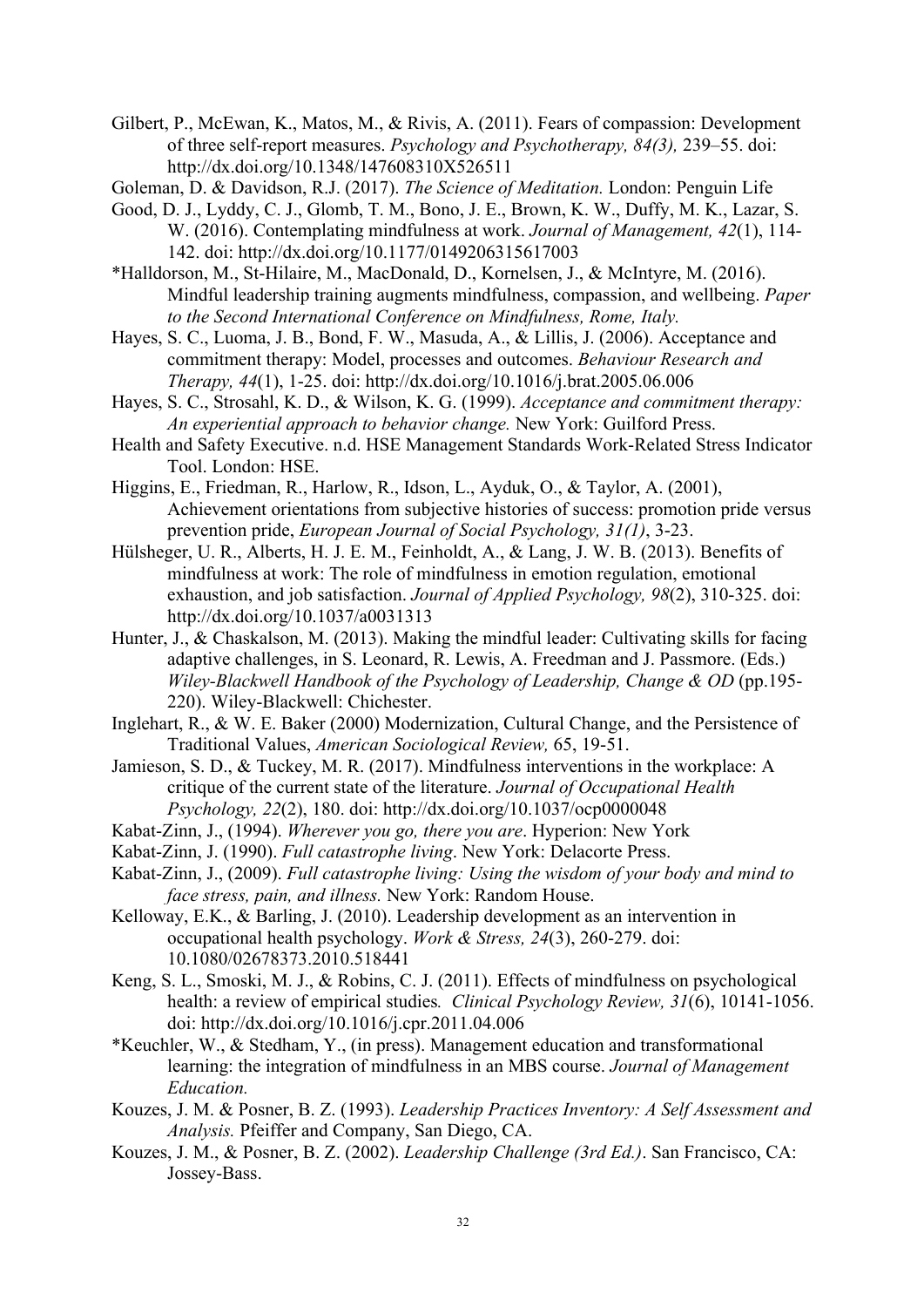- Kristeller, J. (2004). Meditation: Multiple effects, a unitary process? In M. Blows, S. Srinivasan, J. Blows, C. P. Bankart, M. M. Delmonte, & Y. Haruki (Eds.), *The relevance of wisdom traditions in contemporary society: The challenge to psychology*, (pp.21-37). Delft: Eburon.
- Lennick, D., & Kiel, F. (2005). *Moral intelligence: Enhancing business performance and leadership success.* Boston, MA: Wharton School Publishing by Pearson Education.
- \*Linger, R. A. (2014). A qualitative study of a mindfulness-based coaching intervention for perception shifts and emotional regulation around workplace stressors and quality of worklife. *Dissertation Abstracts International Section A: Humanities and Social Sciences, 76(7-A*(E), Sefe.
- Lomas, T., Medina, J. C., Ivtzan, I., Rupprecht, S., Hart, R., & Eiroa-Orosa, F. J. (2017). The impact of mindfulness on well-being and performance in the workplace: an inclusive systematic review of the empirical literature. *European Journal of Work and Organizational Psychology, 26(4),* 492-513. doi: http://dx.doi.org/10.1080/1359432X.2017.1308924
- Lovibond, S. H., & Lovibond, P. F. (1995). *Manual for the depression anxiety stress scales*. Sydney: Psychology Foundation.
- Lutz, A., Slagter, H. A., Dunne, J. D., & Davidson, R. J. (2008). Attention regulation and monitoring in meditation. *Trends in Cognitive Sciences, 12*(4), 163. doi: http://dx.doi.org/10.1016/j.tics.2008.01.005
- Maharishi Mahesh Yogi (1995). *Maharishi University of Management: Wholeness on the Move*. Vlodrop: Maharishi Vedic University Press.
- Marturano, J. (2014). *Finding the Space to Lead: A Practical Guide to Mindful Leadership.*  London: Bloomsbury Press.
- \*McCollum, B. C. (2000). *Self -development and the spontaneous expression of leadership behaviors* (Ph.D.). Available from ABI/INFORM Collection. (304670952).
- Neff, K. D. (2003). The Development and Validation of a Scale to Measure Self-Compassion. *Self and Identity, 2,* 223–250.
- Nielsen, K. & Daniels, K. (2016). The relationship between transformational leadership and follower sickness absence: the role of presenteeism. Work & Stress,  $30(2)$ , 193-108. doi: http://dx.doi.org/10.1080/02678373.2016.1170736
- Nielsen, K. & Randall, R. (2013). Opening the black box: Presenting a model for evaluating organisational-level interventions. *European Journal of Work and Organizational Psychology, 22(5),* 601-617, doi: http://dx.doi.org/10.1080/1359432X.2012.690556
- Osipow, S. H., & Spokane, A. R. (1981). *Manual for the Occupational Stress Inventory*. Odessa, FL: Psychological Assessment Resources, Inc.
- Osipow, S. H., & Spokane, A. R. (1983). *Manual for measures of occupational stress, strain and coping (Form E-2).* Columbus, OH: Marathon Consulting and Press.
- Osipow, S. H., & Spokane, A. R. (1987a). *The Occupational Stress Inventory.* New York: Marathon Consulting Press.
- Petrie, N. (2014). *Vertical Leadership Development: Developing leaders for a complex world (Parts 1 and 2).* Centre for Creative Leadership White Papers.
- \*Pipe, T., B., Bortz, J.J., Dueck, A., Pendergast, D., Buchda, V., and Summers, J. (2009). Nurse Leader mindfulness meditation program for stress management: a randomized controlled trial, *The Journal of Nursing Administration, 39*(3), 130-137, doi: 10.1097/NNA.0b013e31819894a0
- \*Rakoff, S. (2010). *Expanding leader capability: an exploratory study of the effect of daily practices for leader development* (Ph.D.)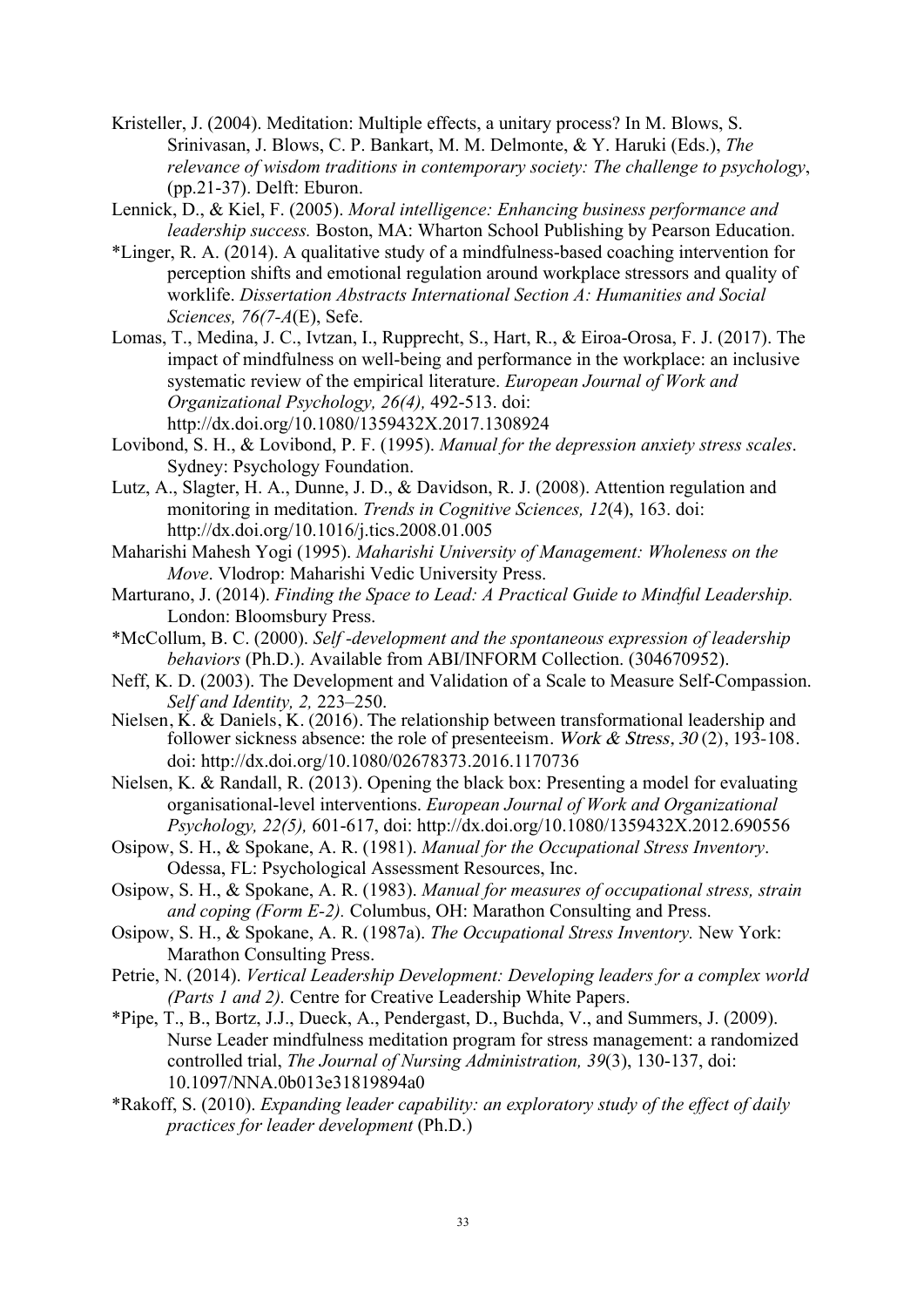- Reb, J., & Atkins, P. W. B. (2015). Introduction, in J. Reb and P. W. B. Atkins (Eds.) *Mindfulness in organizations: Foundations, Research and Applications (pp.1-16).* Cambridge: Cambridge University Press.
- Reb, J., Narayanan, J., & Chaturvedi, S. (2014). Leading mindfully: Two studies on the influence of supervisor trait mindfulness on employee well-being and performance. *Mindfulness, 5*(1), 36-45. doi: http://dx.doi.org/10.1007/s12671-012-0144-z
- Reb, J., Sim, S., Chintakananda, K., & Bhave, D.P. (2015). Leading with mindfulness: exploring the relation of mindfulness with leadership behaviors, styles, and development, in J. Reb and P.W.B. Atkins (Eds.) *Mindfulness in organizations: Foundations, Research and Applications* (pp.256-284)*.* Cambridge: Cambridge University Press.
- Reidenbach, R. E., and D. P. Robin (1990) 'Toward the Development of a Multidimensional Scale for Improving Evaluations of Business Ethics', *Journal of Business Ethics, 9*, 639-53. doi: http://dx.doi.org/10.1007/BF00383391
- Reitz, M., and Chaskalson, M. (2016). Mindfulness Works but only if you work at it. *Harvard Business Review.* November 2016.
- \*Reitz, M., Chaskalson, M., Olivier, S., & Waller, L. (2016). *The Mindful Leader: Developing the capacity for resilience and collaboration in complex times through mindfulness practice.* Hult Research, Ashridge Executive Education.
- Robertson, I. T., Cooper, C. L., Sarkar, M., & Curran, T. (2015). Resilience training in the workplace from 2003 to 2014: A systematic review. *Journal of Occupational and Organizational Psychology, 88*(3), 533-562. doi: http://dx.doi.og/10.1111/joop.12120
- \*Romano, S. D. (2014). *Leading at the edge of uncertainty: An exploration of the effect of contemplative practice on organizational leaders*. (Ph.D.).
- Rooke, D., & Torbert, W. R. (2005). Seven Transformations of Leadership. *Harvard Business Review*, April 2005
- Russell, S. S., Spitzmuller, C., Lin, L. F., Stanton, J. M., Smith, P. C., & Ironson, G. H. (2004). Shorter can also be better: The abridged Job in General Scale. *Educational and Psychological Measurement, 64*, 878–893. doi: 10.1177/0013164404264841
- \*Schmidt-Wilk, J. (2000). Consciousness-Based Management Development: Case Studies of International Top Management Teams. *Journal of Transnational Management Development, 5(3*), 61-85.
- \*Schmidt-Wilk, J. (2003). TQM and the transcendental meditation program in a Swedish top management team. *TQM Magazine, 15*(4), 219-229. doi: http://dx.doi.org/10.1108/09544780310486137
- \*Schneider, S. C., Zollo, M., & Manocha, R. (2010). Developing socially responsible behaviour in managers. *Journal of Corporate Citizenship,* (39), 21-40. doi: http://dx.doi.org/10.9774/GLEAF.4700.2010.au.00004
- Schwartz, S. H. (1992) 'Universals in the Content and Structure of Values: Theory and Empirical Tests in 20 Countries', in M. Zanna (Ed.), *Advances in Experimental Social Psychology* (vol. 25, pp.1-65). New York: Academic Press.
- Segal, Z. V., Williams, J. M. G., & Teasdale, J. D. (2013). *Mindfulness-based cognitive therapy for depression (2nd ed.)* Guildford: Guildford Press.
- Shapiro, S. L., Schwartz, G. E., & Bonner, G. (1998). Effects of mindfulness- based stress reduction on medical and premedical students. *Journal of Behavioral Medicine, 21*, 581–599. doi: http://dx.doi.org/10.1023/A:1018700829825
- \*Shonin, E., & Van Gordon, W. (2015). Managers' experiences of meditation awareness training. *Mindfulness, 6*(4), 899-909. doi: http://dx.doi.org/10.1007/s12671-014-0334 y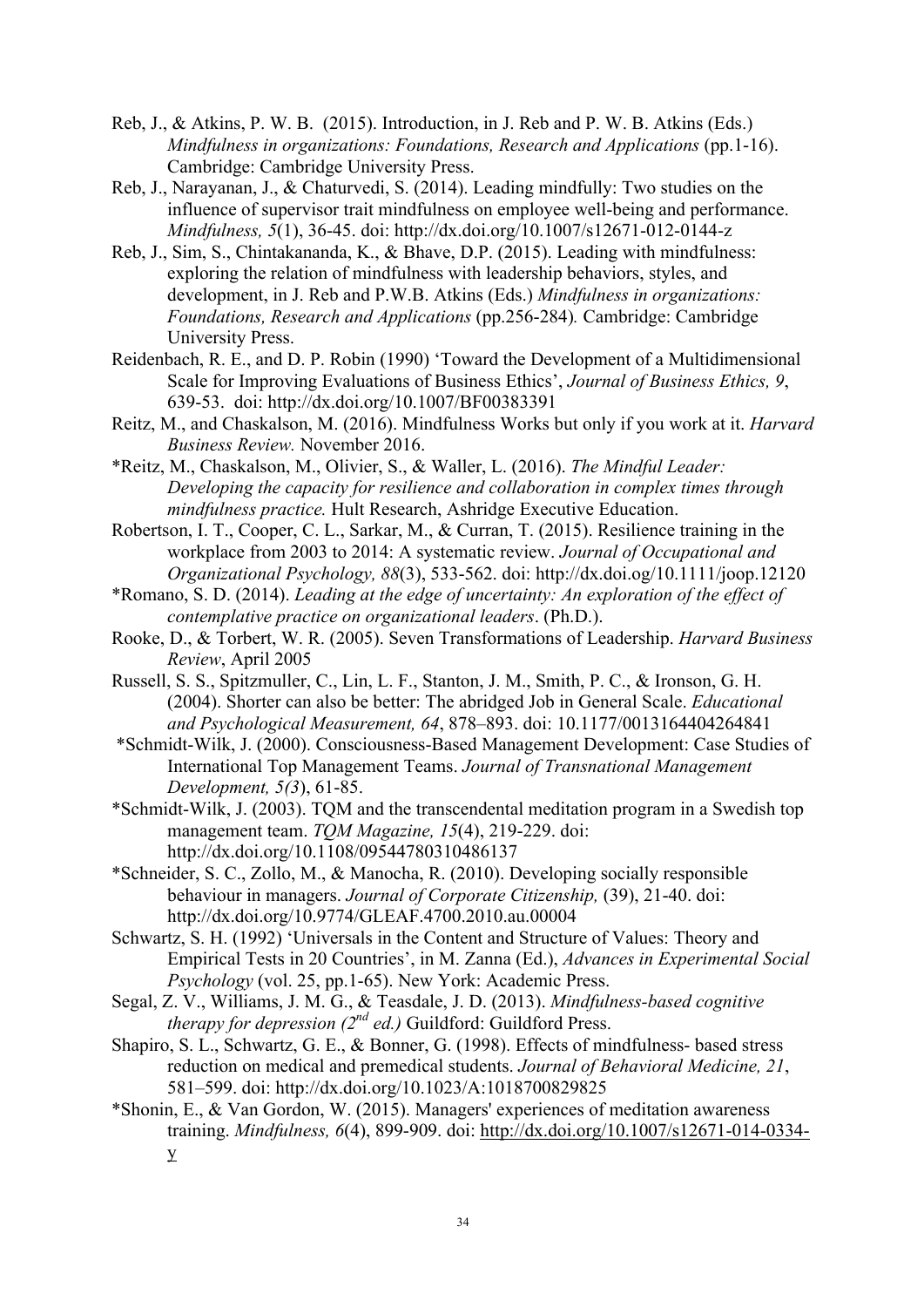- \*Shonin, E., Van Gordon, W., Dunn, T. J., Singh, N. N., & Griffiths, M. D. (2014). Meditation awareness training (MAT) for work-related and job performance: A randomised controlled trial. *International Journal of Mental Health and Addiction, 12*, 806-823. doi: 10.1007/s11469-014-9513-2
- Siegel, D.J. (2007). *The mindful brain*. New York: Norton
- Snape, D., Meads, C., Bagnall, A-M., Tregaskis, O., Mansfield, L., & MacLennan, S. (2017). *A guide to our evidence review methods.* London: What works wellbeing centre. Available at: https://whatworkswellbeing.org/product/a-guide-to-our-evidence-reviewmethods/.
- Spielberger, C. D., Gorsuch, R. L., Lushene, R., Vagg, P. R., & Jacobs, G. A. (1983). *Manual for the State-Trait Anxiety Inventory*. Consulting Psychologists Press: Palo Alto, CA.
- Turner, M., & Engle, R., (1989). Is working memory capacity task dependent? *Journal of Memory and Language, 28*, 127-154.
- Walumbwa, F.O., Avolio, B.J., Gardner, W.L., Wernsing, T.S., & Peterson, S.J. (2008), Authentic leadership: development and validation of a theory-based measure, *Journal of Management, 34(1),* 89-126.
- \*Wasylkiw, L., Holton, J., Azar, R., & Cook, W. (2015). The impact of mindfulness on leadership effectiveness in a health care setting: A pilot study. *Journal of Health Organization and Management, 29*(7), 893-911. doi: http://dx.doi.org/10.1108/JHOM-06-2014-0099
- Watson, D., Clark, L. A., & Tellegen, A. (1988). Development and Validation of Brief Measures of Positive and Negative Affect: The PANAS Scales', *Journal of Personality and Social Psychology,* 54(6), 1063-70. doi: http://dx.doi.org/10.1037/0022-3514.54.6.106
- Welbourne, T. M., Johnson, D. E., & Erez, A. (1998). The Role-Based Performance Scale: Validity analysis of a theory-based measure. *Academy of Management Journal, 41*, 540–555.
- Wright, T. A., & Cropanzano, R. (2000). Psychological well-being and job satisfaction as predictors of job performance. *Journal of Occupational Health Psychology*, *5*, 84–94. doi: 10.1037/1076-8998.5.1.84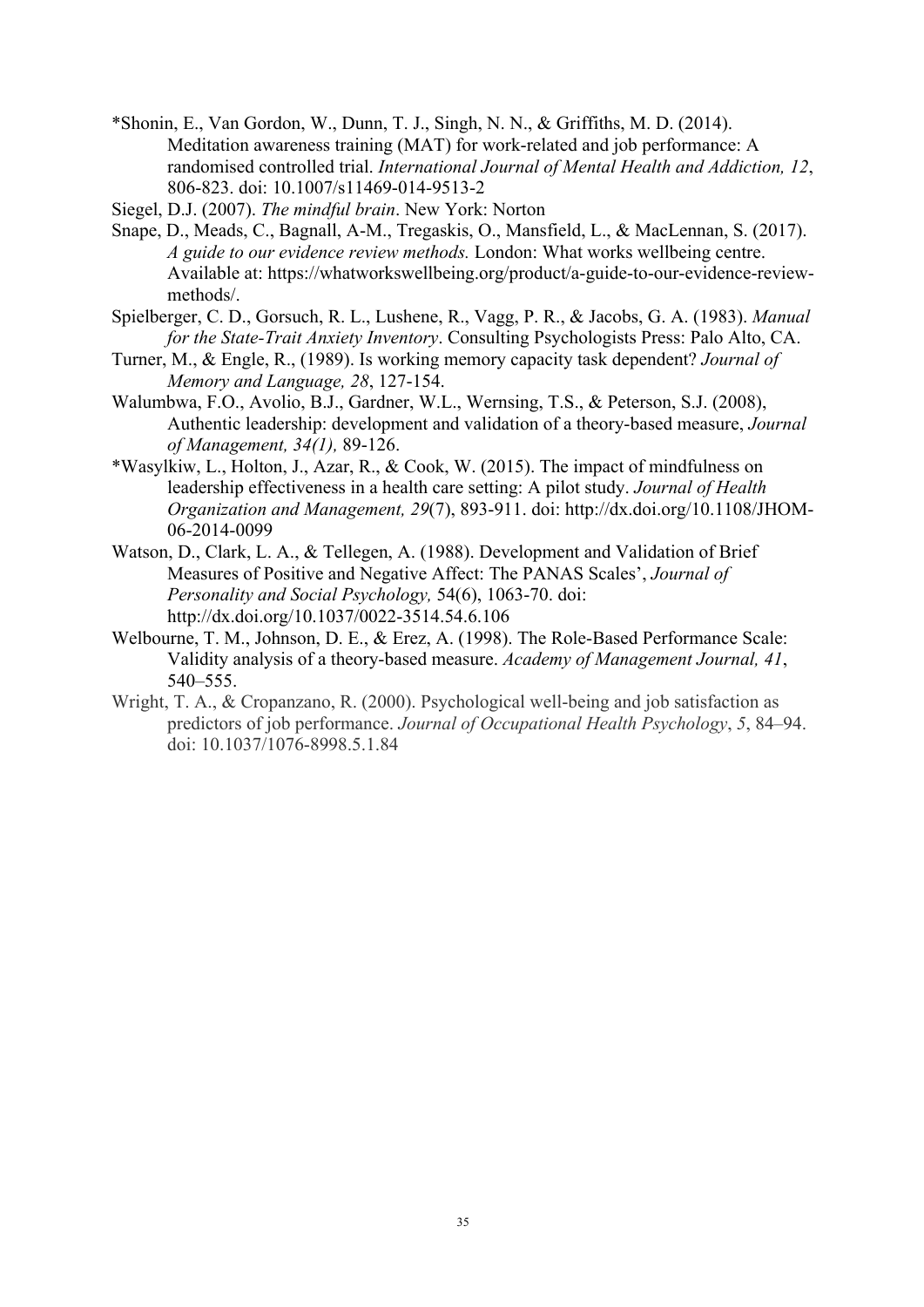|                | $\sim$ $\mu$ $\sim$ $\sim$ $\sim$                                               |                                            |                                           | 1001011                                                   |                                                                            |                                       |                                                |                                      | MOD ADDITIONS OF                          |                                 |                                     | $\ldots$                                |                    |                                               |                                                                             |                                                            |                                   |                                                    |                                                                                   |                                                                                   |                                               |                                        |                                       |                                       |                               |                                                                                               |                                                                           |                                                                |                                             |                                       |                                     |                                   |                                                       |                    |
|----------------|---------------------------------------------------------------------------------|--------------------------------------------|-------------------------------------------|-----------------------------------------------------------|----------------------------------------------------------------------------|---------------------------------------|------------------------------------------------|--------------------------------------|-------------------------------------------|---------------------------------|-------------------------------------|-----------------------------------------|--------------------|-----------------------------------------------|-----------------------------------------------------------------------------|------------------------------------------------------------|-----------------------------------|----------------------------------------------------|-----------------------------------------------------------------------------------|-----------------------------------------------------------------------------------|-----------------------------------------------|----------------------------------------|---------------------------------------|---------------------------------------|-------------------------------|-----------------------------------------------------------------------------------------------|---------------------------------------------------------------------------|----------------------------------------------------------------|---------------------------------------------|---------------------------------------|-------------------------------------|-----------------------------------|-------------------------------------------------------|--------------------|
|                | methodology appropriate?<br>1. Is a qualitative                                 |                                            | 2. Research design<br>annonriate for aime | the sime<br>3. Is there a clear statement<br>of findings? |                                                                            |                                       |                                                | 4. Was the data collected in a       | way that addressed the<br>research issue? |                                 |                                     |                                         |                    | 5. Was the recruitment                        | strategy appropriate to the<br>aims of the research                         |                                                            |                                   | 6. Was the data analysis<br>sufficiently rigorous? |                                                                                   |                                                                                   |                                               |                                        |                                       |                                       |                               | between researcher and<br>7. Has the relationship                                             | participants been adequately<br>considered?                               | 8. Have ethical issues been<br>taken into consideration        |                                             |                                       |                                     |                                   | 9. Contribution of the<br>coorch                      |                    |
| Paper*         | Research seeks to interpret or illuminate<br>tione and/or eubiactiva avnariance | Qualitative methodology addresses research | Researcher justified research design      | Findings made explicit                                    | Discussion of evidence for and against<br>acaomhar <sup>ic</sup> armimanto | Discussion of credibility of findings | Discussion of findings in relation to research | ustified setting for data collection | Clear methods for data collection         | lustification of methods chosen | Explicit process of data collection | Explanation of any modifications during | Form of data clear | Explanation of how participants were selected | Explanation of why participants selected were<br>most ammoniate<br>مم.<br>م | Discussion around recruitment and potential<br><b>Seit</b> | Selection theoretically justified | n-depth description of analysis process            | were derived from the data<br>For thematic analysis, clear how<br>atammiac/thamac | Explanation of how data presented were<br>alantad to damonetrata analveie nrocaes | Sufficient data presented to support findings | Findings grounded in/supported by data | Good breadth and/or depth in findings | Contradictory data taken into account | Data appropriately referenced | examined their own role,<br>influence<br>Researcher critically<br>put<br><b>ntential</b> hias | Researcher responded to events during the<br>implications<br>put<br>thidy | $\mathfrak{c}$<br>Sufficient details of how research explained | Researcher discussed issues raised by study | Adequate discussion of issues such as | Consequences of research considered | Approval from an ethics committee | Contribution to existing knowledge or<br>mderstanding | <b>Total</b> score |
| $\overline{c}$ |                                                                                 | ✔                                          |                                           |                                                           |                                                                            |                                       | J                                              |                                      |                                           |                                 |                                     |                                         | ✔                  |                                               |                                                                             |                                                            |                                   |                                                    |                                                                                   |                                                                                   |                                               |                                        |                                       |                                       | J                             |                                                                                               |                                                                           |                                                                |                                             |                                       |                                     |                                   | ✓                                                     | 11<br>**           |
|                |                                                                                 |                                            |                                           | ✔                                                         |                                                                            | ✓                                     | ✓                                              | ✓                                    | ✔                                         | ✓                               | $\checkmark$                        |                                         | ✓                  |                                               | ✔                                                                           | ✔                                                          | ✓                                 | ✔                                                  | ✔                                                                                 | ✔                                                                                 | ✔                                             | び                                      | $\checkmark$                          |                                       | ✓                             | $\checkmark$                                                                                  |                                                                           | ✓                                                              | $\checkmark$                                | ✓                                     | $\checkmark$                        |                                   |                                                       | 29                 |
|                |                                                                                 |                                            |                                           |                                                           |                                                                            |                                       | $\checkmark$                                   |                                      |                                           |                                 |                                     |                                         | ✓                  |                                               |                                                                             |                                                            |                                   |                                                    |                                                                                   |                                                                                   | ✓                                             | $\checkmark$                           |                                       |                                       |                               |                                                                                               |                                                                           |                                                                |                                             |                                       |                                     |                                   | ✓                                                     | 11<br>$***$        |
| 8              |                                                                                 | ✔                                          | ✓                                         | ✔                                                         | $\checkmark$                                                               |                                       | ✓                                              |                                      | ✓                                         | ✓                               | ✓                                   |                                         | ✓                  | ✓                                             | ✓                                                                           |                                                            |                                   | $\checkmark$                                       | ✓                                                                                 | ✓                                                                                 | ✓                                             | $\checkmark$                           | ✓                                     | $\checkmark$                          | ✓                             | ✓                                                                                             |                                                                           | ✓                                                              |                                             | ✓                                     |                                     |                                   | ✓                                                     | $\overline{24}$    |
| 9              |                                                                                 |                                            |                                           | ✔                                                         | ✓                                                                          | ✔                                     | $\checkmark$                                   |                                      |                                           |                                 | ✓                                   |                                         | ✓                  | ✓                                             |                                                                             | $\checkmark$                                               | ✓                                 |                                                    |                                                                                   | $\checkmark$                                                                      | ✓                                             | ر                                      | ✓                                     |                                       |                               |                                                                                               |                                                                           | ✓                                                              |                                             |                                       |                                     |                                   | ✓                                                     | $20\,$             |
|                |                                                                                 | ✓                                          | $\checkmark$                              | ✔                                                         | ✓                                                                          | ✓                                     | $\checkmark$                                   |                                      |                                           | $\checkmark$                    |                                     |                                         |                    | $\checkmark$                                  | $\checkmark$                                                                |                                                            |                                   |                                                    |                                                                                   |                                                                                   | ✓                                             | $\checkmark$                           | ✓                                     | ✓                                     | ✓                             |                                                                                               |                                                                           | ✓                                                              | ✓                                           | $\checkmark$                          | $\checkmark$                        |                                   | $\checkmark$                                          | $20\,$             |
| 12             |                                                                                 | J                                          |                                           | J                                                         |                                                                            |                                       | $\checkmark$                                   |                                      | ✓                                         |                                 |                                     |                                         | $\checkmark$       |                                               |                                                                             |                                                            |                                   |                                                    |                                                                                   |                                                                                   | ✓                                             | v                                      | J                                     |                                       |                               |                                                                                               |                                                                           |                                                                |                                             |                                       |                                     |                                   | ✓                                                     | 10<br>$***$        |
| 13             |                                                                                 | ✔                                          | ✓                                         | ✔                                                         | ✓                                                                          | ✓                                     | $\checkmark$                                   |                                      | ✓                                         | ✓                               | ✔                                   |                                         | ✓                  | ✔                                             |                                                                             | ✓                                                          |                                   |                                                    |                                                                                   | ✓                                                                                 | ✔                                             | $\checkmark$                           | ✓                                     |                                       | ✓                             |                                                                                               |                                                                           | ✓                                                              |                                             | ✓                                     |                                     | ✓                                 | $\checkmark$                                          | $\overline{23}$    |
| 14             |                                                                                 | ✓                                          | $\checkmark$                              | ✓                                                         | ✓                                                                          |                                       | ✓                                              |                                      | ✓                                         | ✓                               |                                     |                                         | $\checkmark$       | ✓                                             |                                                                             | ✓                                                          |                                   | ✓                                                  |                                                                                   | ✓                                                                                 | ✓                                             | $\checkmark$                           | ✓                                     | ✓                                     | ✔                             |                                                                                               |                                                                           |                                                                |                                             | ✓                                     |                                     |                                   | $\checkmark$                                          | $\overline{20}$    |
| 15             |                                                                                 | ✓                                          |                                           | ✔                                                         | ✓                                                                          |                                       | ✓                                              |                                      |                                           |                                 |                                     |                                         | $\checkmark$       | ✓                                             |                                                                             |                                                            |                                   |                                                    |                                                                                   |                                                                                   | ✔                                             | ✓                                      | ✓                                     |                                       | ✔                             |                                                                                               |                                                                           |                                                                |                                             |                                       |                                     |                                   | ✓                                                     | $\overline{12}$    |
| 17             |                                                                                 | ✓                                          | ✓                                         | ✔                                                         | ✓                                                                          | $\checkmark$                          | ✓                                              |                                      | ✓                                         |                                 |                                     |                                         | $\checkmark$       | ✓                                             | ✓                                                                           |                                                            | ✓                                 | ✔                                                  |                                                                                   | $\checkmark$                                                                      | ✓                                             | ✓                                      | ✓                                     | ✓                                     | ✔                             |                                                                                               |                                                                           |                                                                |                                             |                                       |                                     |                                   | $\checkmark$                                          | 20                 |
| 19             |                                                                                 |                                            |                                           |                                                           |                                                                            | J                                     | $\mathbf{r}$                                   |                                      |                                           |                                 |                                     |                                         | $\checkmark$       | ✓                                             |                                                                             | ✓                                                          |                                   |                                                    |                                                                                   | ✔                                                                                 | J                                             | ر                                      | J                                     |                                       | J                             |                                                                                               |                                                                           |                                                                |                                             | ✔                                     |                                     |                                   | ✓                                                     | 17                 |
|                |                                                                                 |                                            |                                           |                                                           |                                                                            |                                       |                                                |                                      |                                           |                                 |                                     |                                         |                    |                                               |                                                                             |                                                            |                                   |                                                    |                                                                                   |                                                                                   |                                               |                                        |                                       |                                       |                               |                                                                                               |                                                                           |                                                                |                                             |                                       |                                     |                                   |                                                       |                    |

# Supplementary Table A. Quality assessment of qualitative studies

**Supplementary Material**